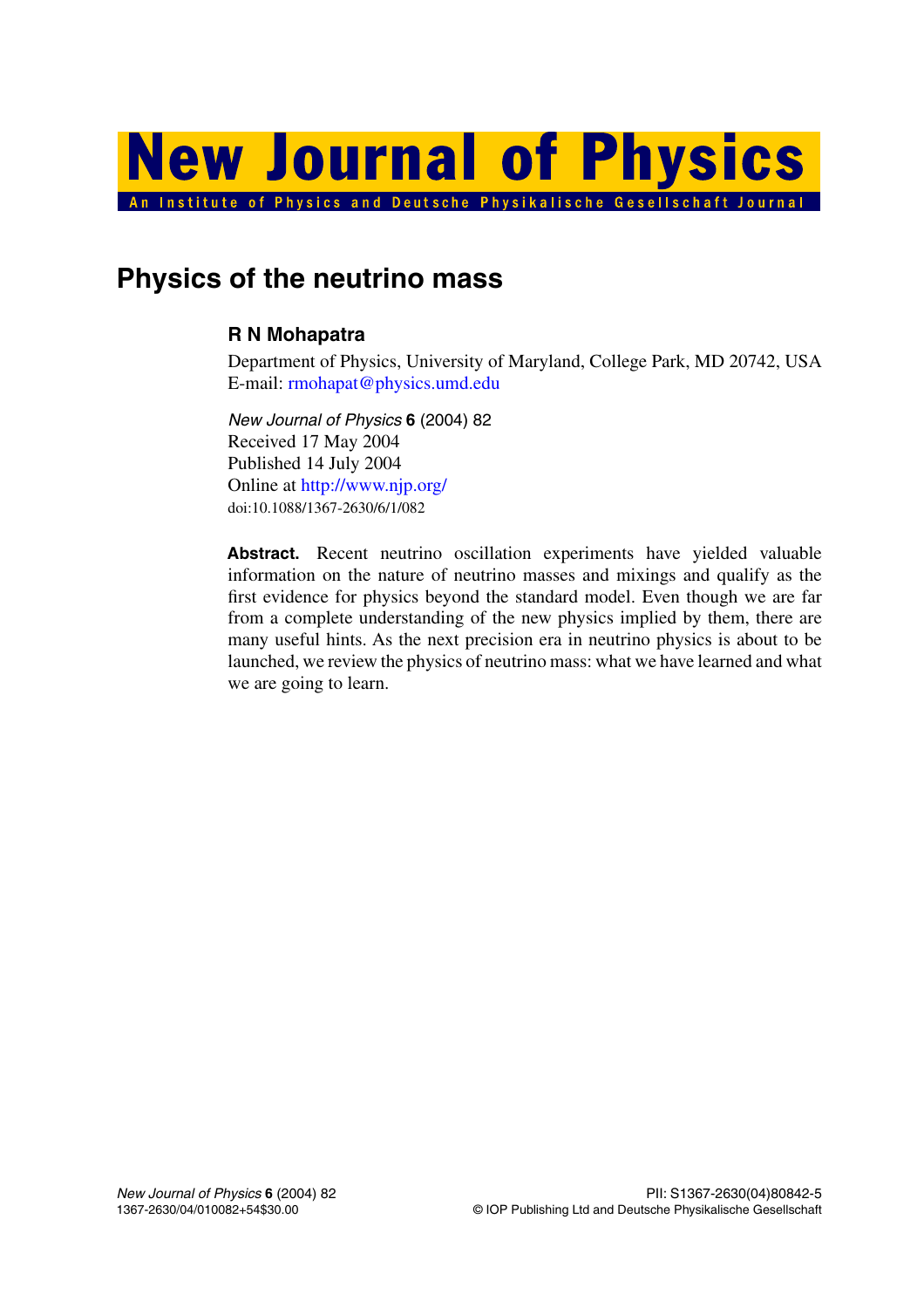# **Contents**

| <b>Section 1</b> | 3                                                                                          |
|------------------|--------------------------------------------------------------------------------------------|
| 1.1.             | $\overline{3}$                                                                             |
| 1.2.             | 5                                                                                          |
|                  | $\overline{7}$<br>1.2.1. Neutrinoless double beta decay and neutrino mass                  |
|                  | $\overline{7}$<br>1.2.2. Neutrino mass in two-component notation                           |
| 1.3.             | 9                                                                                          |
|                  | 10                                                                                         |
|                  | 10<br>1.3.2.                                                                               |
|                  | 11                                                                                         |
|                  | 1.3.4. Neutrinoless double beta decay and tritium decay experiment<br>11                   |
| 1.4.             | 12                                                                                         |
| 1.5.             | 13                                                                                         |
| 1.6.             | 15                                                                                         |
| 1.7.             | 18                                                                                         |
| 1.8.             | 19                                                                                         |
| <b>Section 2</b> | 20                                                                                         |
| 2.1.             | 20<br>Why neutrino mass requires physics beyond the standard model                         |
| 2.2.             | 22                                                                                         |
|                  | 23                                                                                         |
|                  |                                                                                            |
|                  | 23<br>2.2.2. Small neutrino mass using a double seesaw mechanism with $v_R$                |
| 2.3.             | A gauge model for seesaw mechanism: left-right symmetric unification and type              |
|                  | 24                                                                                         |
| 2.4.             | Understanding detailed pattern for neutrinos using the seesaw formula<br>27                |
| 2.5.             | 27<br>General consequences of the seesaw formula for neutrino masses                       |
| 2.6.             | 28                                                                                         |
| 2.7.             | 29                                                                                         |
|                  | 30                                                                                         |
| 2.8.             | 30                                                                                         |
| 2.9.             | 33                                                                                         |
| <b>Section 3</b> | 34                                                                                         |
|                  | 34<br>3.1. Lepton flavour violation and neutrino masses                                    |
|                  | 3.2. Renormalization group evolution of the neutrino mass matrix<br>37                     |
| 3.3.             | Radiative magnification of neutrino mixing angles<br>38                                    |
| 3.4.             | Generation of solar mass difference square in the case of $L_e - L_\mu - L_\tau$ symmetric |
|                  | 39<br>models                                                                               |
| 3.5.             | A horizontal symmetry approach to near bimaximal mixing<br>40                              |
| <b>Section 4</b> | 42                                                                                         |
| 4.1.             | 42<br>Neutrino masses in models with large extra dimensions                                |
|                  | 44<br>4.1.1. Neutrino propagation in matter with a bulk neutrino tower                     |
| 4.2.             | Phenomenological and cosmological constraints on bulk neutrino models<br>45                |
|                  | 45<br>4.2.1.                                                                               |
|                  | 45<br>4.2.2.                                                                               |
|                  | 46<br>4.2.3.                                                                               |
|                  | 46<br>4.2.4.                                                                               |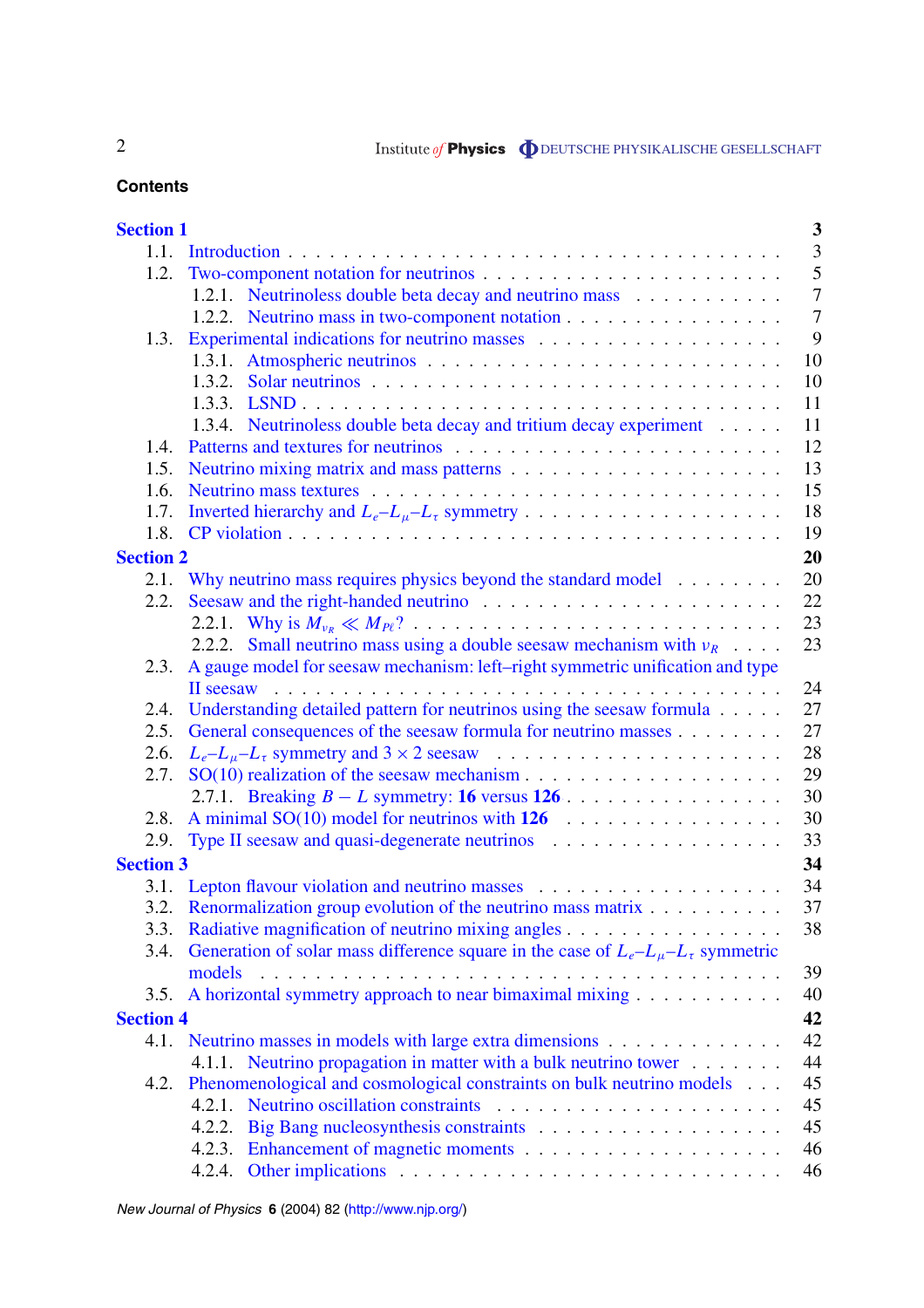<span id="page-2-0"></span>

|                   | 4.3. Neutrino mass in low-scale gravity models without bulk neutrinos 47 |    |  |
|-------------------|--------------------------------------------------------------------------|----|--|
|                   | <b>Conclusions and outlook</b>                                           |    |  |
|                   | <b>Acknowledgments</b>                                                   | 49 |  |
| <b>References</b> |                                                                          | 49 |  |

#### **Section 1**

#### *1.1. Introduction*

For a long time, it was believed that neutrinos were massless, spin-half particles, making them drastically different from their other standard model spin-half cousins such as the charged leptons  $(e, \mu, \tau)$  and the quarks  $(u, d, s, c, t, b)$ , which are known to have mass. In fact, the masslessness of the neutrino was considered so sacred in the 1950s and 1960s that the fundamental law of weak interaction physics, the successful V-A theory for charged current weak processes proposed by Sudarshan, Marshak, Feynman and Gell-Mann, was considered to be intimately linked to this fact. The argument went as follows: a massless fermion field equation is invariant under the  $\gamma_5$  transformation; since the neutrino is one such particle and it participates exclusively in weak interactions, the weak interactions must somehow reflect invariance under the  $\gamma_5$ -transformation of all fermionic matter (i.e. quarks, charged leptons and the neutrinos) participating in weak interactions. The argument is obviously very heuristic, but it is not hard to see its profound implication: it leads to the resulting four-Fermi weak interaction to involve only V-A currents. This argument remained persuasive for a long time since there was no evidence for neutrino mass for almost the next 50 years and became a celebrated myth in particle theory.

This myth has however been shattered by the accumulating evidence for neutrino mass from the solar and atmospheric neutrino data compiled in the 1990s and still ongoing. One must therefore now be free to look beyond the  $\gamma_5$  invariance idea for exploring new physics as we proceed to understand the neutrino mass.

The possibility of a nonzero neutrino mass at phenomenological level goes back almost 50 years.1 In the context of gauge theories, they were discussed extensively in the 1970s and 1980s long before there was any firm evidence for it. For instance, the left–right symmetric theories of weak interactions introduced in 1974 and discussed in those days in connection with the structure of neutral current weak interactions, predicted nonzero neutrino mass as a necessary consequence of parity invariance and quark lepton symmetry.

The existence of a nonzero neutrino mass makes neutrinos more like the quarks, and allows for mixing between the different neutrino species leading to the phenomenon of neutrino oscillation, an idea first discussed by Pontecorvo [[2\]](#page-48-0) and Maki *et al* [\[2](#page-48-0)] in the 1960s, unleashing a whole new realm of particle physics phenomena to explore. More importantly, the simple fact that neutrino masses vanish in the standard model implies that evidence for neutrino mass is solid evidence for the existence of new physics beyond the standard model.

We are of course far from a complete picture of the masses and mixings of the various neutrinos and cannot therefore have a full outline of the theory of neutrino masses at present.

<sup>1</sup> For a summary of the recent developments in neutrino physics as well as the historical developments in the field, see [[1\]](#page-48-0).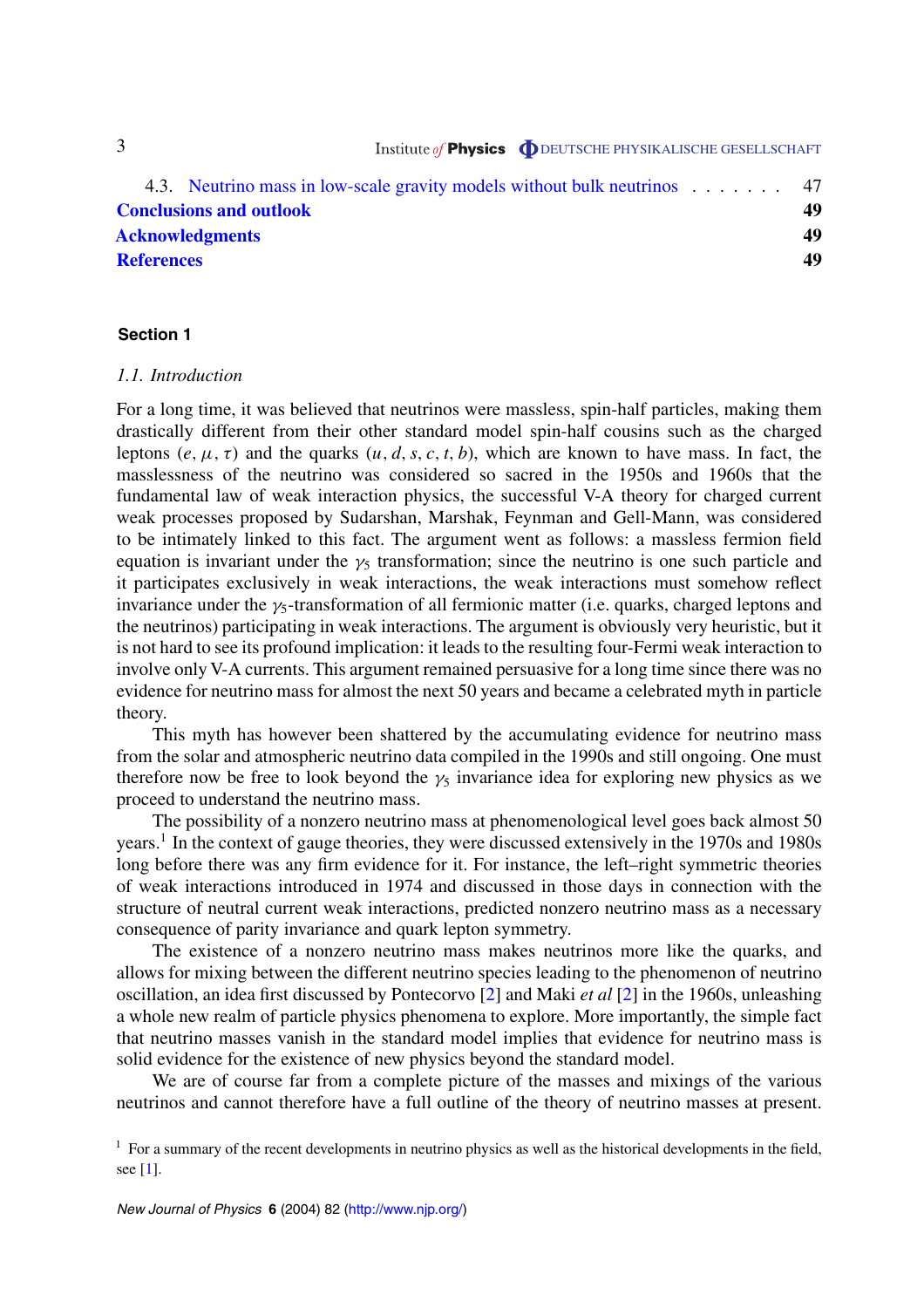# 4 Institute of **Physics DEUTSCHE PHYSIKALISCHE GESELLSCHAFT**

However, there exist enough information and indirect indications that constrain the masses and mixings among the neutrinos that we can see a narrowing of the possibilities for the theories beyond the standard model. Combined with other ideas outside the neutrino arena such as supersymmetry and unification, the possibility narrows even further. Many clever experiments now in progress will soon clarify or rule out many of the allowed models. It will be one of the goals of this paper to give a panoramic view of the most likely scenarios for new physics that explain what is now known about neutrino masses.<sup>2</sup> Such discussions are of course by nature very subjective and therefore a sincere apology is due at the beginning of this discussion to all those whose ideas are not cited.

We hope to emphasize two kinds of ideas: one which provides a general framework for understanding of the small neutrino masses, the seesaw mechanism and predicts the existence of superheavy right-handed neutrinos. In the opinion of this author, these ideas are likely to be part of the final theory of neutrino masses. We then touch briefly on some specific models that are based on the above general framework but attempt to provide an understanding of the detailed mass and mixing patterns. These works are instructive for several reasons: first they provide proof of the detailed workability of the general ideas described above (sort of existence proofs that things will work); secondly they often illustrate the kind of assumptions needed and through that provide a unique insight into which directions the next step should be; finally of course nature may be generous in picking one of those models as the final message bearer.

In discussing the neutrino mass, it is instructive to compare it with the other well-known fermion, the electron. The electron and the neutrino are in many ways very similar particles: they are both spin-half objects; they both participate in weak interactions with same strength; in fact they are so similar that in the limit of exact gauge symmetries they are two states of the same object and therefore in principle indistinguishable. Yet there are profound differences between them in the standard model: after gauge symmetry breaking, only the electron has electric charge but the neutrinos come out electrically neutral as they should to match observations. Another difference is that only the left-handed neutrinos of each generation are included in the standard model and not their right-handed counterparts, whereas for the  $e, \mu, \tau$  and all the quark flavours, both helicity states are included. The fact that the right-handed neutrino is excluded from the standard model coupled with the fact that  $B - L$  is an exact symmetry of the model implies that neutrino remains massless to all orders in perturbation theory as well as nonperturbatively, as we will discuss later on in this review.

The fact that the neutrino has no electric charge endows it with certain properties not shared by other fermions of the standard model. One can write two kinds of Lorentz-invariant mass terms for the neutrino, the Dirac and Majorana masses, whereas for the charged fermions, conservation of electric charge allows only Dirac-type mass terms. In the four-component notation for the fermions, the Dirac mass has the form  $\bar{\psi}\psi$ , whereas the Majorana mass is of the form  $\psi^T C^{-1} \psi$ , where  $\psi$  is the four-component spinor and *C* is the charge conjugation matrix. One can also discuss the two different kinds of mass terms using the two-component notation for the spinors, which provides a very useful way to discuss neutrino masses. We therefore present some of the salient concepts behind the two-component description of the neutrino.

 $2$  See [[3\]](#page-49-0) for a summary of theoretical and phenomenological ideas relating to massive neutrinos.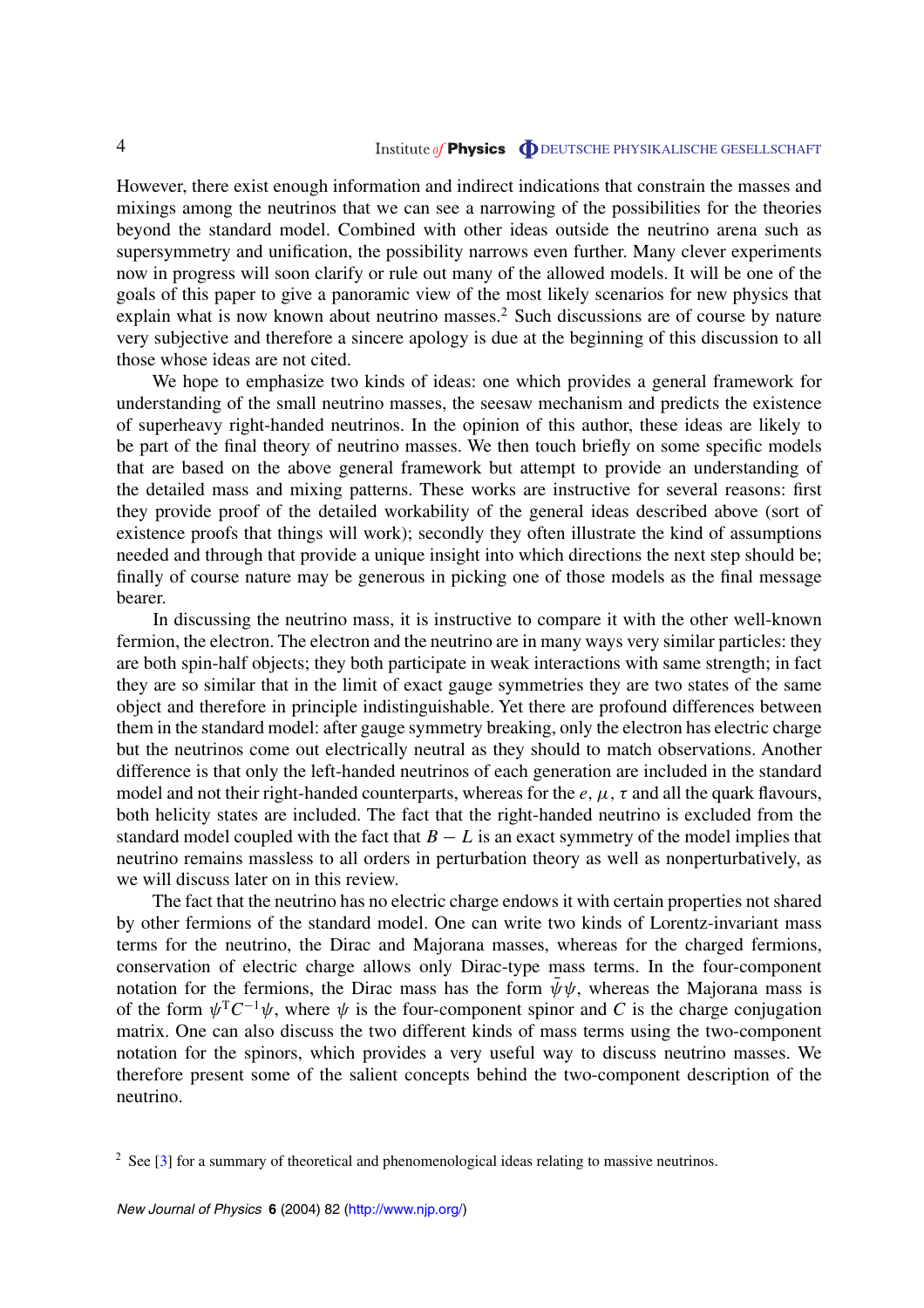#### <span id="page-4-0"></span>*1.2. Two-component notation for neutrinos*

Before we start the discussion of the two-component neutrino, let us write down the Dirac equation for an electron:<sup>3</sup>

$$
i\gamma^{\lambda}\partial_{\lambda}\psi - m\psi = 0. \tag{1}
$$

This equation follows from a free Lagrangian

$$
\mathcal{L} = i\bar{\psi}\gamma^{\lambda}\partial_{\lambda}\psi - m\bar{\psi}\psi\tag{2}
$$

and leads to the relativistic energy momentum relation  $p^{\lambda} p_{\lambda} = m^2$  for the spin-half particle only if the four  $\gamma_1$ s anticommute. If we take  $\gamma_1$ s to be  $n \times n$  matrices, the smallest value of *n* for which four anticommuting matrices exist is four. Therefore,  $\psi$  must be a four-component spinor. The physical meaning of the four components is as follows: two components for particle spin-up and spin-down and same for the antiparticle.

A spin-half particle is said to be a Majorana particle if the spinor field *ψ* satisfies the condition of being self-charge conjugate, i.e.

$$
\psi = \psi^c \equiv C\bar{\psi}^T,\tag{3}
$$

where *C* is the charge conjugation matrix and has the property  $C_{\gamma\lambda}C^{-1} = -\gamma^{\lambda^T}$ . This constraint reduces the number of independent components of the spinor by a factor of 2, since the particle and the antiparticle are now the same particle. Using this condition, the mass term in the Lagrangian in equation (2) can be written as  $\psi^{T}C^{-1}\psi$ , where we have used the fact that *C* is a unitary matrix. Writing the mass term in this way makes it clear that if a field carries a *U(*1*)* charge and the theory is invariant under those  $U(1)$  transformations, then the mass term is forbidden. This means that one cannot impose the Majorana condition on a particle that has a gauge charge. Since the neutrinos do not have electric charge, they can be Majorana particles unlike the quarks, electron or the muon. It is of course well known that the gauge boson interactions in a gauge theory Lagrangian conserve a global *U(*1*)* symmetry known as lepton number with the neutrino and electron carrying the same lepton number. If lepton number were to be established as an exact symmetry of nature, the Majorana mass for the neutrino would be forbidden and the neutrino, like the electron, would be a Dirac particle.

The properties of a Majorana fermion can be seen in its free-field expansion in terms of creation and annihilation operators:

$$
\psi(x) = \int \frac{\mathrm{d}^3 p}{\sqrt{(2\pi)^3 2E_p}} \Sigma_s(a_s(\mathbf{p})u_s(\mathbf{p})e^{-ip\cdot x} + a_s^{\dagger} v_s(\mathbf{p})e^{ip\cdot x}). \tag{4}
$$

In the  $\gamma$  matrix convention where

$$
\gamma_i = \begin{pmatrix} 0 & \sigma_i \\ -\sigma_i & 0 \end{pmatrix}
$$
 and  $\gamma_0 = \begin{pmatrix} 0 & \mathbf{I} \\ \mathbf{I} & 0 \end{pmatrix}$ ,

the  $u_s$  and  $v_s$  are given by

$$
u_s(\mathbf{p}) = \frac{m}{\sqrt{E}} \left( \frac{\alpha_s}{\frac{E - \sigma \cdot \mathbf{p}}{m} \alpha_s} \right)
$$
 (5)

 $3$  We follow the discussion in [\[4](#page-49-0)].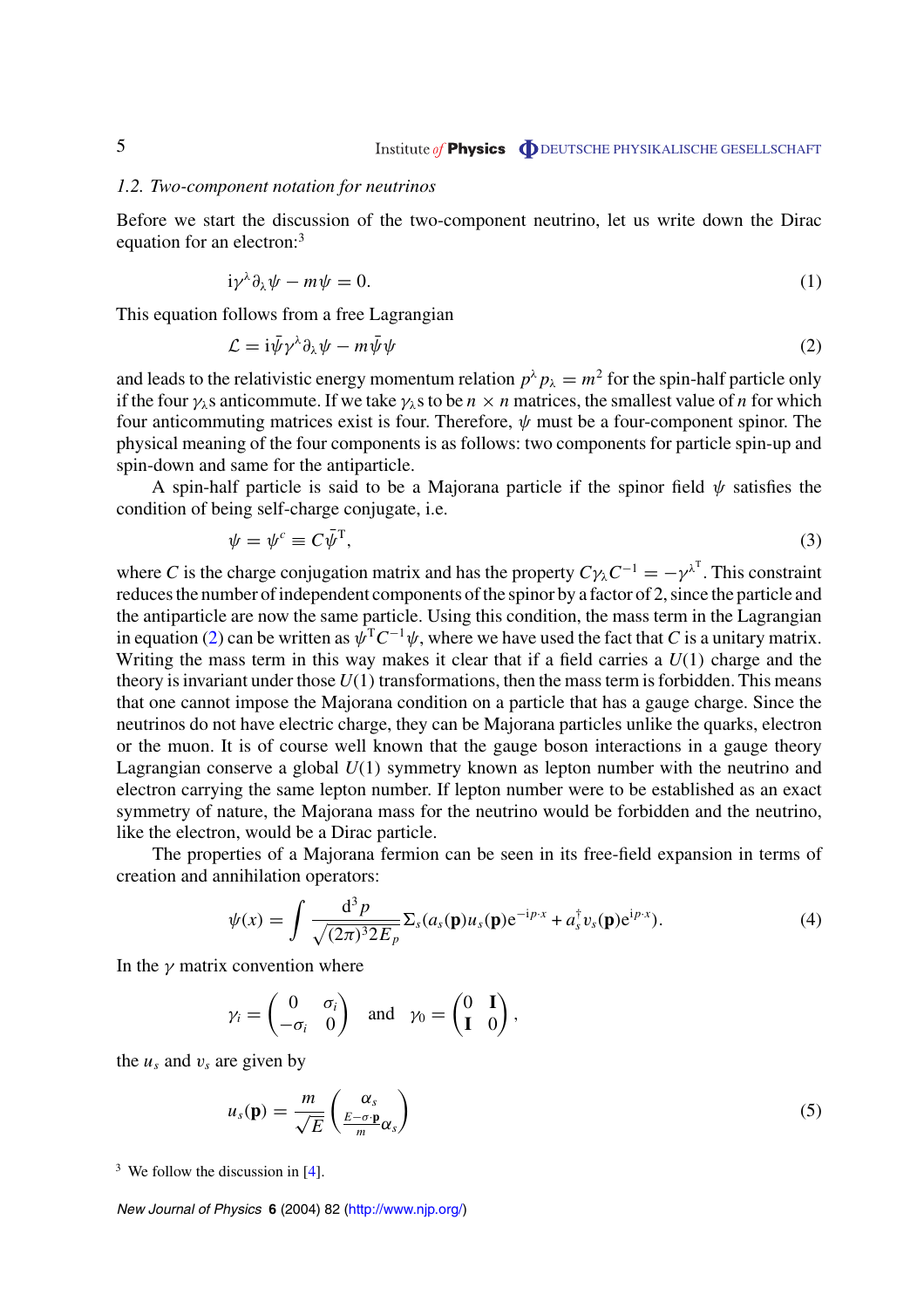<span id="page-5-0"></span>and

$$
v_s(\mathbf{p}) = \frac{m}{\sqrt{E}} \begin{pmatrix} -\frac{E+\sigma \cdot \mathbf{p}}{m} \alpha_s'\\ \alpha_s' \end{pmatrix}
$$
 (6)

*αs* and *α <sup>s</sup>* are two component spinors.

If we choose  $\alpha'_{s} = \sigma_{2}\alpha_{s}$ , we get the relation among the spinors  $u_{s}(\mathbf{p})$  and  $v_{s}(\mathbf{p}) C\gamma_{0}u_{s}^{*}(\mathbf{p}) =$  $v_s(\mathbf{p})$  and the Majorana condition follows. Note that if  $\psi$  were to describe a Dirac spinor, then we would have had a different creation operator  $b^{\dagger}$  in the second term in the free-field expansion above.

The origin of the two-component neutrino is rooted in the isomorphism between the Lorentz group and the  $SL(2, C)$  group. The latter is defined as the set of  $2 \times 2$  complex matrices with unit determinant, whose generators satisfy the same Lie algebra as that of the Lorentz group. Its basic representations are 2- and 2∗-dimensional. These are the spinor representations and can be used to describe spin-half particles.

We can therefore write the familiar four-component Dirac spinor used in the text books to describe an electron can be written as

$$
\psi = \begin{pmatrix} \phi \\ i\sigma_2 \chi^* \end{pmatrix},
$$

where *χ* and  $\phi$  two two-component spinors. A Dirac mass is given by  $\chi^T \sigma_2 \phi$  whereas a Majorana mass is given by  $\chi^T \sigma_2 \chi$ , where  $\sigma_a$  are the Pauli matrices. To make correspondence with the four-component notation, we point out that  $\phi$  and  $i\sigma_2\chi^*$  are nothing but the  $\psi_L$  and  $\psi_R$ , respectively. It is then clear that  $\chi$  and  $\phi$  have opposite electric charges; therefore the Dirac mass  $\chi^T \sigma_2 \phi$  maintains electric charge conservation (as well as any other kind of charge like lepton number, etc).

Two-component neutrino is described by the following Lagrangian:

$$
\mathcal{L} = \nu^{\dagger} i \sigma^{\lambda} \partial_{\lambda} \nu - \frac{im}{2} e^{i\delta} \nu^{T} \sigma_{2} \nu + \frac{im}{2} e^{-i\delta} \nu^{\dagger} \sigma_{2} \nu^{*}.
$$
\n(7)

This leads to the following equation of motion for the field *χ*:

$$
i\sigma^{\lambda}\partial_{\lambda}\chi - im\sigma_2\chi^* = 0. \tag{8}
$$

As is conventionally done in field theories, we can now give a free-field expansion of the two-component Majorana field in terms of the creation and annihilation operators:

$$
\chi(x,t) = \sum_{p,s} \left[ a_{\mathbf{p},s} \alpha_{p,s} e^{-ip \cdot x} + a_{\mathbf{p},s}^{\dagger} \beta_{p,s} e^{ip \cdot x} \right],\tag{9}
$$

where the sum on *s* goes over the spin-up and spin-down states.

Using the field equations for a free massive two-component Majorana spinor, one can show that its expansion in terms of the creation and annihilation operators and two-component spinors

$$
\alpha = \begin{pmatrix} 1 \\ 0 \end{pmatrix} \quad \text{and} \quad \beta = \begin{pmatrix} 0 \\ 1 \end{pmatrix}
$$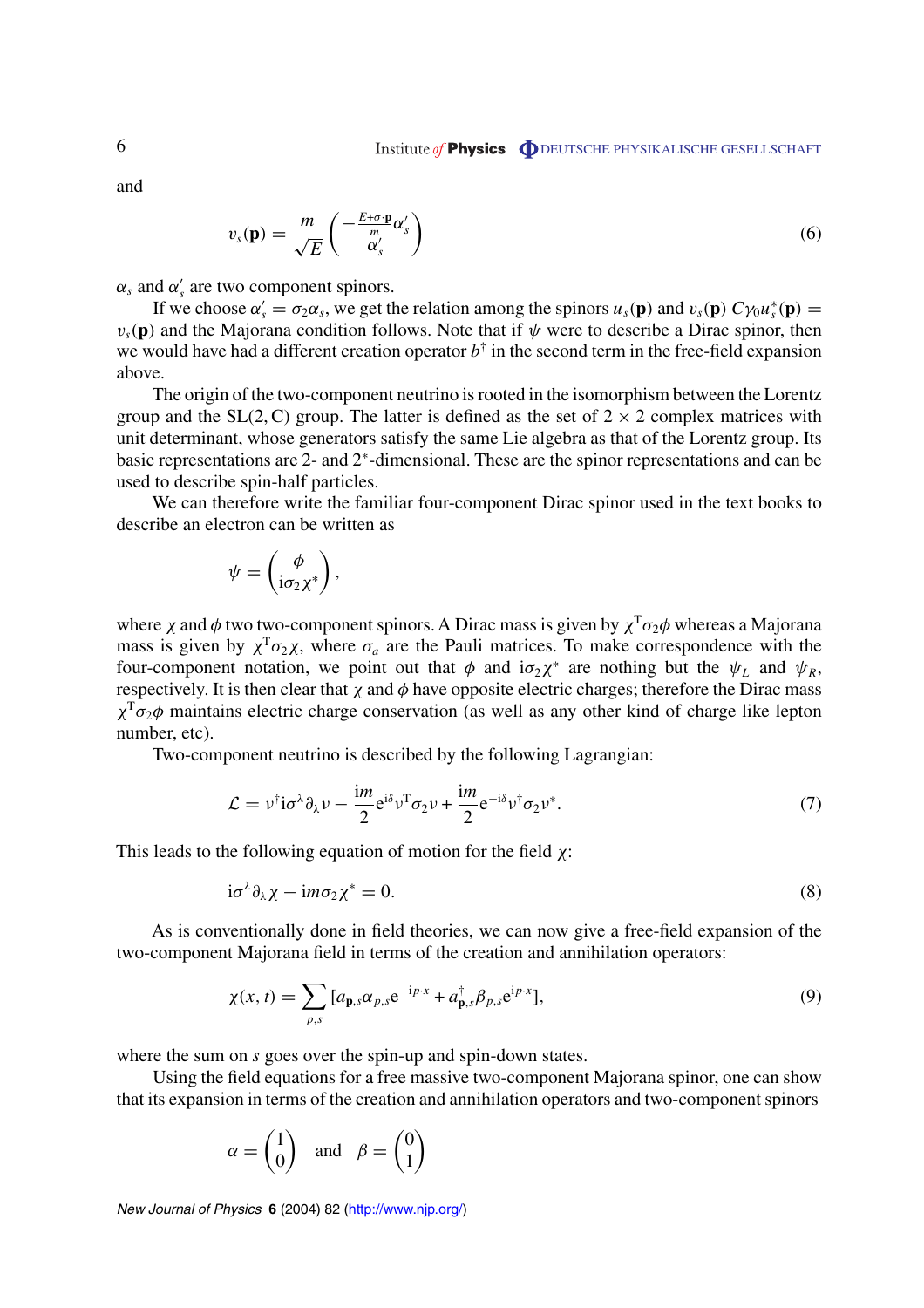<span id="page-6-0"></span>is given by the following expression:

$$
\chi(x,t) = \sum_{p} [a_{p,+}e^{-ip\cdot x} - a_{p,-}^{\dagger}e^{ip\cdot x}] \alpha \sqrt{E + p} + \sum_{p} [a_{p,-}e^{-p\cdot x} + a_{p,+}^{\dagger}e^{ip\cdot x}] \beta \sqrt{E - p}.
$$
\n(10)

Note that in a beta decay process, where a neutron is annihilated and proton is created, the leptonic weak current that is involved is  $\bar{e}v$  (dropping  $\gamma$  matrices); therefore, along with the electron, what is created predominantly is a right-handed particle (with a wave function  $\alpha$ ), the amplitude being of order  $\sqrt{E+p} \approx \sqrt{2E}$ . This is the right-handed antineutrino. The lefthanded neutrino is produced with a much smaller amplitude  $\sqrt{E - p} \approx m_n u/E$ . Similarly, in the fusion reaction in the core of the Sun, what is produced is a left-handed state of the neutrino with a very tiny, i.e.  $O(m_v/E)$  admixture of the right-handed helicity.

*1.2.1. Neutrinoless double beta decay and neutrino mass.* As already noted, aMajorana neutrino breaks lepton number by two units. This has the experimentally testable prediction that it leads to the process of neutrinoless double beta decay, where a nucleus (generally even–even nuclei)  $(Z, N) \rightarrow (Z + 2, N - 2) + 2e^-$ . We will now show by using the above property of the Majorana neutrino that if light neutrino exchange is responsible for this process, then the amplitude is proportional to the neutrino mass.

Double beta decay involves the change of two neutrons to two protons and therefore has to be a second-order weak interaction process. Since each weak interaction process emits an antineutrino, in second-order weak interaction, the final state will involve two anti-neutrinos. But in neutrinoless double beta decay, there are no neutrinos in the final state; therefore the two neutrinos must go into the vacuum state. The vacuum state by definition has no spin whereas the antineutrino emitted in a beta decay has spin. Consider the antineutrino from one of the decays: it must be predominantly right-handed. But to disappear into vacuum, it must combine with a left-handed antineutrino so that the left- and right-handed spin projections add up to zero. In the previous section, we showed that the fraction of left-handed spin projection in a neutrino emitted in beta decay is  $m_{\nu}/E$ . Therefore,  $\bar{\nu}_e \bar{\nu}_e \rightarrow |0\rangle$  must be proportional to the neutrino mass. Thus neutrinoless double beta decay is a very sensitive measure of neutrino mass.

*1.2.2. Neutrino mass in two-component notation.* Let us now discuss the general neutrino mass for Majorana neutrinos.We have seen earlier that for a Majorana neutrinos, there are two different ways to write a mass term consistent with relativistic invariance. This richness in the possibility for neutrino masses also has a down side in the sense that, in general, there are more parameters describing the masses of the neutrinos than those for the quarks and leptons. For instance, for the electron and quarks, dynamics (electric charge conservation) reduces the number of parameters in their mass matrix. As an example, using the two-component notation for all fermions, for the case of two two-component spinors, a charged fermion mass will be described only by one parameter whereas for a neutrino, there will be three parameters. This difference increases rapidly, e.g. for 2*N* spinors, to describe charged fermion masses, we need  $N^2$  parameters (ignoring CP violation), whereas for neutrinos, we need  $2N(2N + 1)/2$  parameters. What is more interesting is that for a neutrino-like particle, one can have both even and odd number of two-component objects and have a consistent theory.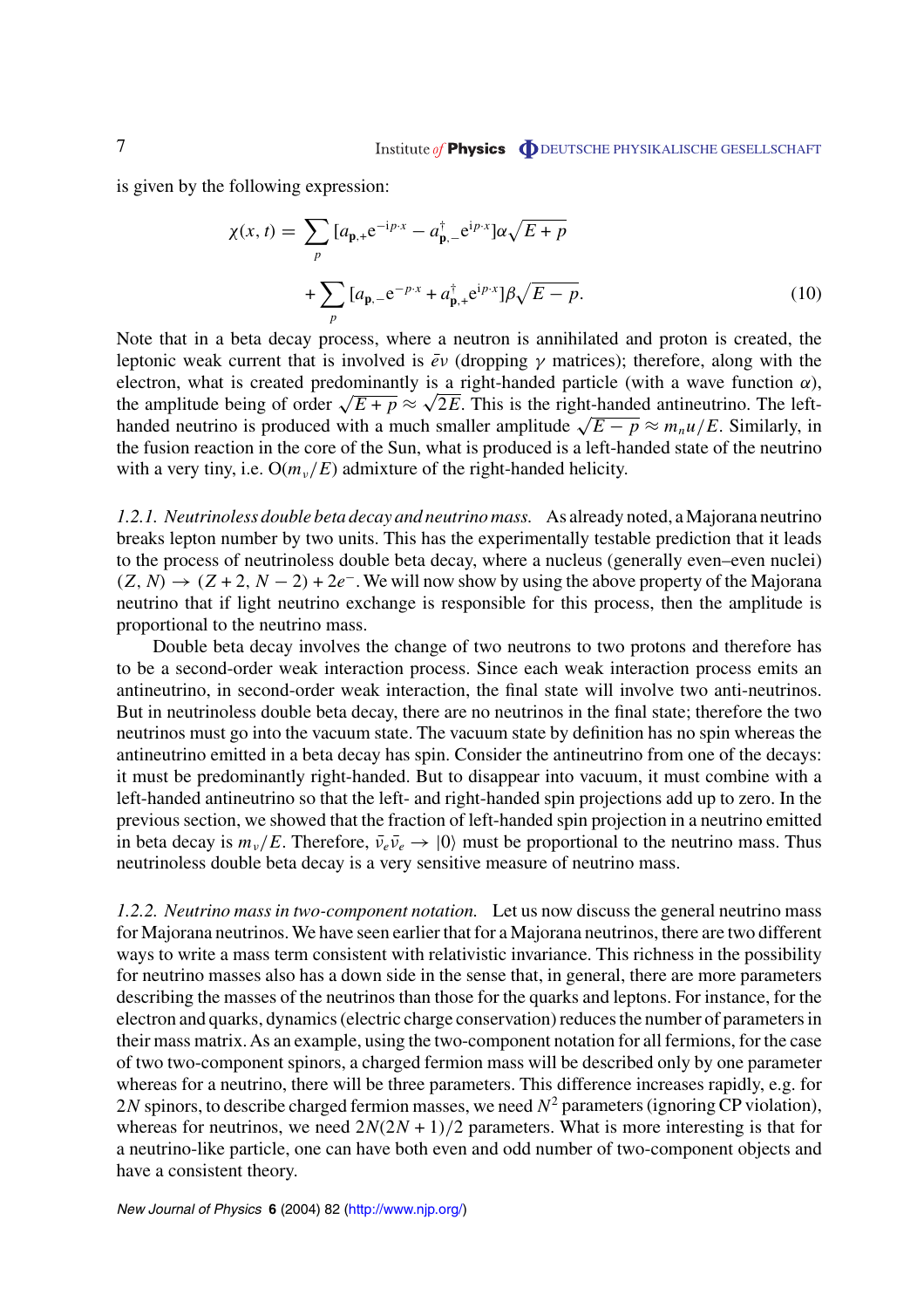<span id="page-7-0"></span>In this paper, we will use two-component notation for neutrinos. Thus when we say that there are *N* neutrinos, we will mean *N* two-component neutrinos.

In the two-component language, all massive neutrinos are Majorana particles and what is conventionally called a Dirac neutrino is really a very specific choice of mass parameters for the Majorana neutrino. Let us give some examples: if there is only one two-component neutrino (we will drop the prefix two-component henceforth), it can have a mass  $mv^T\sigma_2v$  (to be called  $\equiv mvv$ in short-handed notation). The neutrino is now a self-conjugate object which can be seen if we write an equivalent four-component spinor *ψ*:

$$
\psi = \begin{pmatrix} \nu \\ i\sigma_2 \nu^* \end{pmatrix} . \tag{11}
$$

Note that this four-component spinor satisfies the condition

$$
\psi = \psi^c \equiv C\bar{\psi}^T. \tag{12}
$$

This condition implies that the neutrino is its own anti-particle, a fact more transparent in the four- rather than the two-component notation. The above exercise illustrates an important point, i.e. given any two-component spinor, one can always write a self-conjugate (or Majorana) fourcomponent spinor. Whether a particle is really its own antiparticle or not is therefore determined by its interactions. To see this for the electrons, one may solve the following excercise: i.e. if we wrote two Majorana spinors using the two two-component spinors that describe the charged fermion (electron), then until we turn on the electromagnetic interactions and the mass term, we will not know whether the electron is its own antiparticle or not. Once we turn on the electromagnetism, this ambiguity is resolved.

Let us now go one step further and consider two two-component neutrinos  $(v_1, v_2)$ . The general mass matrix for this case is given by

$$
\mathcal{M}_{2\times 2} = \begin{pmatrix} m_1 & m_3 \\ m_3 & m_2 \end{pmatrix} . \tag{13}
$$

Note first that this is a symmetric matrix and can be diagonalized by orthogonal transformations. The eigenstates which will be certain admixtures of the original neutrinos now describe selfconjugate particles. One can look at some special cases.

*Case (i)*: If we have  $m_{1,2} = 0$  and  $m_3 \neq 0$ , then one can assign a charge +1 to  $v_1$  and  $-1$ to  $v_2$  under some  $U(1)$  symmetry other than electromagnetism and the theory is invariant under this extra  $U(1)$  symmetry, which can be identified as the lepton number and the particle is then called a Dirac neutrino. The point to be noted is that the Dirac neutrino is a special case of two Majorana neutrinos. In fact, if we insisted on calling this case one with two Majorana neutrinos, then the two will have equal and opposite (in sign) mass as can be seen diagonalizing the above mass matrix. Thus, a Dirac neutrino can be thought of as two Majorana neutrinos with equal and opposite (in sign) masses. Since the argument of a complex mass term in general refers to its C transformation property (i.e.  $\psi^c = e^{i\delta_m}\psi$ , where  $\delta_m$  is the phase of the complex mass term), the two two-component fields of a Dirac neutrino have opposite charge conjugation properties.

*Case (ii)*: If we have  $m_{1,2} \ll m_3$ , this case is called pseudo-Dirac neutrino since this is a slight departure from case (i). In reality, in this case also the neutrinos are Majorana neutrinos with their masses  $\pm m_0 + \delta$  with  $\delta \ll m_0$ . The two-component neutrinos will be maximally mixed.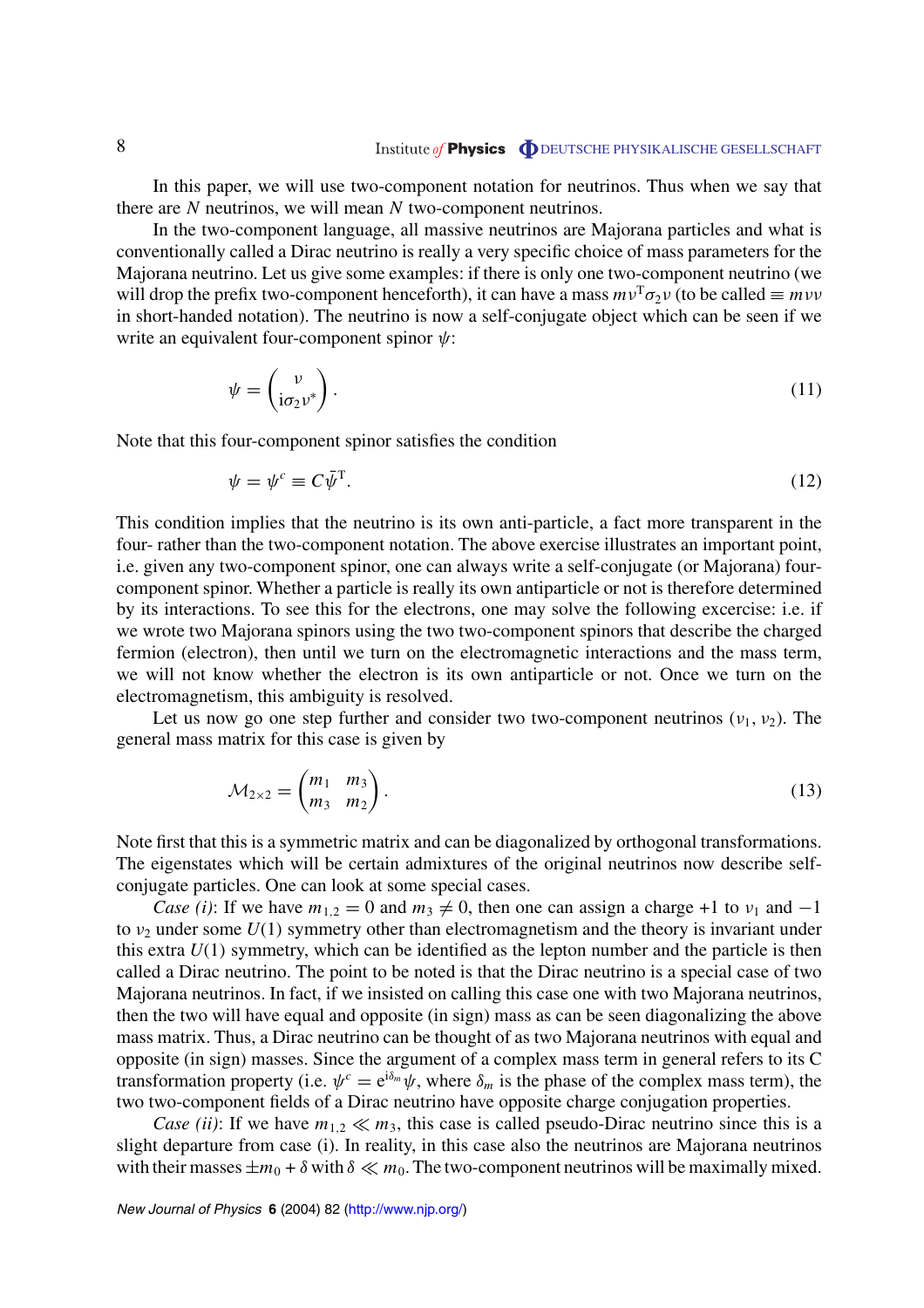<span id="page-8-0"></span>Thus this case is of great current physical interest in view of the atmospheric (and perhaps solar) neutrino data.

*Case (iii)*: There is a third case where one may have  $m_1 = 0$  and  $m_3 \ll m_2$ . In this case, the eigenvalues of the neutrino mass matrix are given, respectively, by  $m_v \simeq -m_3^2/m_2$  and  $M \simeq m_2$ . One may wonder under what conditions such a situation may arise in a realistic gauge model. It turns out that if  $v_1$  transforms as an  $SU(2)_L$  doublet and  $v_2$  is an  $SU(2)_L$  singlet, then the value of  $m_3$  is limited by the weak scale, whereas  $m_2$  has no such limit and  $m_1 = 0$  if the theory has no  $SU(2)_L$  triplet field (as for instance is the case in the standard model). Choosing  $m_2 \gg m_3$  then provides a natural way to understand the smallness of the neutrino masses. This is known as the seesaw mechanism [\[5](#page-49-0)]. Since this case is very different from cases (i) and (ii), it is generally said that in grand unified theories, one expects the neutrinos to be Majorana particles. The reason is that in most grand unified theories there is a higher scale which under appropriate situations provides a natural home for the large mass  $m_2$ .

While we have so far used only two neutrinos to exemplify the various cases including the seesaw mechanism, these discussions generalize when  $m_{1,2,3}$  are each  $N \times N$  matrices (which we denote by  $M_{1,2,3}$ ). For example, the seesaw formula for this general situation can be written as

$$
\mathcal{M}_{\nu} \simeq -M_{3D}^{\rm T} M_{2R}^{-1} M_{3D},\tag{14}
$$

where the subscripts *D* and *R* are used in anticipation of their origin in gauge theories where  $M_D$  turns out to be the Dirac matrix and  $M_R$  is the mass matrix of the right-handed neutrinos and all eigenvalues of  $M_R$  are much larger than the elements of  $M_D$ . It is also worth pointing out that equation [\(13](#page-7-0)) can be written in a more general form, where the Dirac matrices are not necessarily square matrices but  $N \times M$  matrices with  $N \neq M$ . We give such examples below.

Although there is no experimental proof that neutrino is a Majorana particle, the general opinion is that since the seesaw mechanism provides such a simple way to understand the glaring differences between the masses of the neutrinos and the charged fermions and since it implies that the neutrinos are Majorana fermions, they indeed are most likely to be Majorana particles.

Even though, for most situations, the neutrino can be treated as a two-component object regardless of whether its mass is of Dirac or Majorana type, there are certain practical situations where differences between the Majorana and Dirac neutrino become explicit: one case is when the two neutrinos annihilate. For Dirac neutrinos, the particle and the antiparticle are distinct and therefore there annihilation is not restricted by Pauli principle in any manner. However, for the case of Majorana neutrinos, the identity of neutrinos and antineutrinos plays an important role and one finds that the annihilation to the Z-bosons occurs only via the P-waves. Similarly, in the decay of the neutrino to any final state, the decay rate for the Majorana neutrino is a factor of 2 higher than for the Dirac neutrino.

#### *1.3. Experimental indications for neutrino masses*

Much has been said about the experimental evidences for neutrino masses and their analyses to determine the current favourite values for the various mass differences as well as mixing angles. I will therefore only summarize the main points that are relevant for our present understanding of neutrino masses and for the sake of completeness (see [\[6](#page-49-0)] for a detailed discussion).

At present there is no conclusive evidence for neutrino masses from direct search experiments for neutrino masses using tritium beta decay and neutrinoless double beta decay (see later).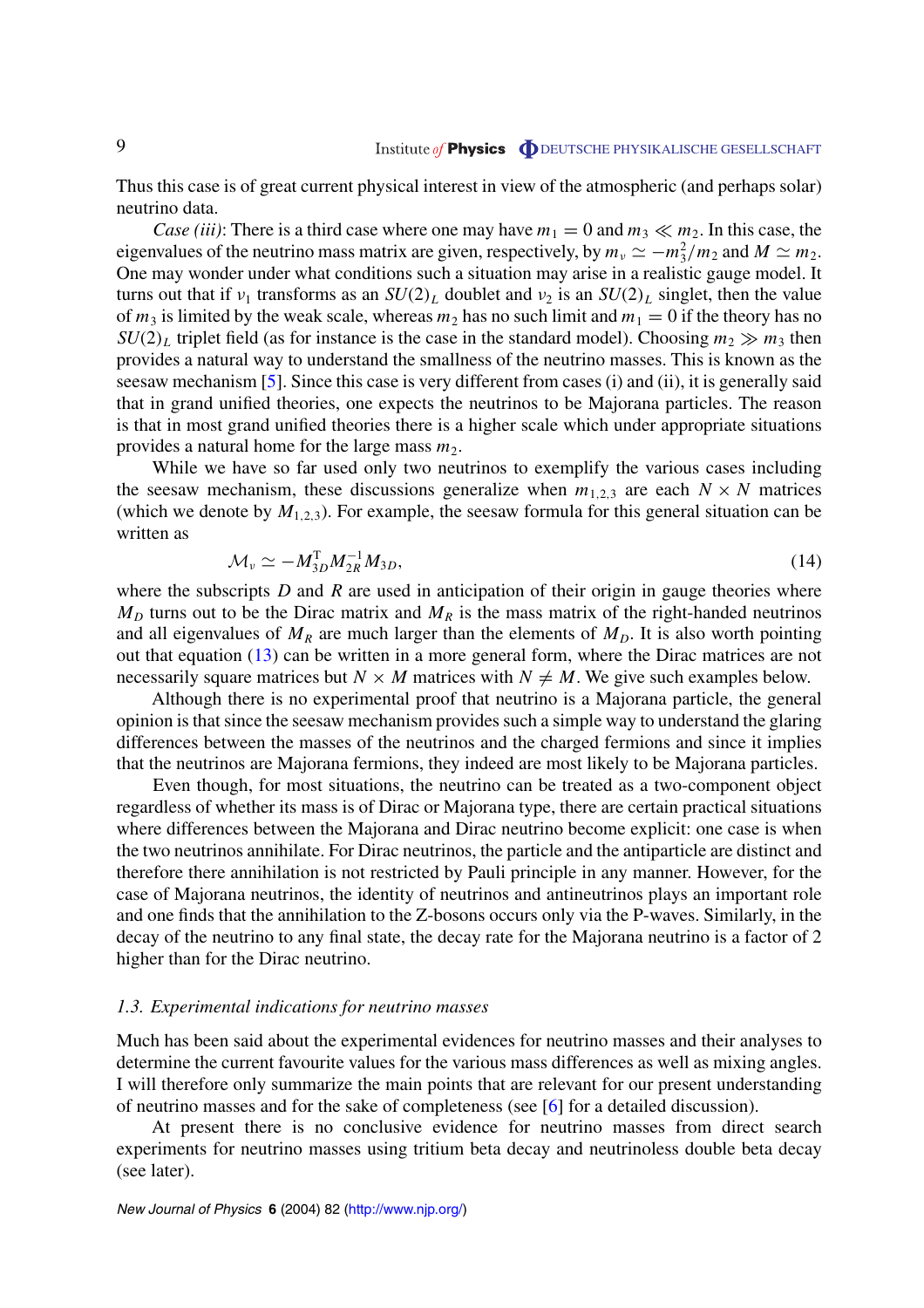<span id="page-9-0"></span>There are however many experiments that have measured the flux of neutrinos from the Sun and the cosmic rays and which have provided clear evidences for neutrino oscillations i.e. neutrinos of one flavour transmuting to neutrinos of another flavour. Since such transmutation can occur only if the neutrinos have masses and mixings, these experiments provide evidence for neutrino mass. The expression for vacuum oscillation probability for neutrinos of a given energy *E* that have travelled a distance *L* is given by

$$
P_{\alpha\beta} = \sum_{i,j} |U_{\alpha i} U_{\beta i}^* U_{\alpha j}^* U_{\beta j}| \cos \left(\frac{\Delta_{ij} L}{2E} - \phi_{\alpha\beta,ij}\right). \tag{15}
$$

From this it is clear that neutrino oscillation data yield information about the mass difference squares of the neutrinos ( $\Delta_{ij} = m_i^2 - m_j^2$ ) and mixing angles  $U_{\alpha i}$ . If the neutrino propagates in dense matter, the Mikheyev–Smirnov–Wolfenstein effect [\[8](#page-49-0)] will change this formula but it also depends on the same parameters mass difference square and the *Uαi* [\[9](#page-49-0)]. The analysis of the data for the atmospheric neutrinos where the neutrino propagates in vacuum and that for solar neutrinos where the effect of dense matter in the Sun is important therefore leads to the following picture for masses and mixings.

*1.3.1. Atmospheric neutrinos.* In the Super-Kamiokande experiment [[10\]](#page-49-0) which confirms the indications of oscillations in earlier data from the Kamiokande, IMB experiments. More recent data from Soudan II and MACRO experiments provide further confirmation of this evidence. The observation here is the following: in the standard model with massless neutrinos, all the muon and electron neutrinos produced at the top of the atmosphere would be expected to reach detectors on the Earth and would be isotropic; what has been observed is that while that is true for the electron neutrinos, the muon neutrino flux observed on the Earth exhibits a strong zenith angle dependence. A simple way to understand this would be to assume that the muon neutrinos oscillate into another undetected species of neutrino on their way to the earth, with a characteristic oscillation length of order of 10 000 km. Since the oscillation length is roughly given by  $E(\text{GeV})/\Delta m^2(\text{eV}^2)$  km, for a GeV neutrino, one would expect the particle physics parameter  $\Delta m^2$  corresponding to the mass difference between the two neutrinos to be around  $10^{-33}$  eV<sup>2</sup> corresponding to maximal mixing.

From the existing data several important conclusions can be drawn: (i) the data cannot be fit assuming oscillation between  $v_\mu$  and  $v_e$  nor  $v_\mu - v_s$ , where  $v_s$  is a sterile neutrino which does not any direct weak interaction; and (ii) the oscillation scenario that fit the data best is  $v_{\mu} - v_{\tau}$ for the mass and mixing parameters

$$
\Delta m_{\nu_{\mu}-\nu_{\tau}}^2 \simeq (2-8) \times 10^{-3} \text{eV}^2, \qquad \sin^2 2\theta_{\mu-\tau} \simeq 0.8-1. \tag{16}
$$

*1.3.2. Solar neutrinos.* The second evidence for neutrino oscillation comes from the seven experiments that have observed a deficit in the flux of neutrinos from the Sun as compared with the predictions of the standard solar model championed by Bahcall and his collaborators [[6\]](#page-49-0) and more recently studied by many groups. The experiments responsible for this discovery are the Chlorine, Kamiokande, Gallex, SAGE, Super-Kamiokande, SNO, GNO [\[7](#page-49-0)] experiments conducted at the Homestake mine, Kamioka in Japan, Gran Sasso in Italy and Baksan in Russia and Sudbery in Canada. The different experiments see different parts of the solar neutrino spectrum. The details of these considerations are discussed in other lectures. The oscillation interpretation of the solar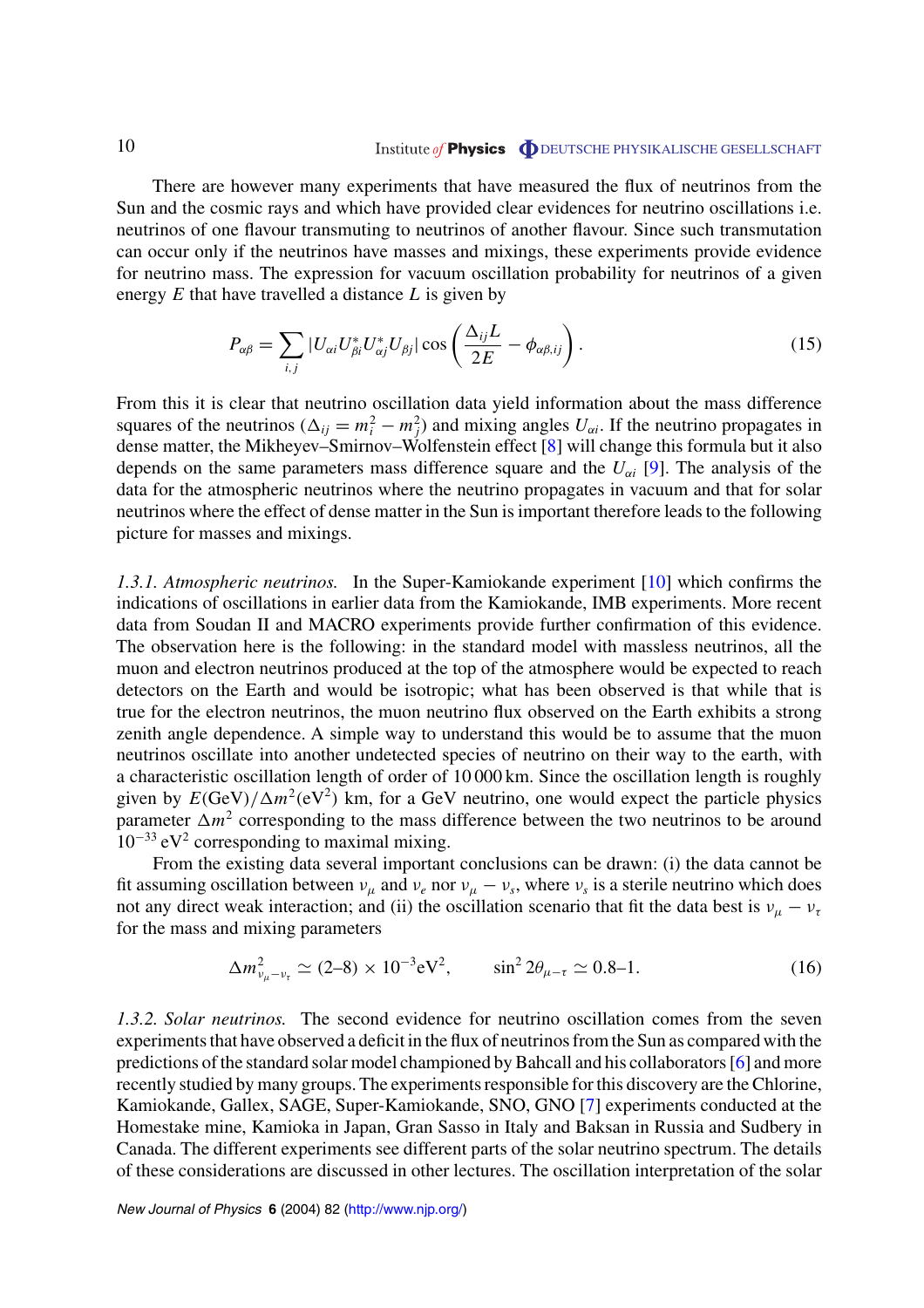<span id="page-10-0"></span>neutrino deficit has more facets to it than the atmospheric case: first the final state particle that the  $v_e$  oscillates into and second what kind of  $\Delta m^2$  and mixings fit the data. At the moment there is a multitude of possibilities. Let us summarize them now.

As far as the final state goes, it can either be one of the two remaining active neutrinos,  $v_u$ and  $v<sub>\tau</sub>$  or it can be the sterile neutrino  $v<sub>s</sub>$ . SNO neutral current data announced recently has very strongly constrained the second possibility (i.e. the sterile neutrino in the final state). The global analyses of all solar neutrino data seem to favour the so-called large mixing angle MSW solution with parameters  $\Delta m^2 \simeq 1.2 \times 10^{-5} - 3.1 \times 10^{-4} \text{ eV}^2$ ;  $\sin^2 2\theta \simeq 0.58 - 0.95$ .

*1.3.3. LSND.* Finally, we come to the last indication of neutrino oscillation from the Los Alamos Liquid Scintillation Detector (LSND) experiment [[15\]](#page-49-0), where neutrino oscillations both from a stopped muon (DAR) as well as the one accompanying the muon in pion decay (known as the DIF) have been observed. The evidence from the DAR is statistically more significant and is an oscillation from  $\bar{v}_\mu$  to  $\bar{v}_e$ . The mass and mixing parameter range that fits data is

LSND: 
$$
\Delta m^2 \simeq 0.2-2 \,\text{eV}^2
$$
,  $\sin^2 2\theta \simeq 0.003-0.03$ . (17)

There are also points at higher masses specifically at  $6 \text{ eV}^2$ , which are also allowed by the present LSND data for small mixings. KARMEN experiment at the Rutherford laboratory has very strongly constrained the allowed parameter range of the LSND data [[16\]](#page-49-0). Currently, the Miniboone experiment at Fermilab is in progress to probe the LSND parameter region [[17\]](#page-49-0).

*1.3.4. Neutrinoless double beta decay and tritium decay experiment.* Oscillation experiments only depend on the difference of mass squares of the different neutrinos and the mixing angles. Therefore, to have a complete picture of neutrino masses, we need other experiments. Two such experiments are the neutrinoless double beta decay searches and the search for neutrino mass from the analysis of the end point of the electron energy spectrum in tritium beta decay.

Neutrinoless double beta decay measures the following combination of masses and mixing angles:

$$
\langle m \rangle_{\beta\beta} = \sum_{i} U_{ei}^2 m_i. \tag{18}
$$

Therefore, naively speaking, it is sensitive to the overall neutrino mass scale. However, in practice, as we will see below, for the case of both normal and inverted hierarchies, it is most likely to settle the question of the overall mass scale at the presently contempleted level of sensitivity in double beta decay searches. Only if the neutrino mass patterns are inverse hierarchical does one expect a visible signal in *ββ*0*<sup>ν</sup>* decay. We do not go into great detail into this issue, except to mention that in drawing any conclusions about neutrino mass from this process, one has to first have a good calculation of nuclear matrix elements of the various nuclei involved such as <sup>76</sup>Ge, <sup>136</sup>Xe, <sup>100</sup>Mo, etc; secondly, another confusing issue has to do with alternative physics contributions to  $\beta \beta_{0\nu}$  which are unrelated to neutrino mass. Nevertheless, neutrinoless double beta decay is a fundamental experiment and a nonzero signal will establish a fundamental result that neutrino is a Majorana particle and that lepton number symmetry is violated. Regardless of whether it tells us anything about the neutrino masses, it would provide a fundamental new revelation about physics beyond the standard model. At present, two experiments, Heidelberg–Moscow and IGEX, that use enriched <sup>76</sup>Ge have published limits of  $\leq 0.3 \text{ eV}$  [\[12](#page-49-0)].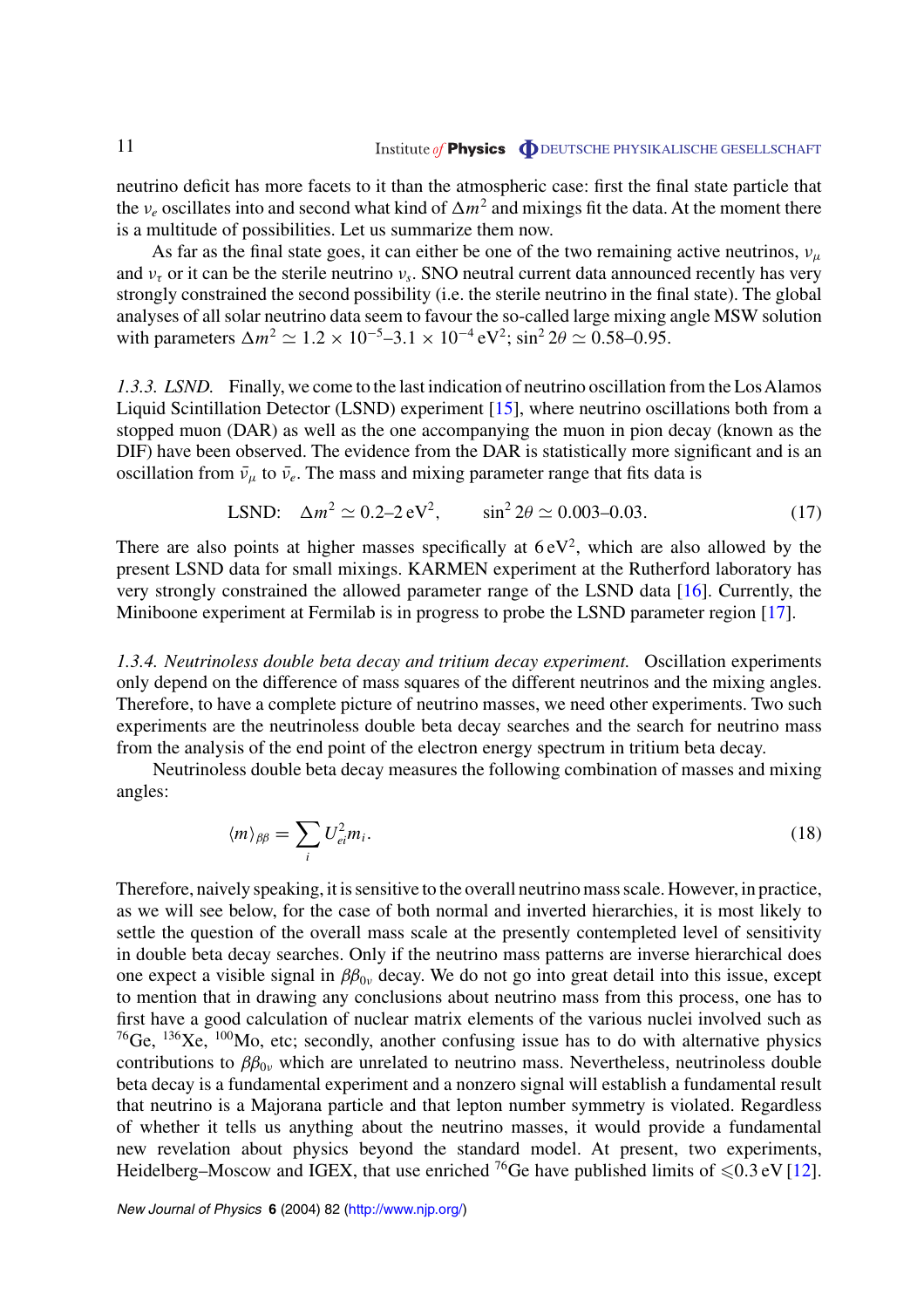<span id="page-11-0"></span>More recently, evidence for a double beta signal in the Heidelberg–Moscow data has been claimed [[13\]](#page-49-0).

Another important result in further understanding of neutrino mass physics could come from the tritium end-point searches for neutrino masses. This experiment will measure the parameter  $m_{\nu} = \sqrt{\sum_i |U_{ei}|^2 m_i^2}$ . This involves a different combination of masses and mixing angles than  $(m)_{\beta\beta}$ . At present, the KATRIN proposal for a high-sensitive search for  $m_{\nu}$  has been made and it is expected that it can reach a sensitivity of 0.3 eV.

A third source of information on neutrino mass will come from cosmology, where more detailed study of structure in the universe is expected to provide an upper limit on  $\sum_i m_i$  of less than an eV.

Our goal now is to study the theoretical implications of these discoveries. We will proceed towards this goal in the following manner: we will isolate the mass patterns that fit the above data and then look for plausible models that can first lead to the general feature that neutrinos have tiny masses; then we would try to understand in simple manner some of the features indicated by the data in the hope that these general ideas will be part of our final understanding of the neutrino masses. As mentioned earlier, to understand the neutrino masses one has to go beyond the standard model. First we will sharpen what we mean by this statement. Then we will present some ideas which may form the basic framework for constructing the detailed models.

#### *1.4. Patterns and textures for neutrinos*

As already mentioned, we will assume two-component neutrinos and therefore their masses will in general be Majorana type. Let us also give our notation to facilitate further discussion: the neutrinos emitted in weak processes such as the beta decay or muon decay are weak eigenstates and are not mass eigenstates. The mass eigenstates determine how a neutrino state evolves in time. Similarly, in the detection process, it is the weak eigenstate that is picked out. This is of course the key idea behind neutrino oscillation and the formula presented in the last section. To set the notation, let us express the weak eigenstates in terms of the mass eigenstates. We will denote the weak eigenstate by the symbol  $\alpha$ ,  $\beta$  or simply  $e$ ,  $\mu$ ,  $\tau$  etc whereas the mass eigenstate will be denoted by the symbols *i, j, k*, etc. To relate the weak eigenstates to the mass eigenstates, let us start with the mass terms in the Lagrangian for the neutrino and the charged leptons:

$$
\mathcal{L}_m = \nu_L^{\mathrm{T}} \mathcal{M}_\nu \nu_L + \bar{E}_L M_\ell E_R + \text{h.c.}
$$
\n(19)

Here *ν* and *E*, which denote the column vectors for neutrinos and charged leptons, are in the weak basis. To go to the mass basis, we diagonalize these matrices as follows:

$$
U_L^{\mathrm{T}} \mathcal{M}_\nu U_L = d_\nu, \qquad V_L M_\ell V_R^\dagger = d_\ell. \tag{20}
$$

The physical neutrino mixing matrix is then given by

$$
\mathbf{U} = V_L U_L. \tag{21}
$$

**U***αi* and relate the two sets of eigenstates (weak and mass) as follows:

$$
\begin{pmatrix} \nu_e \\ \nu_\mu \\ \nu_\tau \end{pmatrix} = U \begin{pmatrix} \nu_1 \\ \nu_2 \\ \nu_3 \end{pmatrix} . \tag{22}
$$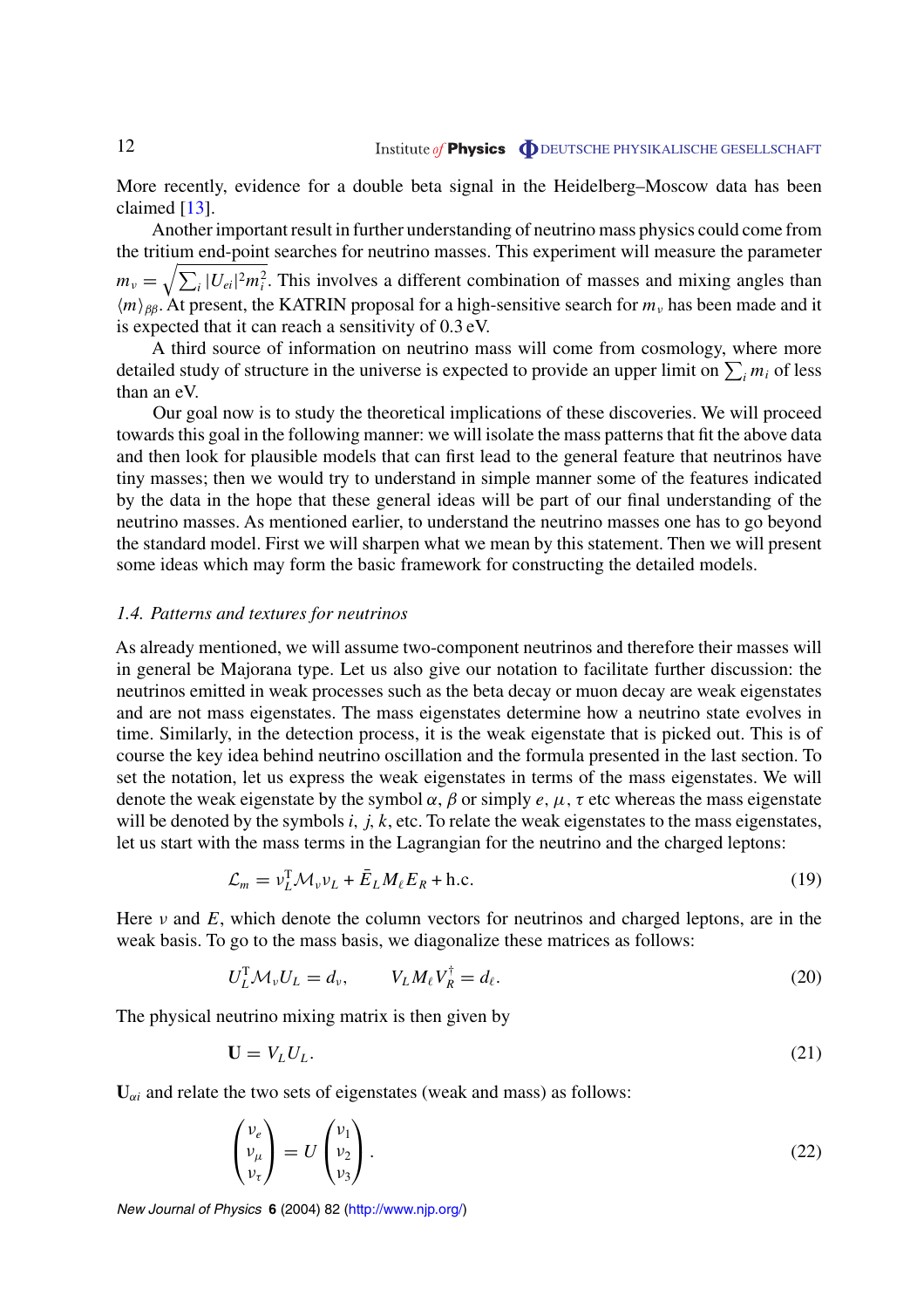<span id="page-12-0"></span>Using this equation, one can derive the well-known oscillation formulae for the survival probability of a particular weak eigenstate *α* discussed in the previous section.

To see the general structure of the mixing matrix **U**, let us recall that the matrix  $\mathcal{M}_v$  is complex and symmetric and therefore has six complex parameters describing it for the case of three generations. However, since the neutrino is described by a complex field, we can redefine the phases of three fields to remove three parameters. That leaves nine parameters. In terms of observables, there are three mass eigenvalues  $(m_1, m_2, m_3)$  and three mixing angles and phases in the mixing matrix **U**. The three phases can be split into one Dirac phase, which is analogous to the phase in the quark mixing matrix and two Majorana phases.We can then write the matrix **U** as

$$
\mathbf{U} = U^{(0)} \begin{pmatrix} 1 & 1 \\ 1 & e^{i\phi_1} \\ 1 & e^{i\phi_2} \end{pmatrix} . \tag{23}
$$

The matrix  $\mathbf{U}^{(0)}$  has three real angles  $\theta_{12}, \theta_{23}, \theta_{13}$  and a phase. The goal of experiments is to determine all nine of these parameters. The knowledge of the nine observables allows one to construct the mass matrix for the neutrinos and from there one can go in search of the new physics beyond the standard model that leads to such a mass matrix.

The neutrino mass observables given above can be separated into two classes: (i) oscillation observables and (ii) nonoscillation observables. The first class of observables are those accessible to neutrino oscillation experiments and are the two mass differences  $\Delta m^2$  and  $\Delta m^2$ ; three mixing angles  $\theta_{12}$  (or  $\theta_{\odot}$ ),  $\theta_{23}$  (or  $\theta_A$ ) and  $\theta_{13}$  (the reactor angle, also called  $U_{e3}$ ) and the CP phase  $\delta$  in  $U^{(0)}$ . The remaining three observables which can only be probed by nonoscillation experiments are the lightest mass of the three neutrinos and the two Majorana phases  $\phi_{1,2}$ .

#### *1.5. Neutrino mixing matrix and mass patterns*

Let us first discuss to what extent the oscillation observables are known. Our discussion will focus on the three neutrino fits to all neutrino data which give as central value for  $\Delta m_A^2 \simeq 0.0025 \text{ eV}^2$ ; for solar neutrinos, it gives  $\Delta m^2$   $\simeq$   $(2-20) \times 10^{-5}$  eV<sup>2</sup>. It also provides information on the angles in **U** which can be summarized by the following mixing matrix (neglecting all CP phases):

$$
\mathbf{U} = \begin{pmatrix} c & s & \epsilon \\ -\frac{s + c\epsilon}{\sqrt{2}} & \frac{c - s\epsilon}{\sqrt{2}} & \frac{1}{\sqrt{2}} \\ -\frac{s - c\epsilon}{\sqrt{2}} & \frac{-c - s\epsilon}{\sqrt{2}} & \frac{1}{\sqrt{2}} \end{pmatrix},
$$
(24)

where  $\epsilon \leq 0.16$  from the CHOOZ and PALO-VERDE reactor experiments [\[14](#page-49-0)]. *s* is the solar neutrino mixing angle. Present experiments allow the range  $0.\vec{6} \leqslant \sin^2 2\theta \leqslant 0.96$  with the central being near 0.8. The atmospheric mixing angle  $\theta_A$  is close to maximal i.e.  $\sin^2 2\theta_A \simeq 0.8-1$ . As far as the mass pattern goes however, there are three possibilities:

- normal hierarchy:  $m_1 \ll m_2 \ll m_3$ ,
- inverted hierarchy:  $m_1 \simeq -m_2 \gg m_3$  and
- approximately degenerate pattern [\[18](#page-49-0)]  $m_1 \simeq m_2 \simeq m_3$ ,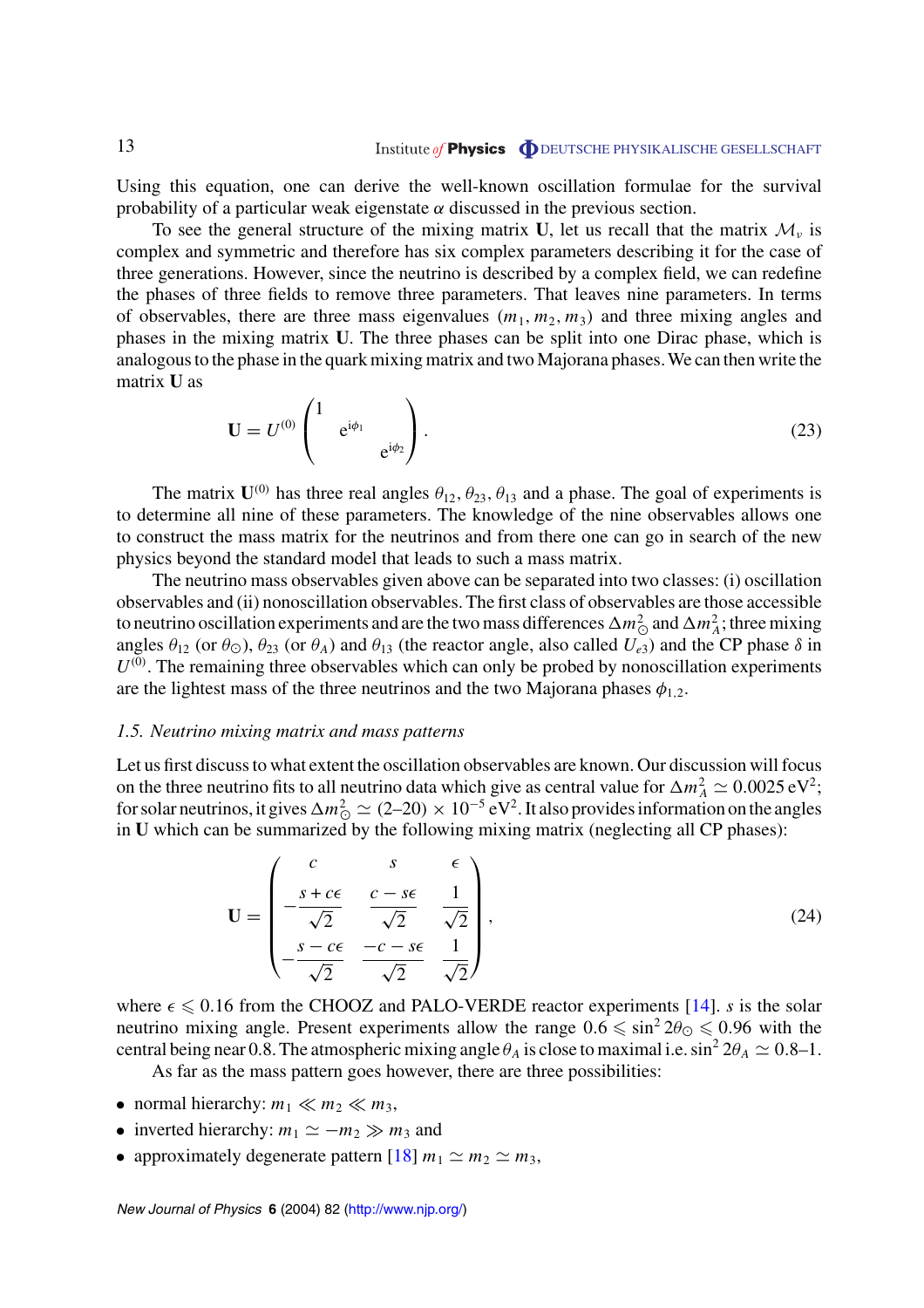| $\beta\beta_{0\nu}$ | $\Delta m_{13}^2$ | <b>KATRIN</b>                         | Conclusion                |
|---------------------|-------------------|---------------------------------------|---------------------------|
| yes                 | > 0               | yes                                   | Degenerate, Majorana      |
| yes                 | $>$ ()            | no and heavy<br>particle contribution | Degenerate, Majorana      |
| yes                 | $\lt 0$           | no                                    | Inverted, Majorana        |
| yes                 | < 0               | yes                                   | Degenerate, Majorana      |
| no                  | > 0               | no                                    | Normal, Dirac or Majorana |
| no                  | $\lt 0$           | no                                    | Dirac or Pseudo-Dirac     |
| no                  | < 0               | yes                                   | Dirac or Pseudo-Dirac     |
| no                  | > 0               | yes                                   | Dirac or Pseudo-Dirac     |

<span id="page-13-0"></span>**Table 1.** Different possible conclusions regarding the nature of the neutrinos and their mass hierarchy from the three.

where  $m_i$  are the eigenvalues of the neutrino mass matrix. In the first case, the atmospheric and the solar neutrino data give direct information on  $m_3$  and  $m_2$ , respectively. On the other hand, in the last case, the mass differences between the first and the second eigenvalues will be chosen to fit the solar neutrino data and the second and the third to fit the atmospheric neutrino data.

Since Majorana masses violate lepton number, a very important constraint on any discussion of neutrino mass patterns arises from the negative searches for neutrinoless double beta decay [[11\]](#page-49-0). The most stringent present limits are obtained from the Heidelberg–Moscow enriched Germanium-76 experiment at Gran Sasso and implies an upper limit on the following combination of masses and mixings:

$$
\langle m_{\nu} \rangle \equiv \sum_{i} U_{ei}^{2} m_{\nu_{i}} \leqslant 0.35 \,\text{eV}, \quad 95\% \,\text{c.l.}
$$
 (25)

This upper limit depends on the nuclear matrix element calculated by the Heidelberg group [\[11](#page-49-0)]. There could be an uncertainty of a factor of 2 in this estimate. This would then relax the above upper bound to at most 0.7 eV in the worst-case scenario. This is still a very useful limit and becomes especially relevant when one considers whether the neutrinos constitute a significant fraction of the hot dark matter of the universe. A useful working formula is  $\Sigma_i m_{\nu_i} \simeq 24 \Omega_{\nu} eV$ , where  $\Omega_{\nu}$  is the neutrino fraction that contributes to the dark matter of the universe. For instance, if the neutrino contribution to dark matter fraction is 20%, then the sum total of neutrino masses must be 4.8 eV. Such large values are apparently in disagreement with present upper limits from structure surveys such as the 2dF survey and others.

Neutrinoless double beta decay limits also imply very stringent constraints on the mixing pattern in the degenerate case.

The inverted hierarchy case (ii) is quite an interesting one and will be discussed from a theoretical perspective in more detail later on; but at the moment we simply note that in this case the value of  $m_1$  is nothing but the  $\sqrt{\Delta m_A^2}$ . The solar mass difference is an additional parameter in the mass matrix.

In table 1, we describe what we can learn about the nature of the neutrino from the various experiments.

At this point, it is appropriate to stress the theoretical challenges raised by the existing neutrino oscillation data.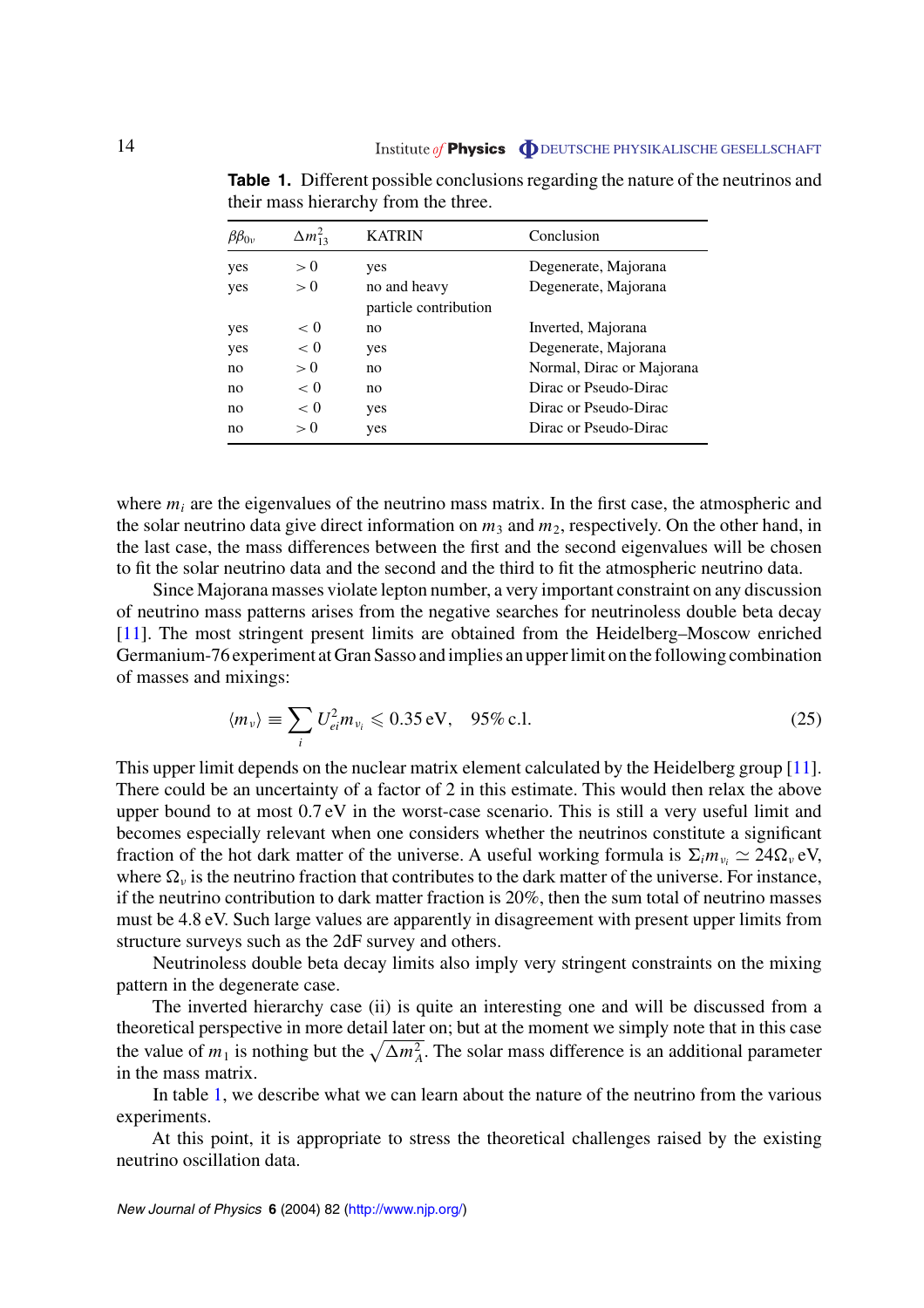- *Ultralight neutrinos:* Why are the neutrino masses so much lighter than the quark and charged lepton masses?
- *Near bimaximal mixing:* How to understand simultaneously two large mixing angles one for the  $\mu - \tau$  and another for  $e - \mu$ ?
- *Smallness of*  $\Delta m^2 \Delta m^2$ : Experimentally,  $\Delta m^2 \approx 10^{-2} \Delta m^2$ . How does one understand this in a natural manner?
- *Smallness of*  $U_{e3}$ : The reactor results also seem to indicate that the angle  $\theta_{13} \equiv U_{e3}$  is a very small number. One must also understand this in a framework that simultaneously explains all other puzzles.

Possible other puzzles include a proper understanding of neutrino mass degeneracy if there is a large positive signal for the neutrinoless double beta decay and of course, when we have evidence for CP violating phases in the mass matrix, we must understand their magnitude.

#### *1.6. Neutrino mass textures*

From the mixing matrix in equation ([24\)](#page-12-0), we can write down the allowed neutrino mass matrix for any arbitrary mass pattern assuming the neutrino is a Majorana fermion. Denoting the matrix elements of  $\mathcal{M}_\nu$  as  $\mu_{\alpha\beta}$  for  $\alpha, \beta = 1, 2, 3$ , we have (recall that  $\mu_{\alpha\beta} = \mu_{\beta\alpha}$ )

$$
\mu_{11} = [c^2 m_1 + s^2 m_2 + \epsilon^2 m_3],
$$
  
\n
$$
\mu_{12} = (1/\sqrt{2})[-c(s + c\epsilon)m_1 + s(c - s\epsilon)m_2 + \epsilon m_3],
$$
  
\n
$$
\mu_{13} = (1/\sqrt{2})[-c(s - c\epsilon)m_1 - s(c + s\epsilon)m_2 + \epsilon m_3],
$$
  
\n
$$
\mu_{22} = \frac{1}{2}[(s + c\epsilon)^2 m_1 + (c - s\epsilon)^2 m_2 + m_3],
$$
  
\n
$$
\mu_{23} = \frac{1}{2}[-(s^2 - c^2\epsilon^2)m_1 - (c^2 - s^2\epsilon^2)m_2 + m_3],
$$
  
\n
$$
\mu_{33} = \frac{1}{2}[(s - c\epsilon)^2 m_1 + (c + s\epsilon)^2 m_2 + m_3].
$$
\n(26)

One can use equation (26) to get information on the nature of the neutrino mass matrix and use it to get clues to the nature of physics beyond the standard model. One technique is to rewrite this mass matrix in a way that reflects some new underlying symmetry of physics beyond the standard model. Below we give some examples of mass matrices that are closely related to this mass matrix but reflect some symmetries of the lepton world. A second utility of equation (26) is to search for mass matrices that lead to testable predictions and thereby test models.

As an example consider the case when  $\mu_{11} = \mu_{22} = \mu_{33} = 0$ . This is the prediction from the Zee model [\[19](#page-49-0)]. Using equation (26), one can easily see that in the leading order the vanishing of all diagonal entries implies that  $\Delta m_{odot}^2 = 0$ , i.e. one must keep higher-order terms in  $\epsilon$  to get a nonzero  $\Delta m^2_{\odot}$ .

An elementary way to proceed in this direction is to start with ways to understand the maximal mixing using only two flavours as in the case of the atmospheric neutrinos (i.e. the 2–3 sector of the neutrino flavour). It is well known that if we have a matrix of the form

$$
M = \begin{pmatrix} A & B \\ B & A \end{pmatrix},\tag{27}
$$

<span id="page-14-0"></span>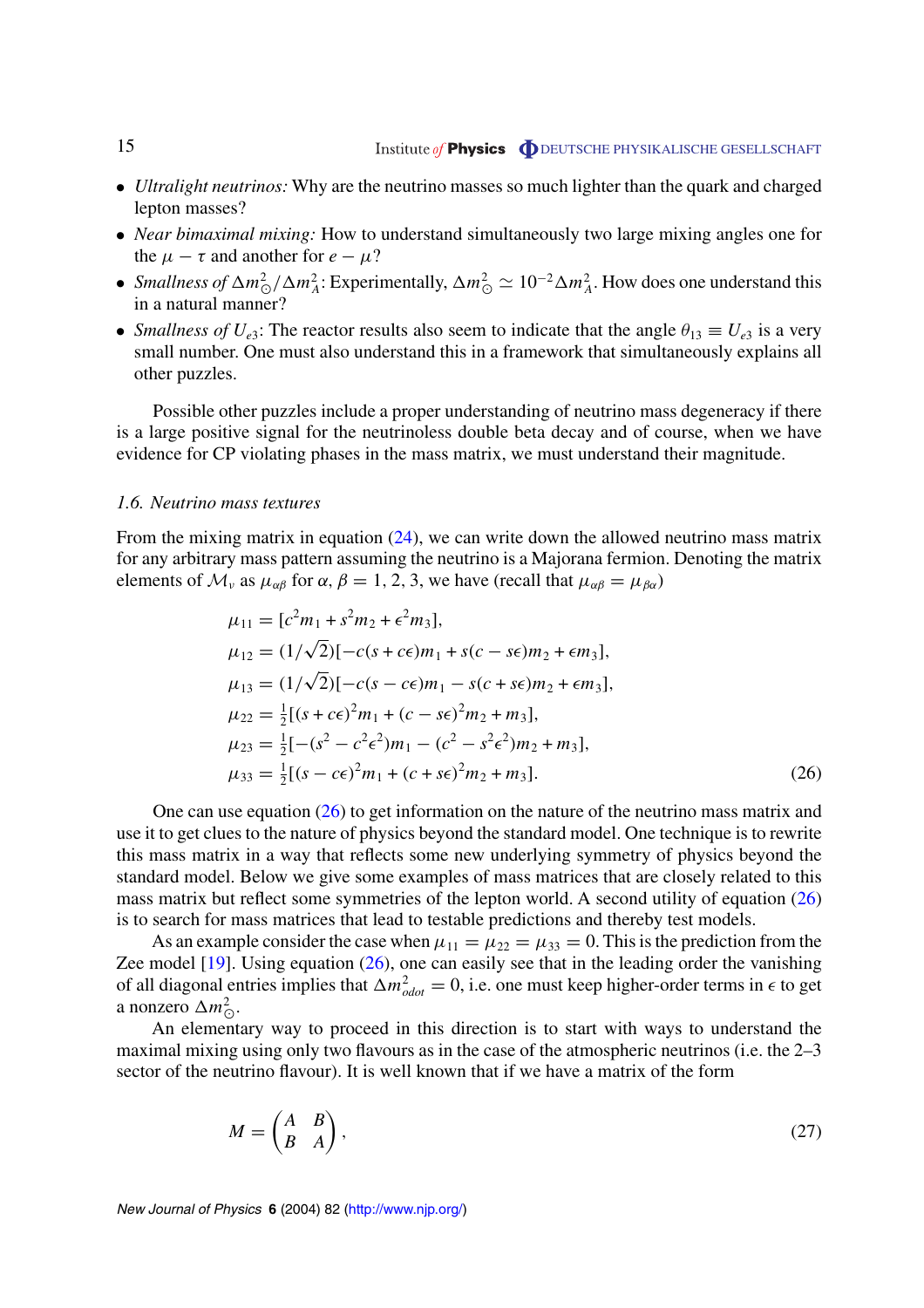then its eigenstates are maximal admixtures of the original 'flavour' states. The eigenvalues are  $(A + B)$ ,  $(A - B)$ . It is now clear that if we want one of the eigenvalues to be much less than the other, we must have  $A \approx B$ . We will now have to generalize this discussion to the case of three generations. For this we note that the 'mixing matrix' for this case can be written as

$$
U = \begin{pmatrix} 1 & 1 \\ 1 & -1 \end{pmatrix}.
$$
 (28)

We will call this matrix 'maximal mixing matrix'.

**Theorem.** *The maximal mixing matrix for N generations, if N is a prime number, is given by*

$$
U_N = \frac{1}{\sqrt{N}} \begin{pmatrix} 1 & 1 & 1 & \cdots & \cdot \\ 1 & z & z^2 & z^3 & \cdot \\ 1 & z^2 & z^4 & \cdots & \cdot \\ 1 & z^3 & z^6 & \cdots & \cdot \\ 1 & z^4 & z^8 & \cdots & \cdot \end{pmatrix},
$$
(29)

*where z is the Nth root of unity and the rows and columns extend in an obvious manner to make the matrix*  $N \times N$ *.* 

Note that the general form of an arbitrary element is  $z^{pq}$ . When  $pq \ge N$ , the power is simply given by  $pq - N$ . When the number of generations is not a prime number, then  $N = N_1 \cdot N_2 \cdot N_3 \cdot \cdots$ . In this case,

$$
U_N = U_{N_1} \times U_{N_2} \times U_{N_3} \times,
$$
\n(30)

where  $\times$  stands for a direct product. For example for the case of  $N = 4$ , we have for the maximal mixing matrix  $U_4 = U_2 \times U_2$  which is given by

$$
U_4 = \frac{1}{2} \begin{pmatrix} 1 & 1 & 1 & 1 \\ 1 & -1 & 1 & -1 \\ 1 & 1 & -1 & -1 \\ 1 & -1 & -1 & 1 \end{pmatrix}
$$
 (31)

The  $4 \times 4$  case turns out to be interesting since by decoupling a linear combination of the states from the 4  $\times$  4 system, we can get the exact bimaximal form [[21\]](#page-50-0). The corresponding 3  $\times$  3 mass matrix can also be obtained by starting from this discussion. To see how one gets that, note that the matrix in equation [\(24](#page-12-0)) for the  $2 \times 2$  case has a  $S_{12}$  symmetry. The corresponding symmetry in the  $4 \times 4$  case is then  $S_{12} \times S_{34}$ . Using this property and decoupling one linear combination of the fields, we can get the mass matrix for the  $3 \times 3$  case that leads to bimaximal mixing [\[22](#page-50-0)]. It is left as an exercise to the reader to show that the corresponding mass matrix is given by [\[21](#page-50-0)]

$$
M_{\nu} = \begin{pmatrix} A+D & F & F \\ F & A & D \\ F & D & A \end{pmatrix}.
$$
 (32)

Since the present data imply that there are deviations from the exact bimaximal form, this mass matrix must only be treated as a leading-order contribution.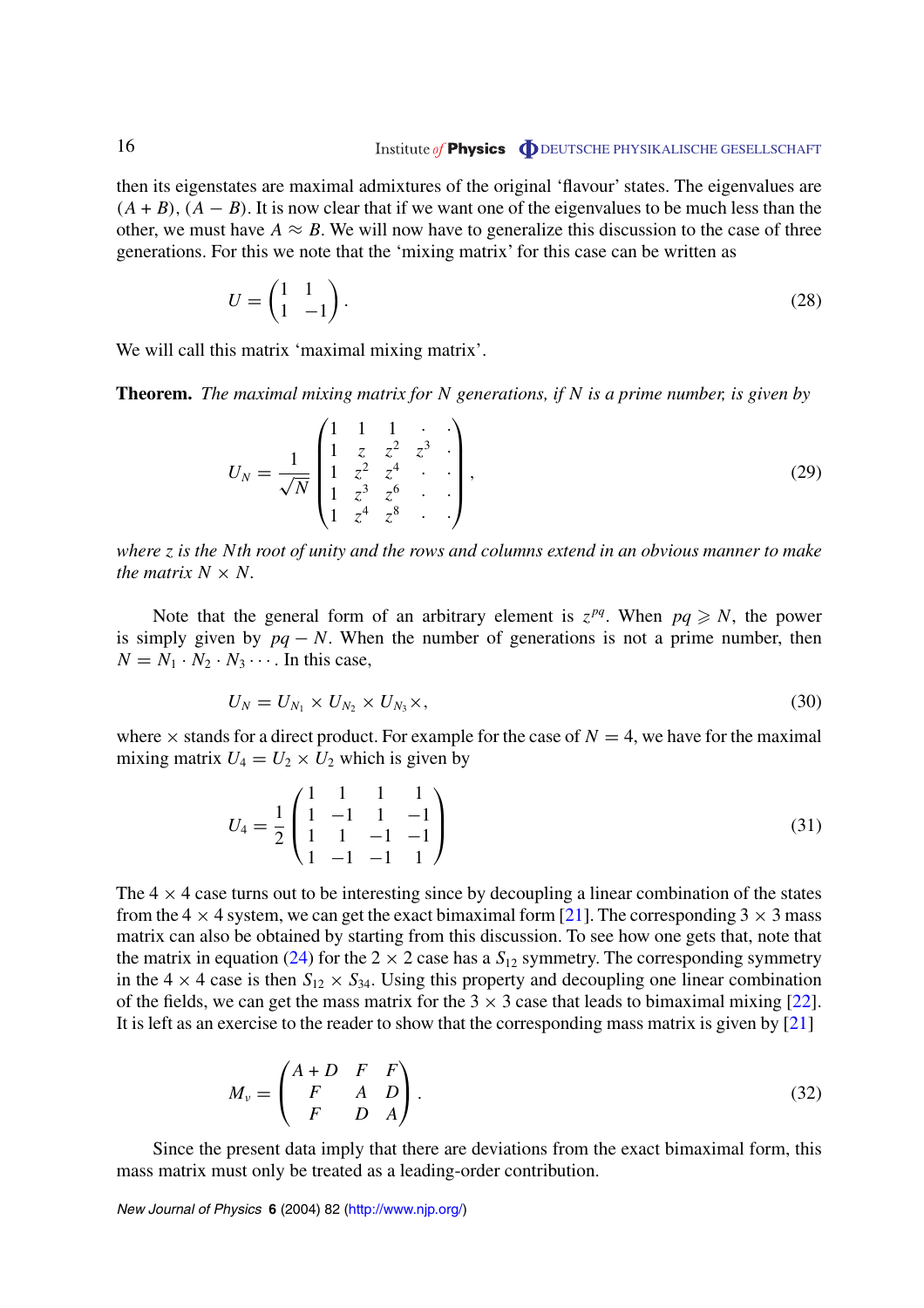<span id="page-16-0"></span>The three different mass patterns can emerge from this mass matrix in various limits: e.g. (i) for  $F \ll A \simeq -D$ , one gets the normal hierarchy; (ii) for  $F \gg A$ , D, one has the inverted pattern for masses and (iii) the parameter region  $F, D \ll A$  leads to the degenerate case. Clearly, this mass matrix is the leading-order matrix and there will have to be small corrections to this to fit solar neutrino data as well as any possible evidence (or lack of it) for neutrinoless double beta decay. An interesting symmetry of this mass matrix is the  $v_u \leftrightarrow v_\tau$  interchange symmetry, which is obvious from the matrix; however in the limit where  $A = D = 0$ , there appears a much more interesting symmetry, i.e. the continuous symmetry  $L_e - L_\mu - L_\tau$  [[23](#page-50-0)] (see also [\[55](#page-52-0)]). If the inverted mass matrix is confirmed by future experiments, this symmetry will provide an important clue to new neutrino-related physics beyond the standard model (see e.g.  $[24]$  $[24]$ ). There are other ways to proceed towards the same goal. One way inspired by the studies of quark mass matrices is to consider mass matrices with zeros in it and hope that there are sensible symmetries that will guarantee the zeros. One may then be able to obtain relations between different observables such as masses and mixing angles that can be tested in experiments.

To proceed towards this goal, let us recall that in the absence of CP violation, the neutrino mass matrix has six independent entries. In terms of observables there are five oscillation observables, two mass differences  $(\Delta m^2_A, \Delta m^2_A)$  and three mixing angles: solar, atmospheric and the reactor angle *Ue*3. So if we have more than one vanishing element, we will have nontrivial relations between oscillation observables which can be used as tests of the various ansatzes.

The first point to note is that if there are three zeros or more, the mass matrix cannot describe data. The proof of this is left as an exercise to the reader.

Let us therefore consider some typical two zero mass matrices [\[25](#page-50-0)]:

$$
M_{\nu} = \sqrt{\Delta m_A^2} \begin{pmatrix} 0 & 0 & d\epsilon \\ 0 & 1 + a\epsilon & 1 \\ d\epsilon & 1 & 1 + b\epsilon \end{pmatrix}
$$
 (33)

or, alternatively,

$$
M_{\nu} = \sqrt{\Delta m_A^2} \begin{pmatrix} 0 & d\epsilon & 0 \\ d\epsilon & 1 + a\epsilon & 1 \\ 0 & 1 & 1 + b\epsilon \end{pmatrix}.
$$
 (34)

They give a four-parameter fit to all data and yield a relation between  $\Delta m_{\odot}^2 / \Delta m_A^2$ ,  $U_{e3}$ ,  $\theta_{\odot}$  and  $\theta_A$  [[25](#page-50-0)]:

$$
U_{e3}^2 \cos 2\theta_{\odot} = \frac{\sin^2 2\theta_{\odot}}{4} \frac{\Delta m_{\odot}^2}{\Delta m_A^2}.
$$
 (35)

This relation predicts that  $U_{e3} \geqslant 0.12$  and can be tested in planned long baseline experiments to be conducted in the near future.

There are also some other two zero textures that predict a degenerate spectrum for neutrinos.

So far we have focused on studying the form of the neutrino mass matrix. The implicit assumption in these discussions has been that the charged lepton mass matrix is diagonal. It may however be that all neutrino mixings are a reflection of structure in the charged lepton mass matrix rather than in the neutrinos. An example of this kind is the democratic mass matrix [\[27](#page-50-0)], which also leads to a near bimaximal mixing. As was noted in  $[28]$  $[28]$ , to get the democratic mixing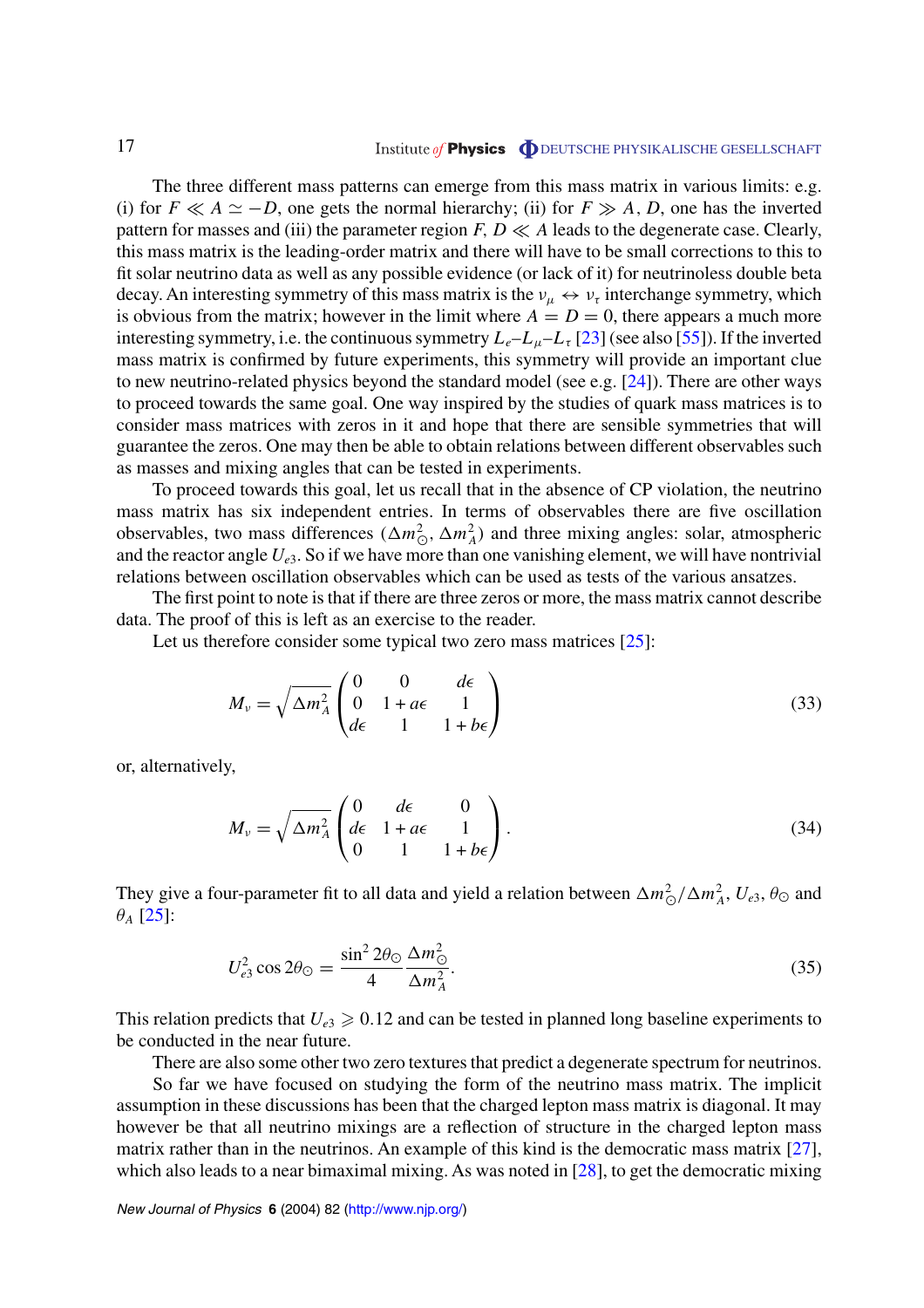<span id="page-17-0"></span>matrix, one must choose the charged lepton mass matrix in the following form while keeping the neutrino mass matrix diagonal:

$$
M_{\ell} = \begin{pmatrix} a & 1 & 1 \\ 1 & a & 1 \\ 1 & 1 & a \end{pmatrix} . \tag{36}
$$

This form can be derived from a permutation symmetry  $S_3$  operating on the lepton doublets, which may provide another clue to possible gauge model building.

Other models that use charged lepton sector to understand the neutrino have been the focus of several papers [\[29](#page-50-0)], especially in the context of grand unified theories [[29\]](#page-50-0). We do not discuss this class of models here.

#### *1.7. Inverted hierarchy and*  $L_e - L_u - L_{\tau}$  *symmetry*

In this section, we consider another interesting clue to model building present in neutrino data if the mass arrangement is inverted. As already noted, if in equation ([33\)](#page-16-0), we set  $A = D = 0$ , this leads to a neutrino mass matrix with two degenerate neutrinos with mass  $\pm \sqrt{2}F$  and one massless neutrino. The atmospheric mass difference is given by  $\Delta m_A^2 = 2F^2$  and mixing angle  $\theta_A = \pi/4$ . As far as the solar *ν<sub>e</sub>* oscillation is concerned,  $\sin^2 2 \theta_{\mathcal{O}} = 1$  but  $\Delta m_{\mathcal{O}}^2 = 0$ . While this is unphysical, this raises the hope that as corrections to this mass matrix are taken into account, it may be possible to understand the smallness of  $\Delta m^2_{\odot}/\Delta m^2_{\rm A}$  naturally.

In fact, this hope is fortified by the observation that the  $A = D = 0$  limit of the mass matrix in [\[33\]](#page-50-0) has the leptonic symmetry  $L_e - L_u - L_z$ ; therefore one might hope that as this symmetry is broken by small terms, one will end up with a situation that fits the data well.

This question was studied in [[30,](#page-50-0) [72](#page-53-0)]. To proceed with the discussion, let us consider the following mass matrix for neutrinos where small  $L_e - L_\mu - L_\tau$  violating terms have been added:

$$
\mathcal{M}_{\nu} = m \begin{pmatrix} z & c & s \\ c & y & d \\ s & d & x \end{pmatrix} . \tag{37}
$$

The charged lepton mass matrix is chosen to have a diagonal form in this basis and  $L_e - L_\mu - L_\tau$ symmetric.

In the perturbative approximation, we find the following sum rules involving the neutrino observables and the elements of the neutrino mass matrix. The two obvious relations are

$$
\sin^2 2\theta_A = \sin^2 2\theta + O(\delta^2),
$$
  
\n
$$
D_3 \equiv \Delta m_A^2 = -m^2 + 2\Delta m_{\odot}^2 + O(\delta^2).
$$
\n(38)

The nontrivial relations that also hold for this model are

$$
\sin^2 2\theta_{\odot} = 1 - \left(\frac{\Delta m_{\odot}^2}{4\Delta m_A^2} - z\right)^2 + O(\delta^3),
$$
  
\n
$$
\frac{\Delta m_{\odot}^2}{\Delta m_A^2} = 2(z + \vec{v} \cdot \vec{x}) + O(\delta^2),
$$
  
\n
$$
U_{e3} = \vec{A} \cdot (\vec{v} \times \vec{x}) + O(\delta^3),
$$
\n(39)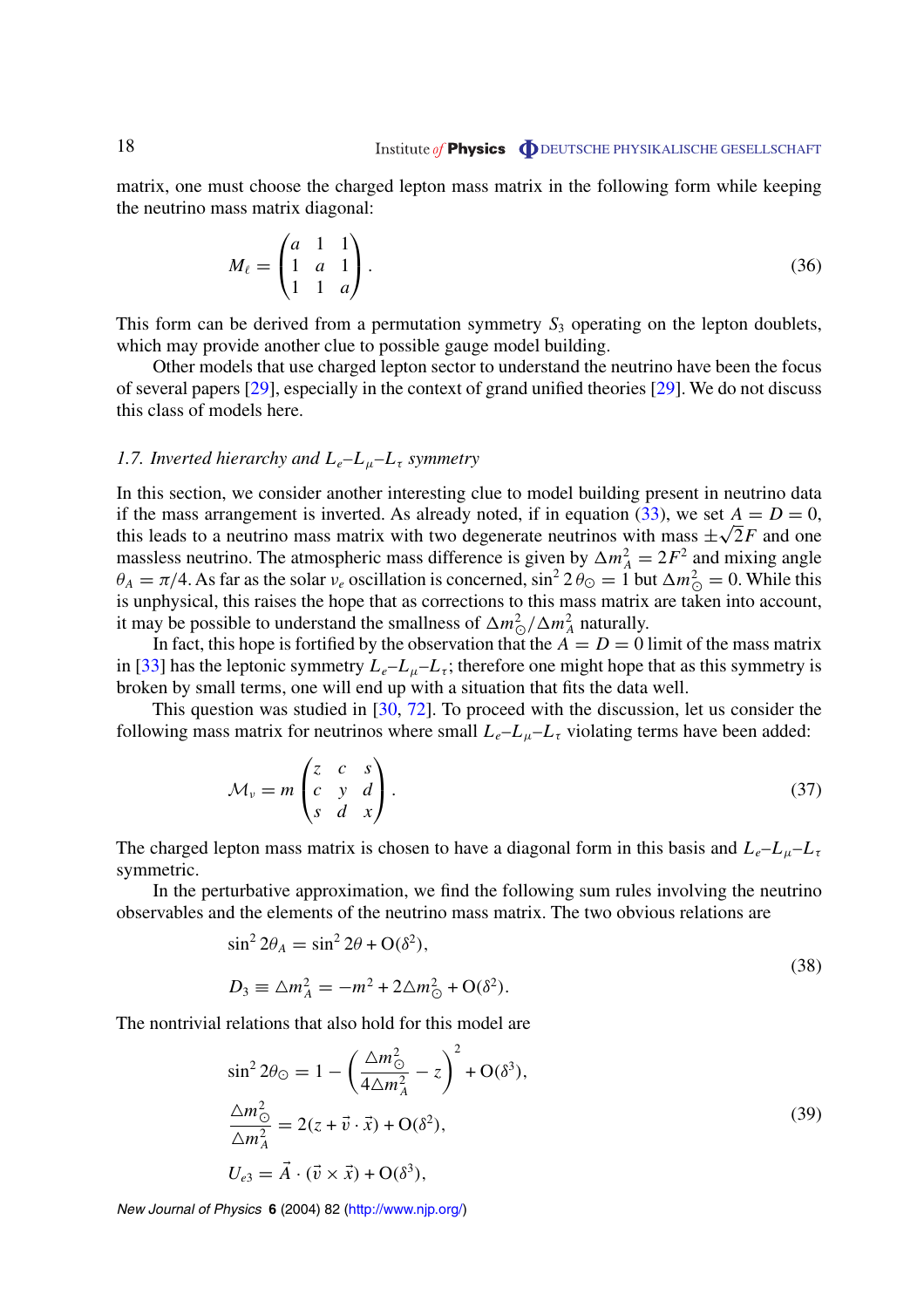<span id="page-18-0"></span>where  $\vec{v} = (\cos^2 \theta, \sin^2 \theta, \sqrt{2} \sin \theta \cos \theta)$ ,  $\vec{x} = (x, y, \sqrt{2}d)$  and  $\vec{A} = (1/\sqrt{2})(1, 1, 0)$ .  $\delta$  in the preceding equations represents the small parameters in the mass matrix. These equations represent one of the main results of this paper. Below we study their implications. Finally, there is the relation  $\langle m \rangle_{\beta\beta} = mz$ . This is an an exact relation true to all orders in the small parameters.

One of the major consequences of these relations is that (i) there is a close connection between the measured value of the solar mixing angle and the neutrino mass measured in neutrinoless double beta decay; and (ii) the present values for the solar mixing angle can be used to predict the  $m_{\beta\beta}$  for a value of the  $\Delta m_{\odot}^2$ . For instance, for sin<sup>2</sup>  $2\theta_{\odot} = 0.9$ , we would predict  $(\Delta m_{\odot}^2/4\Delta m_A^2 - z) = 0.3$ . For small  $\Delta m_{\odot}^2$ , this implies  $m_{\beta\beta} \simeq 0.01$  eV. The second relation involving the  $\Delta m^2 \Delta m^2$  in terms of *x*, *y*, *z*, *d* tells us that for this to be the case, we must have strong cancellation between the various small parameters. Given this, the above *m<sub>ββ</sub>* value is expected to be within the reach of new double beta decay experiments contemplated [\[32](#page-50-0)]. Note however that the sin<sup>2</sup> 2 $\theta_{\odot}$  cannot be greater than 0.9 in the case of approximate  $L_e - L_\mu - L_\tau$ symmetry.

If the value of  $\sin^2 2\theta_{\odot}$  is ultimately determined to be less than 0.9, the question one may ask is whether the idea of  $L_e - L_\mu - L_\tau$  symmetry is dead. The answer is in the negative since so far we have explored the breaking of  $L_e - L_\mu - L_\tau$  symmetry only in the neutrino mass matrix. It was shown in [[30](#page-50-0)] that if the symmetry is broken in the charged lepton mass, one can lower the  $\sin^2 2\theta_{\odot}$  as long as the value of  $U_{e3}$  is sizeable. However, given the present upper limit on  $U_{e3}$ , the smallest value is somewhere around  $\sin^2 2\theta \approx 0.8$ .

#### *1.8. CP violation*

A not very well-explored aspect of neutrino physics at the moment is CP violation in lepton physics. Unlike the quark sector, CP violation for Majorana neutrinos allows for more phases for neutrinos. Since the Majorana neutrino mass matrix is symmetric, for *N* generations of neutrinos, there are in general  $N(N + 1)/2$  phases in it. When the mass matrix is diagonalized, these phases will appear in the unitary matrix  $U_L$  that does the diagonalization (i.e.  $U^T - \mathcal{M}_{\nu} U_L = d_{\nu}$ ). If we are working in a basis where the charged lepton mass matrix is diagonal, then  $U_L$  is a leptonic weak mixing matrix. As we have seen, this has  $N(N + 1)/2$  phases. Out of them, redefinition of the charged lepton fields in the weak current allows the removal of *N* phases; so there are *N(N* − 1)/2 phases in the neutrino masses. In the quark sector, both up and down fields could be redefined allowing for the number of physical phases that appear in the end to be smaller. However, for Majorana neutrinos, redefinition of the fields does not remove the phases entirely from the theory but rather shifts them to other places where they can manifest themselves physically [\[33](#page-50-0)].

Thus, for two generations, there is one and for three generations there are three phases. A convenient parameterization of the mixing matrix with these phases in the mixing matrix for the case of three generations is **UK**:

$$
\mathbf{U} = \begin{pmatrix} c & s & \epsilon e^{-i\delta} \\ -\frac{s + c\epsilon e^{i\delta}}{\sqrt{2}} & \frac{c - s\epsilon e^{i\delta}}{\sqrt{2}} & \frac{1}{\sqrt{2}} \\ -\frac{s - c\epsilon e^{i\delta}}{\sqrt{2}} & \frac{-c - s\epsilon e^{i\delta}}{\sqrt{2}} & \frac{1}{\sqrt{2}} \end{pmatrix},
$$
(40)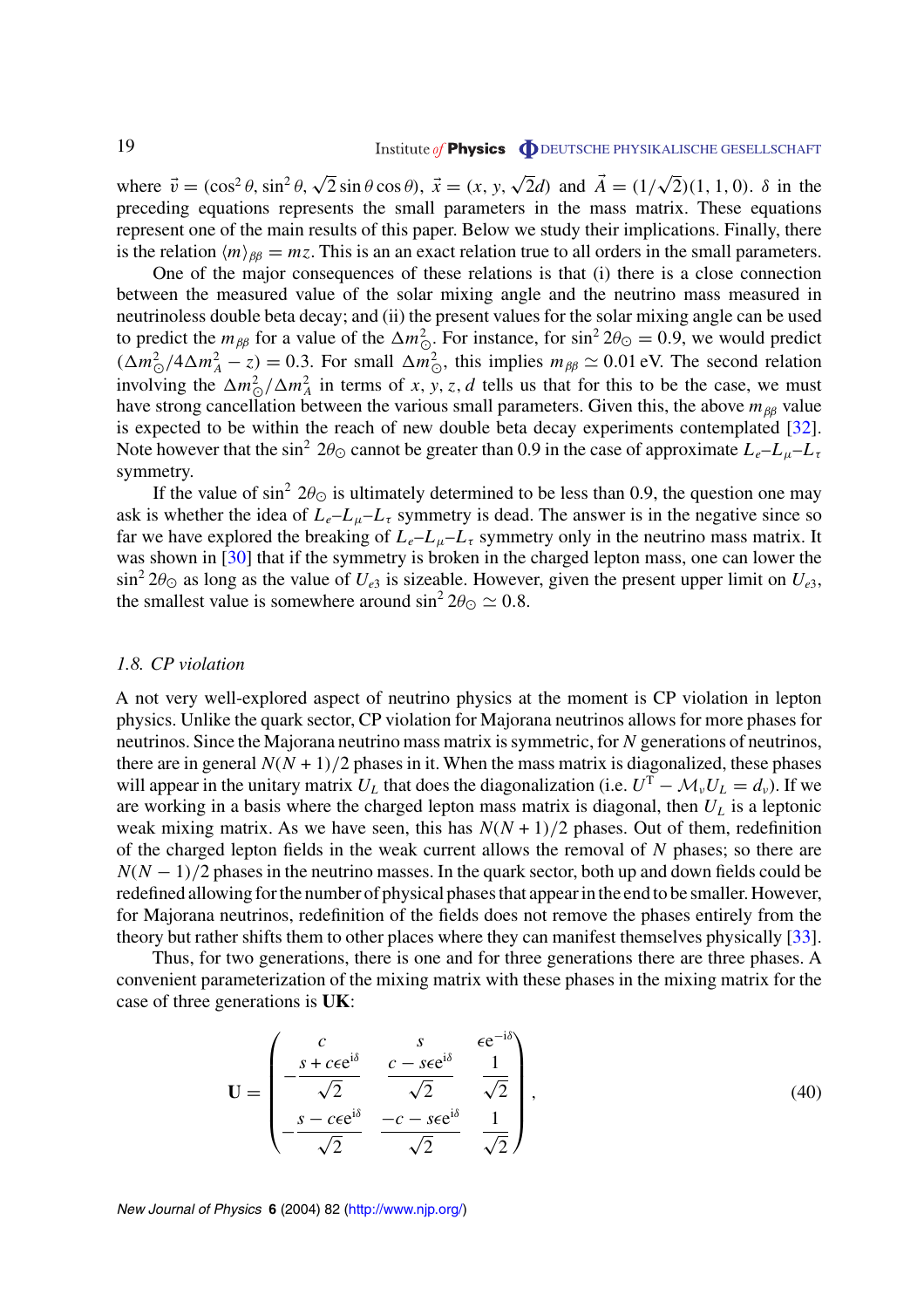<span id="page-19-0"></span>and

$$
\mathbf{K} = \text{Diag}(1, e^{i\phi_1}, e^{i\phi_2}).\tag{41}
$$

The phase  $\delta$  is called the Dirac phase and the  $\phi_i$  are called Majorana phases. Note that the Dirac phase is always multiplied by the small mixing angle  $\epsilon$ . Its measurability is therefore very closely tied to the absolute magnitude of  $\epsilon$ . Coming to the Majorana phases, one of the two phases  $\phi_i$ can, in principle, be probed in neutrinoless double beta decay. To see this, let us note that

$$
\langle m \rangle_{\beta\beta} = |m_1 c^2 + m_2 s^2 e^{i\phi_1} + m_3 \epsilon^2 e^{-i(\delta - \phi_2)}|.
$$
 (42)

Since  $\epsilon \ll 1$ , the last term in the above equation can be dropped. It is then easy to see that one has some chance of seeing the CP phase  $\phi_1$ , once one has a precise knowledge of the  $\Delta m_A^2$ and the solar mixing angle, provided the nuclear matrix elements are known better [\[34](#page-50-0)]. More optimistically, when the phase is zero, the two terms in the expression for *ββ*0*<sup>ν</sup>* add up and the chances for seeing it is enhanced.

On the whole, there is some chance of measuring the CP phase both for the inverted and the degenerate mass case provided the nuclear matrix elements have much smaller uncertainties than presently known, whereas for the case of normal hierarchy, it depends on how small the smallest neutrino mass is. If it is very close to  $m_2$ , the so-called quasi-degenerate case, then one has a good chance to measure the phase if the  $\langle m \rangle_{\beta\beta}$  is measured to a precision of 0.001 eV.

A very interesting question relates to the observability of truly CP violating leptonic processes. This question has been addressed in [[35\]](#page-51-0). For instance, although one can probe the CP phase in neutrinoless double beta decay, it is not really a CP violating process; in other words, even in the presence of CP violation, the rate for neutrinoless double beta decay of a nucleus is same as that for the corresponding anti-nucleus. On the other hand, there are genuine CP violating processes where the CP phase can be probed. One is the celebrated example of early universe leptogenesis where one looks at the decay of the Majorana right-handed neutrino into  $\ell + H$  and  $\bar{\ell} + \bar{H}$  and it is their difference that manifests as the lepton asymmetry. Similarly, one can look at rare decays of  $K^{\pm}$  to  $\pi^{\mp} + \mu^{\pm} + \mu^{\pm}$  and similar decay modes for the B meson, where the presence of a physical intermediate state leads to the observability of a truly CP violating difference between decay rates. It however appears that truely CP violating neutrino processes are much too suppressed to be observable.

#### **Section 2**

#### *2.1. Why neutrino mass requires physics beyond the standard model*

We will now show that in the standard model, the neutrino mass vanishes to all orders in perturbation theory as well as nonperturbatively. The standard model is based on the gauge group  $SU(3)_c \times SU(2)_L \times U(1)_Y$  under which the quarks and leptons transform as described in the table [2.](#page-20-0)

The electroweak symmetry  $SU(2)_L \times U(1)_Y$  is broken by the vacuum expectation of the Higgs doublet  $\langle H^0 \rangle = v_{wk} \simeq 246$  GeV, which gives mass to the gauge bosons and the fermions, all fermions except the neutrino. Thus, the neutrino is massless in the standard model, at the treelevel. There are several questions that arise at this stage. What happens when one goes beyond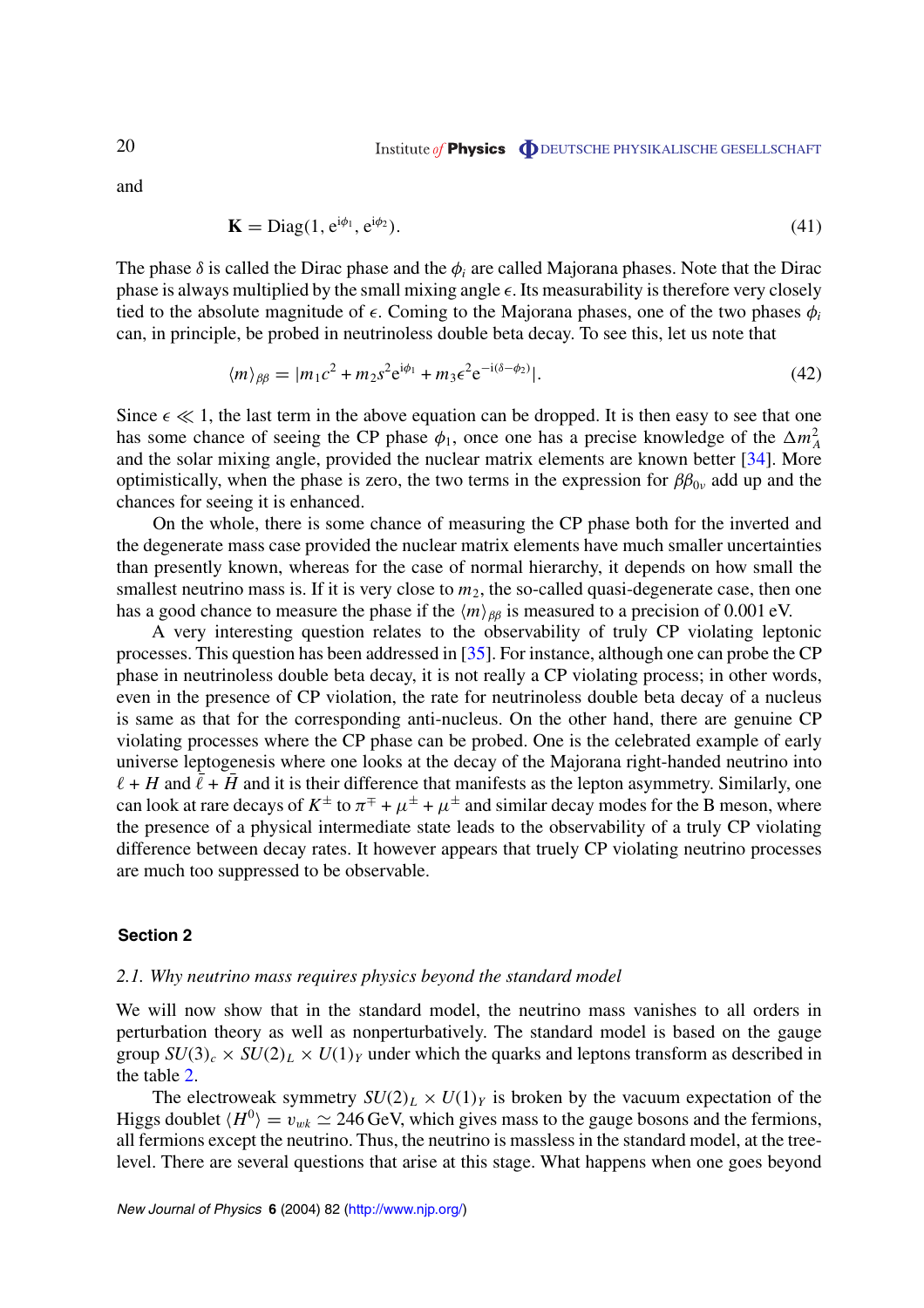| Field                                     | Gauge transformation   |
|-------------------------------------------|------------------------|
| Quarks $Q_L$                              | $(3, 2, \frac{1}{3})$  |
| Right-handed up-quarks $u_R$              | $(3, 1, \frac{4}{3})$  |
| Right-handed down-quarks $d_R$            | $(3, 1, -\frac{2}{3})$ |
| Left-handed leptons L                     | $(1, 2, -1)$           |
| Right-handed leptons $e_R$                | $(1, 1, -2)$           |
| Higgs boson <b>H</b>                      | $(1, 2, +1)$           |
| Colour gauge fields $G_a$                 | (8, 1, 0)              |
| Weak gauge fields $W^{\pm}$ , Z, $\gamma$ | $(1, 3, +1, 0)$        |
|                                           |                        |

<span id="page-20-0"></span>**Table 2.** The assignment of particles to the standard model gauge group  $SU(3)_c \times SU(2)_L \times U(1)_Y$ .

the above simple tree-level approximation? Secondly, do nonperturbative effects change this tree-level result? Finally, how can we judge how this result will be modified when the quantum gravity effects are included?

The first and second questions are easily answered by using the *B* − *L* symmetry of the standard model. The point is that since the standard model has no  $SU(2)_L$  singlet neutrinolike field, the only possible mass terms that are allowed by Lorentz invariance are of the form  $v_{iL}^T C^{-1} v_{jL}$ , where *i, j* stand for the generation index and *C* is the Lorentz charge conjugation matrix. Since the  $v_{iL}$  is part of the  $SU(2)<sub>L</sub>$  doublet field and has lepton number +1, the above neutrino mass term transforms as an  $SU(2)_L$  triplet and, furthermore, it violates total lepton number (defined as  $L \equiv L_e + L_\mu + L_\tau$ ) by two units. However, a quick look at the standard model Lagrangian convinces one that the model has exact lepton number symmetry after symmetry breaking; therefore such terms can never arise in perturbation theory. Thus, to all orders in perturbation theory, the neutrinos are massless. As far as the nonperturbative effects go, the only known source is the weak instanton effects. Such effects could affect the result if they broke the lepton number symmetry. One way to see if such breaking occurs is to look for anomalies in lepton number current conservation from triangle diagrams. Indeed,  $\partial_\mu j^\mu_\ell = cW\tilde{W} + c'B\tilde{B}$  due to the contribution of the leptons to the triangle involving the lepton number current and *W*s or *B*s. Luckily, it turns out that the anomaly contribution to the baryon number current nonconservation has also an identical form, so that the  $B - L$  current  $j_{B-L}^{\mu}$  is conserved to all orders in the gauge couplings. As a consequence, nonperturbative effects from the gauge sector cannot induce *B* − *L* violation. Since the neutrino mass operator described above violates also *B* − *L*, this proves that neutrino masses remain zero even in the presence of nonperturbative effects.

Let us now turn to the effect of gravity. Clearly, as long as we treat gravity in perturbation theory, the above symmetry arguments hold since all gravity coupling respect  $B - L$  symmetry. However, once nonperturbative gravitational effects, e.g. black holes and worm holes, are included, there is no guarantee that global symmetries will be respected in the low-energy theory. The intuitive way to appreciate the argument is to note that throwing baryons into a black hole does not lead to any detectable consequence except through a net change in the baryon number of the universe. Since one can throw an arbitrary number of baryons into the black hole, an arbitrary information loss about the net number of missing baryons would prevent us from defining a baryon number of the visible universe—thus baryon number in the presence of a black hole cannot be an exact symmetry. Similar arguments can be made for any global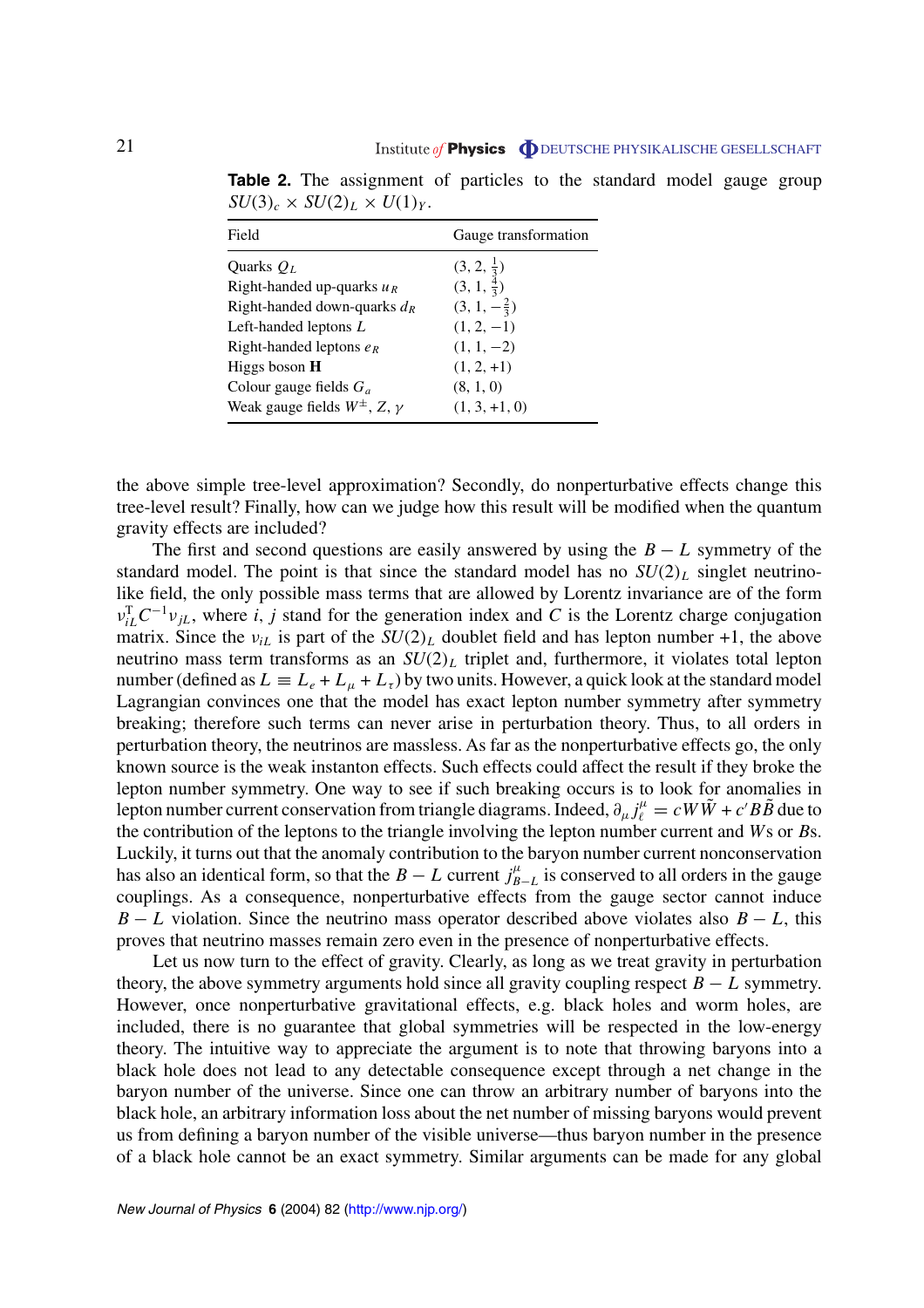# <span id="page-21-0"></span>22 Institute of **Physics DEUTSCHE PHYSIKALISCHE GESELLSCHAFT**

charge such as lepton number in the standard model. A field-theoretic parameterization of this statement is that the effective low-energy Lagrangian for the standard model in the presence of black holes and worm holes, etc must contain baryon and lepton number violating terms. In the context of the standard model, the only such terms that one can construct are nonrenormalizable terms of the form *LHLH/M<sub>Pl</sub>*. After gauge-symmetry breaking, they lead to neutrino masses; however these masses are at most of order  $v_{wk}^2/M_{P\ell} \simeq 10^{-5}$  eV [\[36\]](#page-51-0). However, as we discussed in the previous section, to solve the atmospheric neutrino problem, one needs masses at least three orders of magnitude higher.

Thus, one must seek physics beyond the standard model to explain observed evidences for neutrino masses. Although there are many possibilities that lead to small neutrino masses of both Majorana as well as Dirac kind, here we focus on the possibility that there is a heavy right-handed neutrino (or neutrinos) that lead to a small neutrino mass. The resulting mechanism is known as the seesaw mechanism and leads to neutrino being a Majorana particle.

The nature and origin of the seesaw mechanism can also be tested in other experiments and we will discuss them below. This will be dependent on the kind of operators that play a role in generating neutrino masses. If the leading-order operator is of dimension 5, then the scale necessarily is very high (of order  $10^{12}$  GeV or greater). On the other hand, in theories with extra space dimensions, this operator may be forbidden and one may be forced to go to higherdimensional operators, in which case the scale could be lower. In the lecture IV, an example of five- and six-dimensional theory is given, where this indeed happens.

The seesaw mechanism raises a very important question: since we require the mass of the right-handed neutrino to be much less than the Planck scale, a key question is 'what symmetry keeps the right-handed neutrino mass lighter?' We will give two examples of symmetries that can do this.

#### *2.2. Seesaw and the right-handed neutrino*

The simplest possibility extension of the standard model that leads to nonzero mass for the neutrino is one where only a right-handed neutrino is added to the standard model. In this case *νL* and *νR* can form a mass term, but *a priori*, this mass term is like the mass terms for charged leptons or quark masses and will therefore involve the weak scale. If we call the corresponding Yukawa coupling to be  $Y_{\nu}$ , then the neutrino mass is  $m_D = Y_{\nu}v/\sqrt{2}$ . For a neutrino mass in the eV range requires that  $Y_v \simeq 10^{-11}$  or less. Introduction of such small coupling constants into a theory is generally considered unnatural and a sound theory must find a symmetry reason for such smallness. As already alluded to before, the seesaw mechanism [\[5](#page-49-0)], where we introduce a singlet Majorana mass term for the right-handed neutrino is one way to achieve this goal. What we have in this case is a  $(v_L, v_R)$  mass matrix which has the form

$$
M = \begin{pmatrix} 0 & m_D \\ m_D & M_R \end{pmatrix} . \tag{43}
$$

Since  $M_R$  is not constrained by the standard model symmetries, it is natural to choose it to be at a scale much higher than the weak scale. Now diagonalizing this mass matrix for a single neutrino species, we get a heavy eigenstate  $N_R$  with mass  $M_R$  and a light eigenstate  $\nu$  with mass  $m_v \simeq -m^2v/M_R$ . This provides a natural way to understand a small neutrino mass without any unnatural adjustment of parameters of a theory. In a subsequent section, we will discuss a theory which connects the scale  $M_R$  to a new symmetry of nature beyond the standard model.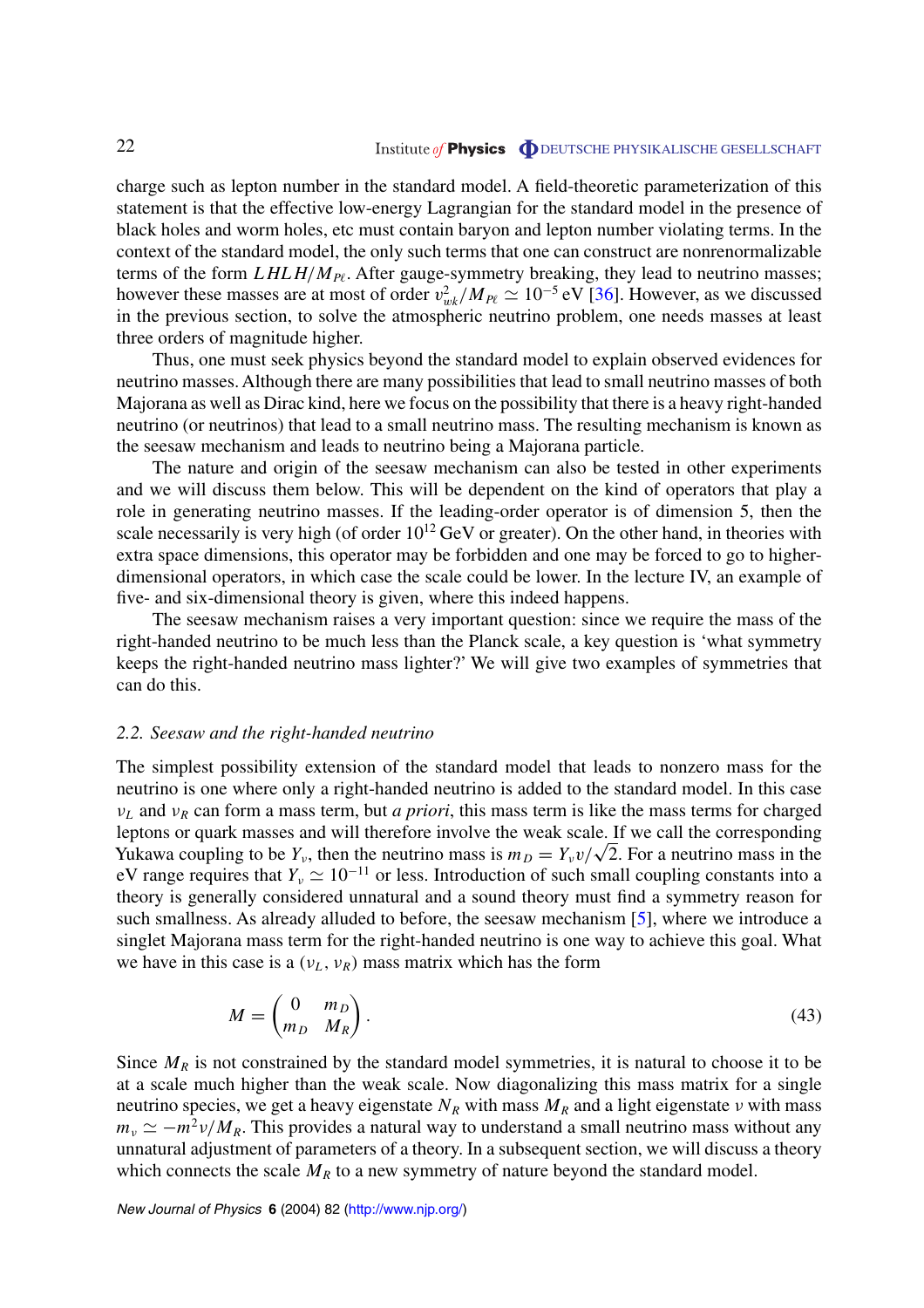<span id="page-22-0"></span>*2.2.1. Why is*  $M_{\nu_R} \ll M_{Pl}$ ? The question 'why  $M_{\nu_R} \ll M_{Pl}$ ?' is in many ways similar to the question in the standard model is 'why is  $M_{Higgs} \ll M_{Pl}$ ?' It is well known that searches for answer to this question has led us to consider many interesting possibilities for physics beyond the standard model and supersymmetry appears to be the most promising answer to this question. It is hoped that answering this question for  $v_R$  can also lead us to new insight into new symmetries beyond the standard model. There are two interesting answers to our question that I will elaborate later on.

*B* − *L*: If one adds three right-handed neutrinos to implement the seesaw mechanism, the model admits an anomaly free new symmetry, i.e.  $B - L$ . One can therefore extend the standard model symmetry to either  $SU(2)_L \times U(1)_{I_{3R}} \times U(1)_{B-L}$  or its left–right symmetric extension  $SU(2)_L \times SU(2)_R \times U(1)_{B-L}$ . In either case, the right-handed neutrino carries the *B* − *L* quantum number and its Majorana mass breaks this symmetry. Therefore, the mass of the *v<sub>R</sub>* can at most be the scale of  $B - L$  symmetry breaking, hence answering the question 'why  $M_{\nu_R} \ll M_{P\ell}$ ?'.

 $SU(2)_H$ : While local *B* − *L* is perhaps the most straightforward and natural symmetry that keeps  $v_R$  lighter than the Planck scale, another possibility has recently been suggested in [\[24](#page-50-0)]. The main observation here is that if the standard model is extended by including a local  $SU(2)_H$ symmetry acting on the first two lepton generations including the right-handed charged leptons, then globalWitten anomaly freedom dictates that there must be at least two right-handed neutrinos which transform as a doublet under the  $SU(2)_H$  local symmetry. In this class of models, in the limit of exact  $SU(2)_H$  symmetry, the *v<sub>R</sub>*s are massless and as soon as the  $SU(2)_H$  symmetry is broken, they pick up mass. Therefore, 'lightness' of the *ν<sub>R</sub>s* compared with the Planck scale in these models is related to an  $SU(2)_H$  symmetry. These comments are elaborated with explicit examples later on in this review.

*2.2.2. Small neutrino mass using a double seesaw mechanism with νR.* As we have seen from the previous discussion, the conventional seesaw mechanism requires rather high mass for the right-handed neutrino and therefore a correspondingly high scale for *B* − *L* symmetry breaking. There is however no way at present to know what the scale of  $B - L$  symmetry breaking is. There are, for example model bases on string compactification [\[37](#page-51-0)], where the  $B - L$  is quite possibly in the TeV range. In this case small neutrino mass can be implemented by a double seesaw mechanism suggested in [[38\]](#page-51-0). The idea is to take a right-handed neutrino *N* and a singlet neutrino *S* which has extra quantum numbers which prevent it from coupling with the left-handed neutrino. One can then write a  $3 \times 3$  neutrino mass matrix in the basis  $(v, N, S)$  of the form

$$
M = \begin{pmatrix} 0 & m_D & 0 \\ m_D & 0 & M \\ 0 & M & \mu \end{pmatrix}.
$$
 (44)

For the case  $\mu \ll M \approx M_{B-L}$  (where  $M_{B-L}$  is the  $B - L$  breaking scale) this matrix has one light and two heavy neutrinos per generation and the latter two form a pseudo-Dirac pair with mass of the order of  $M_{B-L}$ . The important thing for us is that the light mass eigenvalue is given by  $m_D^2 \mu / M^2$ ; for  $m_D \approx \mu \simeq$  GeV, a 10 TeV  $B - L$  scale is enough to give neutrino masses in the eV range. For the case of three generations, the formula for the light neutrino mass matrix is given by

$$
\mathcal{M}_{\nu} = M_D M^{-1} \mu M^{-1} M_D^{\mathrm{T}}.
$$
\n(45)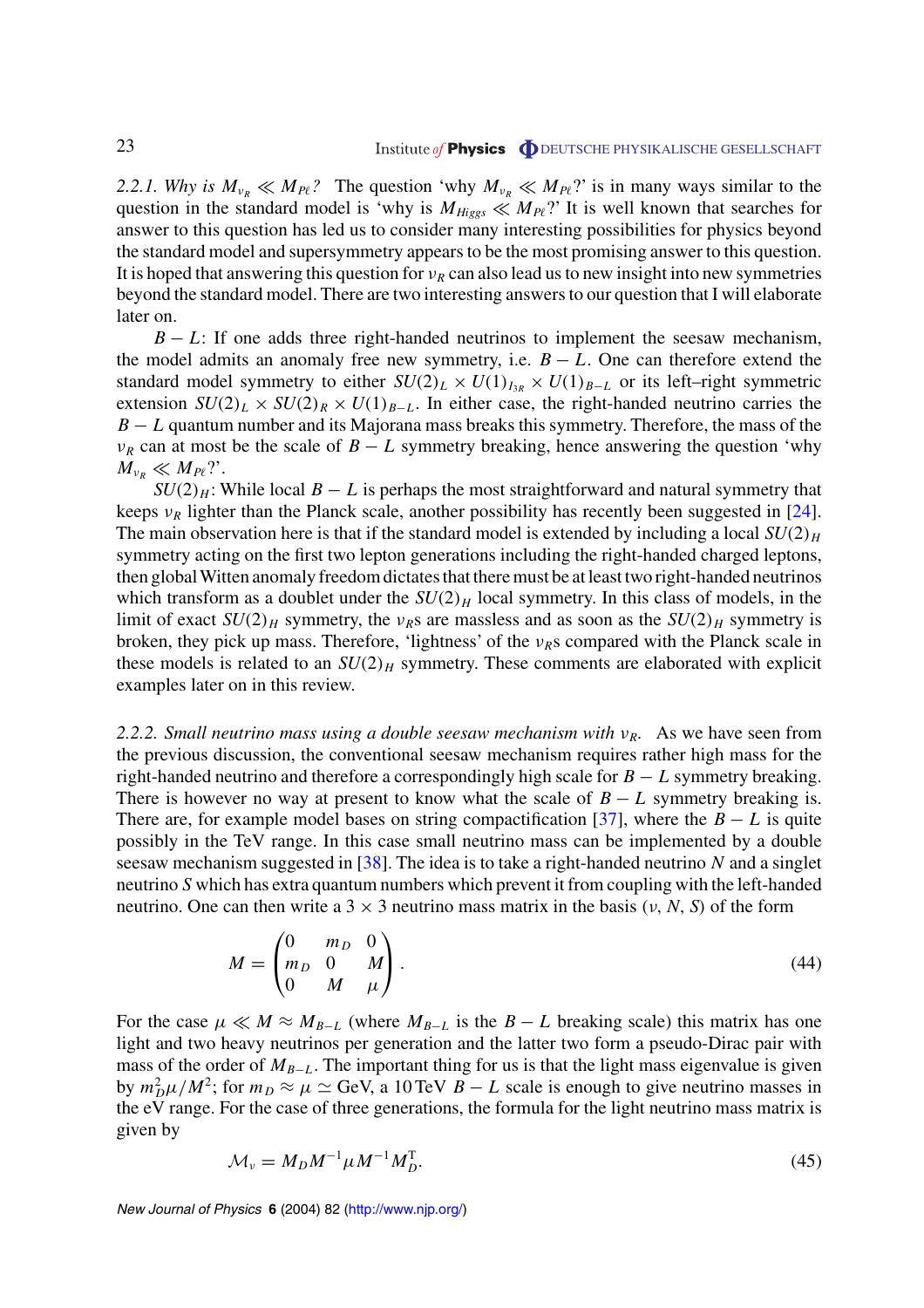# <span id="page-23-0"></span>24 Institute of **Physics** DEUTSCHE PHYSIKALISCHE GESELLSCHAFT

An example of a model where such a situation can arise is as follows: consider a supersymmetric model with the gauge group  $SU(2)_L \times U(1)_{I_{3R}} \times U(1)_{B-L} \times U(1)_X$ , with the leptonic sector assignment as  $L(2, 0, -1)_0$ ,  $v^c(1, -1/2, +1)_0$ ,  $N(1, 0, 0)_{+1}$  and Higgs field assignments as  $H_u(2, +1/2, 0)_0$ ,  $\chi(1, +1/2, -1)_{-1}$ ,  $\bar{\chi}(1, -1/2, +1)_1$ ,  $\chi'(1, -1/2, +1)_{-1}$  and  $\bar{\chi}'(1, +1/2, -1)_{+1}$ . The relevant superpotential that is invariant under this is

$$
W = h_{\nu} L H_{\mu} v^c + h_{\nu^c} v^c \chi N + f \frac{SS \chi \chi'}{M_H}.
$$
\n(46)

If we give a vacuum expectation value (vev) to the *χχ* and their conjugates of order 10 TeV and choose  $M_H \sim 10^{12}$  GeV, then  $\mu$  in the matrix is of the order of a 100 keV and for  $m_D \sim 10$  GeV, we get the light neutrino spectrum of the right order. There are also terms in the superpotential such as  $h'LH_uS\chi'/M_H$ , which can induce mass terms of the order of a keV if  $h' \sim 10^{-3}$  and it will not disturb the small neutrino mass prediction for these models. For further discussion of such effects in  $SO(10)$  models, see [[39\]](#page-51-0).

### *2.3. A gauge model for seesaw mechanism: left–right symmetric unification and type II seesaw*

Let us now explore the implications of including the right-handed neutrinos into the extensions of the standard model to understand the small neutrino mass by the seesaw mechanism. As already emphasized, if we assume that there are no new symmetries beyond the standard model, the right-handed neutrino will have a natural mass of the order of the Planck scale making the light neutrino masses too small to be of interest in understanding the observed oscillations. We must therefore search for new symmetries that can keep the RH neutrinos at a lower scale than the Planck scale. A new symmetry always helps in making this natural.

To study this question, let us note that the inclusion of the right-handed neutrinos transforms the dynamics of the gauge models in a profound way. To clarify what we mean, note that in the standard model (that does not contain a  $v_R$ ) the  $B - L$  symmetry is only linearly anomaly free, i.e.  $Tr[(B - L)Q_a^2] = 0$ , where  $Q_a$  are the gauge generators of the standard model but Tr $(B - L)^3 \neq 0$ . This means that  $B - L$  is only a global symmetry and cannot be gauged. However as soon as the  $v_R$  is added to the standard model, one gets  $Tr[(B - L)^3] = 0$  implying that the *B* − *L* symmetry is now gaugeable and one could choose the gauge group of nature to be either  $SU(2)_L \times U(1)_{I_{3R}} \times U(1)_{B-L}$  or  $SU(2)_L \times SU(2)_R \times U(1)_{B-L}$ , the latter being the gauge group of the left–right symmetric models [[40\]](#page-51-0). Furthermore, the presence of the *νR* makes the model quark lepton symmetric and leads to a Gell–Mann–Nishijima-like formula for the electric charges  $[41]$  $[41]$ , i.e.

$$
Q = I_{3L} + I_{3R} + \frac{B - L}{2}.\tag{47}
$$

The advantage of this formula over the charge formula in the standard model charge formula is that in this case all entries have a physical meaning. Furthermore, it leads naturally to Majorana nature of neutrinos as can be seen by looking at the distance scale where the  $SU(2)_L \times U(1)_Y$ symmetry is valid but the left–right gauge group is broken. In that case, one gets

$$
\Delta Q = 0 = \Delta I_{3L}, \qquad \Delta I_{3R} = -\Delta \frac{B - L}{2}.
$$
\n(48)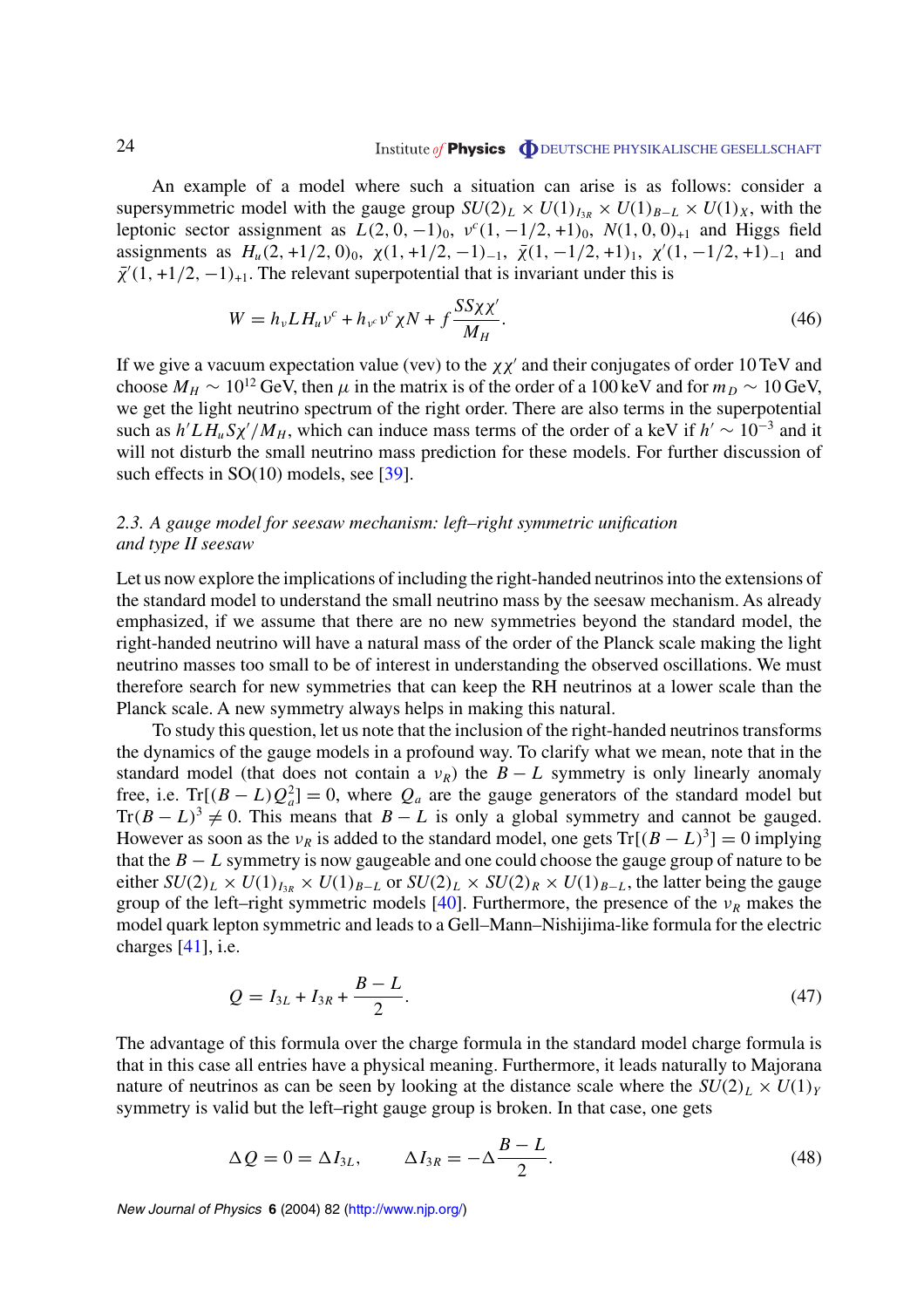| Fields     | $SU(2)_L \times SU(2)_R \times U(1)_{B-L}$<br>representation |
|------------|--------------------------------------------------------------|
| $Q_L$      | $(2, 1, +\frac{1}{3})$                                       |
| $Q_R$      | $(1, 2, \frac{1}{3})$                                        |
| $L_L$      | $(2, 1, -1)$                                                 |
| $L_R$      | $(1, 2, -1)$                                                 |
| $\phi$     | (2, 2, 0)                                                    |
| $\Delta_L$ | $(3, 1, +2)$                                                 |
| $\Delta_R$ | $(1, 3, +2)$                                                 |

**Table 3.** Assignment of the fermion and Higgs fields to the representation of the left–right symmetry group.

We see that if the Higgs fields that break the left–right gauge group carry right-handed isospin of 1, one must have  $|\Delta L| = 2$  which means that the neutrino mass must be Majorana type and the theory will break lepton number by two units.

Let us now proceed to give a few details of the left–right symmetric model and demonstrate how the seesaw mechanism emerges in this model.

The gauge group of the theory is  $SU(2)_L \times SU(2)_R \times U(1)_{B-L}$  with quarks and leptons transforming as doublets under  $SU(2)_{L,R}$ . In table 3, we denote the quark, lepton and Higgs fields in the theory along with their transformation properties under the gauge group.

The first task is to specify how the left–right symmetry group breaks to the standard model, i.e. how one breaks the  $SU(2)_R \times U(1)_{B-L}$  symmetry so that the success of the standard model including the observed predominant V-A structure of weak interactions at low energies is reproduced. Another question of naturalness that also arises simultaneously is that since the charged fermions and the neutrinos are treated completely symmetrically (quark–lepton symmetry) in this model, how does one understand the smallness of the neutrino masses compared with the other fermion masses.

It turns out that both the above problems of the LR model have a common solution. The process of spontaneous breaking of the  $SU(2)_R$  symmetry that suppresses the V + A currents at low energies also solves the problem of ultralight neutrino masses. To see this let us write the Higgs fields explicitly:

$$
\Delta = \begin{pmatrix} \Delta^+/\sqrt{2} & \Delta^{++} \\ \Delta^0 & -\Delta^+/\sqrt{2} \end{pmatrix}, \qquad \phi = \begin{pmatrix} \phi_1^0 & \phi_2^+ \\ \phi_1^- & \phi_2^0 \end{pmatrix}.
$$
 (49)

All these Higgs fields have Yukawa couplings to the fermions given symbolically as

$$
\mathcal{L}_Y = h_1 L_L \phi L_R + h_2 L_L \phi L_R + h'_1 Q_L \phi Q_R + h'_2 Q_L \phi Q_R + f(L_L L_L \Delta_L + L_R L_R \Delta_R) + \text{h.c.}
$$
 (50)

The  $SU(2)_R \times U(1)_{B-L}$  is broken down to the standard model hypercharge  $U(1)_Y$  by choosing  $\langle \Delta_R^0 \rangle = v_R \neq 0$  since this carries both  $SU(2)_R$  and  $U(1)_{B-L}$  quantum numbers. It gives mass to the charged and neutral right-handed gauge bosons, i.e.  $M_{W_R} = gv_R$  and  $M_{Z'} =$  $\sqrt{2gv_R}$  cos  $\theta_W/\sqrt{\cos 2\theta_W}$ . Thus by adjusting the value of  $v_R$  one can suppress the right-handed current effects in both neutral and charged current interactions arbitrarily leading to an effective near maximal left-handed form for the charged current weak interactions.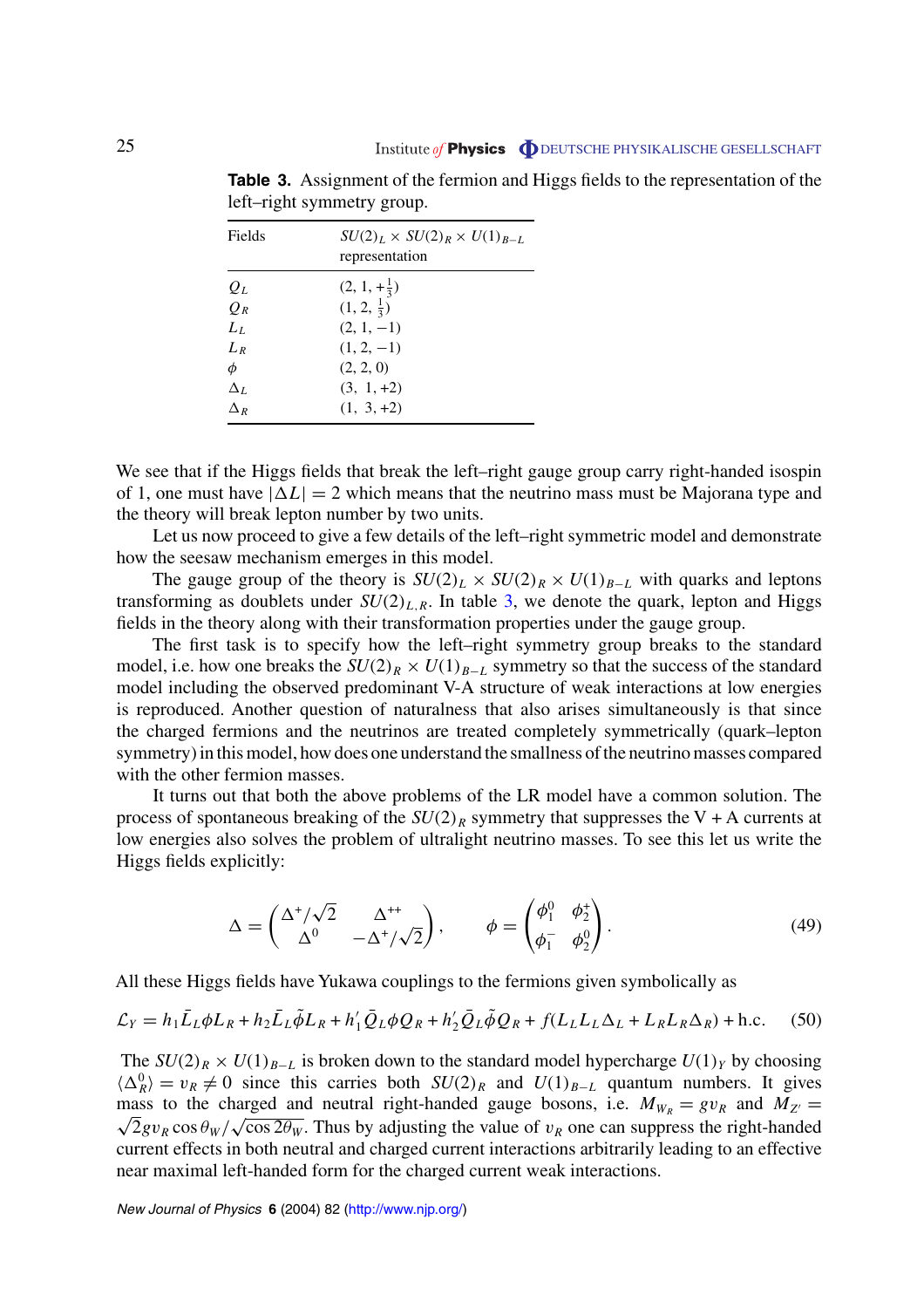The fact that at the same time the neutrino masses also become small can be seen by looking at the form of the Yukawa couplings. Note that the f-term leads to a mass for the right-handed neutrinos only at the scale  $v_R$ . Next, as we break the standard model symmetry by turning on the vev's for the  $\phi$  fields as  $Diag(\phi) = (\kappa, \kappa')$ , we not only give masses to the  $W_L$  and the *Z* bosons but also to the quarks and the leptons. In the neutrino sector, the above Yukawa couplings after  $SU(2)_L$  breaking by  $\langle \phi \rangle \neq 0$  lead to the so-called Dirac masses for the neutrino connecting the left- and right-handed neutrinos. In the two-component neutrino language, this leads to the following mass matrix for the *ν, N* (where we have denoted the left-handed neutrino by *ν* and the right-handed component by *N*):

$$
M = \begin{pmatrix} 0 & h\kappa \\ h\kappa & f v_R \end{pmatrix}.
$$
 (51)

Note that  $m_D$  in previous discussions of the seesaw formula (see equation ()) is given by  $m_D = h\kappa$ , which links it to the weak scale and the mass of the RH neutrinos is given by  $M_R = f v_R$ , which is linked to the local  $B - L$  symmetry. This justifies keeping RH neutrino mass at a scale lower than the Planck mass. It is therefore fair to assume that the seesaw mechanism coupled with observations of neutrino oscillations are a strong indication of the existence of a local *B* − *L* symmetry far below the Planck scale.

By diagonalizing this  $2 \times 2$  matrix, we get the light neutrino eigenvalue to be  $m_v \simeq$  $(h\kappa)^2/fv_R$  and the heavy one to be  $fv_R$ . Note that typical charged fermion masses are given by  $h'$ <sub>K</sub> etc. So since  $v_R \gg \kappa$ ,  $\kappa'$ , the light neutrino mass is automatically suppressed. This way of suppressing the neutrino masses is called the seesaw mechanism [\[5](#page-49-0)]. Thus, in one stroke, one explains the smallness of the neutrino mass as well as the suppression of the  $V + A$  currents.

In deriving the above seesaw formula for neutrino masses, it has been assumed that the vev of the left-handed triplet is zero so that the  $v_L v_L$  entry of the neutrino mass matrix is zero. However, in most explicit models such as the left–right model which provide an explicit derivation of this formula, there is an induced ve for the  $\Delta_L^0$  of order  $\langle \Delta_L^0 \rangle = v_T \simeq v_{wk}^2/v_R$ . In the left–right models, this arises from the presence of a coupling in the Higgs potential of the form  $\Delta_L \phi \Delta_R^{\dagger} \phi^{\dagger}$ . In the presence of the  $\Delta_L$  vev, the seesaw formula undergoes a fundamental change. One can have two types of seesaw formulae depending on whether the  $\Delta_L$  has vev or not:

Type I seesaw formula:

$$
M_{\nu} \simeq -M_D^{\rm T} M_{N_R}^{-1} M_D, \tag{52}
$$

where  $M_D$  is the Dirac neutrino mass matrix and  $M_{N_R} \equiv f v_R$  is the right-handed neutrino mass matrix in terms of the  $\Delta$  Yukawa coupling matrix  $f$ .

Type II seesaw formula [\[42](#page-51-0)]:

$$
M_{\nu} \simeq f \frac{v_{wk}^2}{v_R} - M_D^{\rm T} M_{N_R}^{-1} M_D. \tag{53}
$$

Note that in the type I seesaw formula, what appears is the square of the Dirac neutrino mass matrix which is, in general, expected to have the same hierarchical structure as the corresponding charged fermion mass matrix. In fact, in some specific GUT models such as SO(10),  $M_D = M_u$ . This is the origin of the common statement that neutrino masses given by the seesaw formula are hierarchical, i.e.  $m_{\nu_e} \ll m_{\nu_\mu} \ll m_{\nu_\tau}$  and even a more model-dependent statement that  $m_{\nu_e} : m_{\nu_\mu} : m_{\nu_\tau} = m_u^2 : m_c^2 : m_t^2$ .

On the other hand, if one uses the type II seesaw formula, there is no reason to expect a hierarchy and in fact if the neutrino masses turn out to be degenerate as discussed before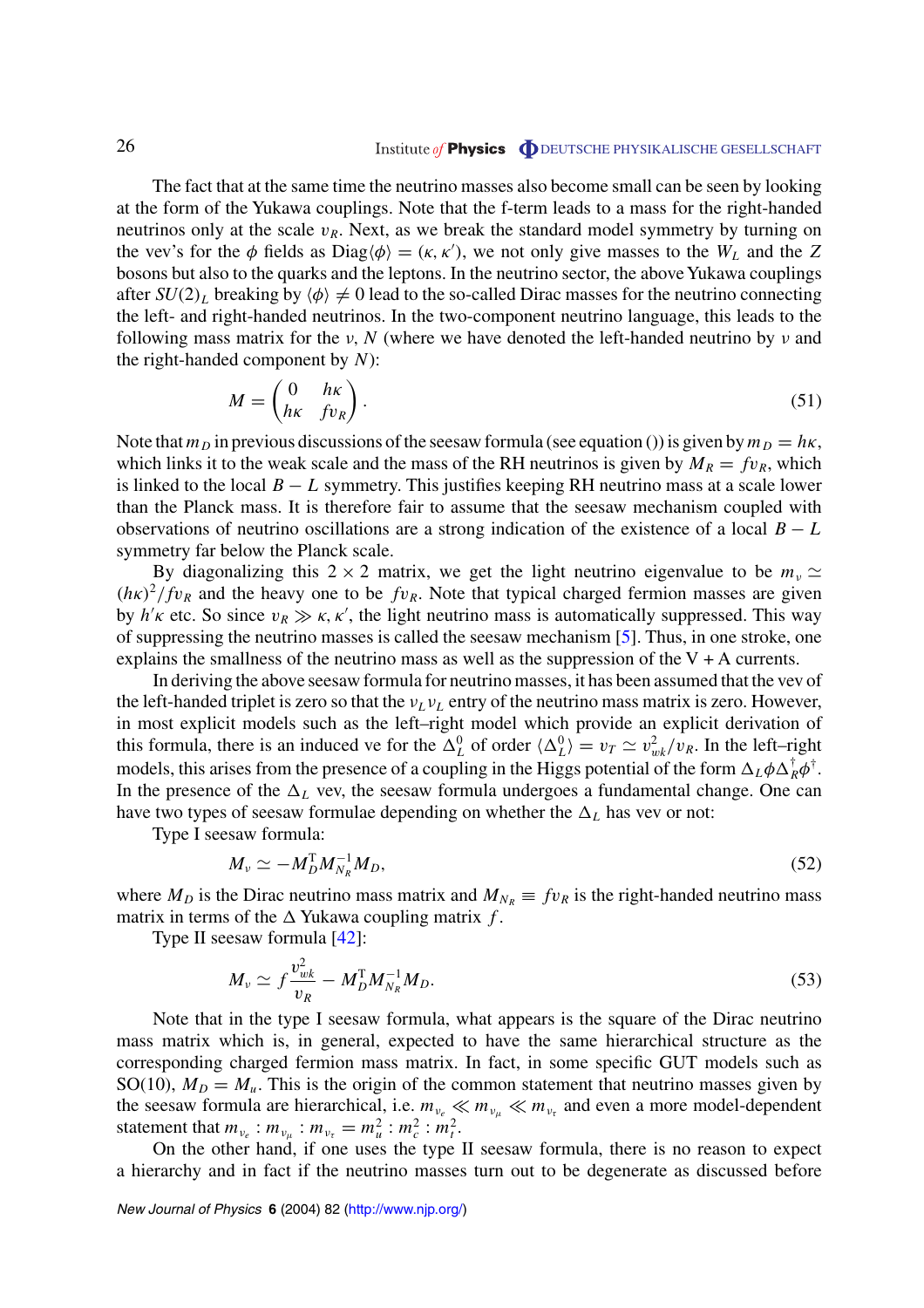<span id="page-26-0"></span>as one possibility, one possible way to understand this may be to use the type II seesaw formula.

Secondly, the type II seesaw formula is a reflection of the parity invariance of the theory at high energies. Evidence for it would point more strongly towards left-right symmetry at high energies.

#### *2.4. Understanding detailed pattern for neutrinos using the seesaw formula*

Let us now address the question: to what extent can one understand the details of the neutrino masses and mixings using the seesaw formulae? The answer to this question is quite modeldependent. While there exist many models which fit the observations, none (except a few) are completely predictive and almost always they need to invoke new symmetries or new assumptions. The problem in general is that the seesaw formula of type I has 12 parameters in the absence of CP violation (six parameters for a symmetric Dirac mass matrix and six for the  $M_R$ ) which is why its predictive power is so limited. In the presence of CP violation, the number of parameters double making the situation worse. Specific predictions can be made only under additional assumptions.

For instance, in a class of seesaw models based on the *SO*(10) group that embodies the left– right symmetric unification model or the *SU*(4)-colour, the mass the tau neutrino mass can be estimated provided one assumes the normal mass hierarchy for neutrinos and a certain parameter accompanying a higher-dimensional operator to be of order 1. To see this, let us assume that in the  $SO(10)$  theory, the  $B - L$  symmetry is broken by a 16-dimensional Higgs boson. The RH neutrino mass in such a model arises from the nonrenormalizable operator  $\lambda (16_F 16_H)^2/M_{Pl}$ . In a supersymmetric theory, if **16**-Higgs is also responsible for GUt symmetry breaking, then after symmetry breaking, one obtains the RH neutrino mass  $M_R \simeq \lambda (2 \times 10^{16})^2 / M_{Pl} \simeq$  $4\lambda \times 10^{14}$  GeV. In models with  $SU(4)_c$  symmetry,  $m_{\nu_t,D} \simeq m_t(M_U) \sim 100$  GeV. Using the seesaw formula then, one obtains for  $\lambda = 1$ , tau neutrino mass  $m_{\nu_\tau} \simeq 0.025$  eV, which is close to the presently preferred value of 0.05 eV. The situation with respect to other neutrino masses is however less certain and here one has to make assumptions.

The situation with respect to mixing angles is much more complicated. For instance, the striking difference between the quark and neutrino mixing angles makes one doubt whether complete quark lepton unification is truely obeyed in nature. In sections [2.8](#page-29-0) and [3.3,](#page-37-0) two examples are given where very few assumptions are made in getting maximal atmospheric mixing angle.

#### *2.5. General consequences of the seesaw formula for neutrino masses*

In this section, we will consider some implications of the seesaw mechanism for understanding neutrino masses. We will discuss two main points. One is the nature of the right-handed neutrino spectrum as dictated by the seesaw mechanism and, secondly, ways to get an approximate  $L_e - L_u - L_\tau$  symmetric neutrino mass matrix using the seesaw mechanism and its possible implications for physics beyond the standard model.<sup>4</sup>

For this purpose, we use the type I seesaw formula along with the assumption of a diagonal Dirac neutrino mass matrix to obtain the right-handed neutrino mass matrix  $M_R$ :

$$
\mathcal{M}_{R,ij} = m_{D,i} \mu_{ij}^{-1} m_{D,j} \tag{54}
$$

<sup>4</sup> For discussions of the seesaw formula and attempts to understand neutrino mixings see [\[54](#page-51-0)].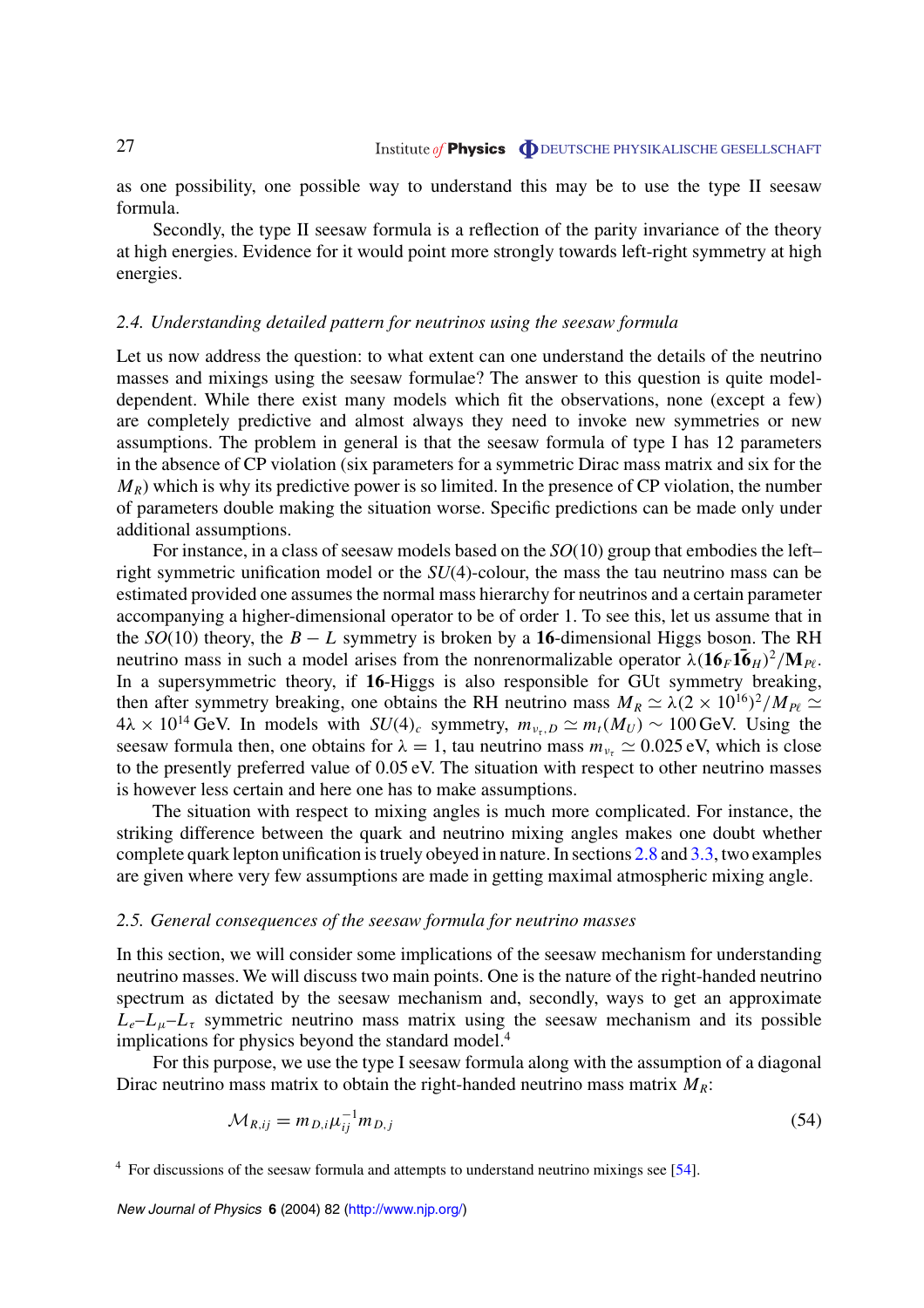<span id="page-27-0"></span>with

$$
\mu_{11}^{-1} = \frac{c^2}{m_1} + \frac{s^2}{m_2} + \frac{\epsilon^2}{m_3},
$$
\n
$$
\mu_{12}^{-1} = -\frac{c(s + c\epsilon)}{\sqrt{2}m_1} + \frac{s(c - s\epsilon)}{\sqrt{2}m_2} + \frac{\epsilon}{\sqrt{2}m_3},
$$
\n
$$
\mu_{13}^{-1} = \frac{c(s - c\epsilon)}{\sqrt{2}m_1} - \frac{s(c + s\epsilon)}{\sqrt{2}m_2} + \frac{\epsilon}{\sqrt{2}m_3},
$$
\n
$$
\mu_{22}^{-1} = \frac{(s + c\epsilon)^2}{2m_1} + \frac{(c_s\epsilon)^2}{2m_2} + \frac{1}{2m_3},
$$
\n
$$
\mu_{23}^{-1} = -\frac{(s^2 - c^2\epsilon^2)}{2m_1} - \frac{(c^2 - s^2\epsilon^2)}{2m_2} + \frac{1}{2m_3},
$$
\n
$$
\mu_{33}^{-1} = \frac{(s - c\epsilon)^2}{2m_1} + \frac{(c + s\epsilon)^2}{2m_2} + \frac{1}{2m_3}.
$$
\n(55)

Since for the cases of normal and inverted hierarchy, we have no information on the mass of the lightest neutrino  $m_1$ , we could assume it in principle to be quite small. In that case, the above equation enables us to conclude that quite probably one of the three right-handed neutrinos is much heavier than the other two. The situation is of course completely different for the degenerate case. This kind of separation of the RH neutrino spectrum is very suggestive of a symmetry. In fact, we have recently argued that  $[24]$  $[24]$ , this indicates the possible existence of an  $SU(2)_H$  horizontal symmetry, that leads in the simplest case to an inverted mass pattern for light neutrinos. This idea is discussed in a subsequent section.

#### 2.6.  $L_e - L_\mu - L_\tau$  *symmetry and 3*  $\times$  2 *seesaw*

In this section, we discuss how an approximate  $L_e - L_\mu - L_\tau$  symmetric neutrino mass matrix may arise within a seesaw framework. Consider a simple extension of the standard model by adding two additional singlet right-handed neutrinos [[55\]](#page-52-0),  $N_1$ ,  $N_2$  assigning them  $L_e - L_\mu - L_\tau$  quantum numbers of +1 and  $-1$  respectively. Denoting the standard model lepton doublets by  $\psi_{e,\mu,\tau}$ , the  $L_e - L_\mu - L_\tau$  symmetry allows the following new couplings to the Lagrangian of the standard model:

$$
\mathcal{L}' = (h_3 \bar{\psi_\tau} + h_2 \bar{\psi_\mu}) H N_2 + h_1 \bar{\psi}_e H N_1 + M N_1^{\mathrm{T}} C^{-1} N_2 + \text{h.c.},\tag{56}
$$

where *H* is the Higgs doublet of the standard model and  $C^{-1}$  is the Dirac charge conjugation matrix. We add to it the symmetry-breaking mass terms for the right-handed neutrinos, which are soft terms, i.e.

$$
\mathcal{L}_B = \epsilon (M_1 N_1^{\mathrm{T}} C^{-1} N_1 + M_2 N_2^{\mathrm{T}} C^{-1} N_2) + \text{h.c.}
$$
\n(57)

with  $\epsilon \ll 1$ . These terms break  $L_e - L_\mu - L_\tau$  by two units but since they are dimension 3 terms, they are soft and do not induce any new terms into the theory.

It is clear from the resulting mass matrix for the  $v_L$ , N system that the linear combination  $(h_2v_\tau - h_3v_\mu)$  is massless and the atmospheric oscillation angle is given by tan  $\theta_A = h_2/h_3$ ; for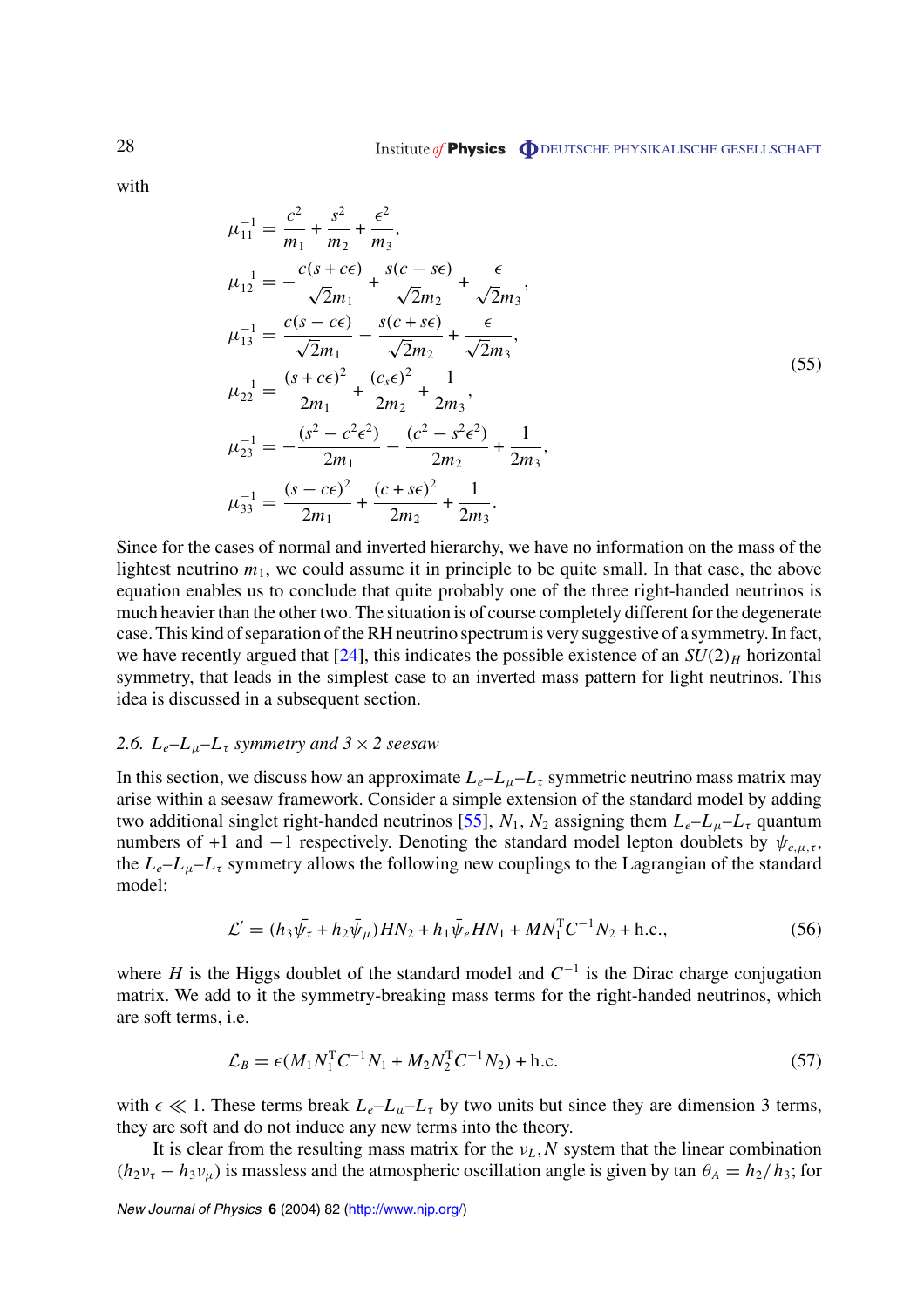<span id="page-28-0"></span> $h_3 \sim h_2$ , the  $\theta_A$  is maximal. The seesaw mass matrix then takes the following form (in the basis  $(v_e, \tilde{v}_\mu, N_1, N_2)$  with  $\tilde{v}_\mu \equiv h_2 v_\mu + h_3 v_\tau$ :

$$
M = \begin{pmatrix} 0 & 0 & m_1 & 0 \\ 0 & 0 & 0 & m_2 \\ m_1 & 0 & \epsilon M_1 & M \\ 0 & m_2 & M & \epsilon M_2 \end{pmatrix}.
$$
 (58)

The diagonalization of this mass matrix leads to the mass matrix of the form discussed before.

#### *2.7. SO(10) realization of the seesaw mechanism*

The most natural grand unified theory for the seesaw mechanism is the *SO*(10) model, although as has been mentioned, the gross dissimilarity between quark and lepton mixings makes additional assumptions necessary to reconcile with the inherent quark–lepton unification in such models. Nevertheless, the *SO*(10) models are so natural framework for neutrino masses that some salient features may be instructive for any neutrino model building.

The first interesting point to note about the *SO*(10) models is that the **16**-dimensional spinor representation contains all the fermions of each generation in the standard model plus the righthanded neutrino. Thus, the right-handed neutrino being necessary for the seesaw mechanism is automatic in these models. Secondly, in order to break the  $B - L$  symmetry present in the  $SO(10)$ group, one may use either the Higgs multiplets in **16**- or **126**-dimensional rep. We will see that either of these representations can be used to implement the seesaw mechanism. To see this note that under the left–right symmetric group  $SU(2)_L \times SU(2)_R \times SU(4)_c$ , these fields decompose as follows:

$$
16 = (2, 1, 4) \oplus (1, 2, 4^*),
$$
  

$$
126 = (1, 1, 6) \oplus (3, 1, 10) \oplus (1, 3, 10^*) \oplus (2, 2, 15).
$$
 (59)

Note that to break the  $B - L$  symmetry it is the  $(1, 2, 4^*)$  and  $(1, 3, 10^*)$  in the respective multiplets whose neutral elements need to pick up a large vev. Note however that the  $16<sub>H</sub>$  does not have any renormalizable coupling with the 16 spinors which contain the  $v_R$ , whereas there is a renormalizable  $SO(10)$  invariant coupling of the form **1616126** for the second multiplet. Therefore, if we decided to stay with the renormalizable model, then we would need a **126** dimensional representation to implement the seesaw mechanism, whereas if we used the **16** to break the  $B - L$  symmtery, we would require nonrenormalizable couplings of the form **16<sup>2</sup>**  $1\overline{6}^2/M_{P\ell}$ . This has important implications for the *B* − *L* scale. In the former case, the *B* − *L* breaking scale is at an intermediate level such as  $\sim 10^{13}$  GeV or so whereas in the latter case, we can have *B* − *L* scale coincide with the GUT scale of  $2 \times 10^{16}$  GeV as in the typical SUSYGUT models.<sup>5</sup>

In addition to having the right-handed neutrino as part of the basic fermion representation and the Higgs representations the *SO*(10) model has several other potential advantages for understanding neutrino masses. For example, if one uses only the **10**-dimensional representation

<sup>&</sup>lt;sup>5</sup> For a review of SUSY GUTs, see [[49\]](#page-51-0).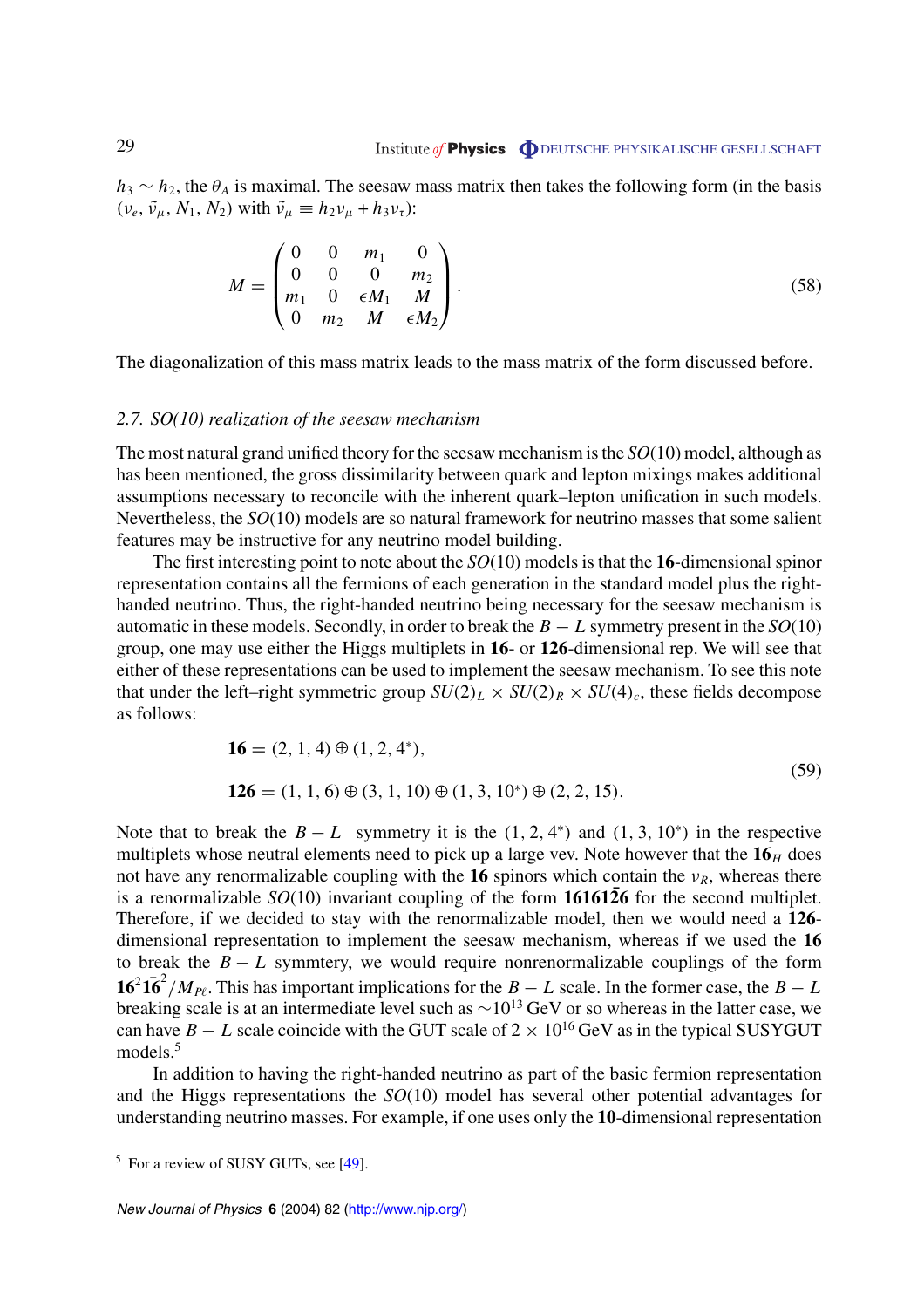<span id="page-29-0"></span>for giving masses to the quarks and leptons, one has the up-quark mass matrix  $M_{\mu}$  being equal to the Dirac mass matrix of the neutrinos which goes into the seesaw formula.As a result, if we work in a basis where the up-quark masses are diagonal so that all CKM mixings come from the down mass matrix, then the number of arbitrary parameters in the seesaw formula goes dowm from 12 to 6. Thus, even though one cannot predict neutrino masses and mixings, the parameters of the theory get fixed by their values as inputs. This may then be testable through its other predictions. The **10** only Higgs models have problems of their own, i.e. there are tree-level mass relations in the down sector such as  $m_d/m_s = m_e/m_\mu$  which are renormalization group invariant and are in disagreement with observations. It may be possible in supersymmetric models to generate enough one-loop corrections out of the supersymmetry-breaking terms (nonuniversal) to save the situation but they will introduce unknown parameters into the theory.

*2.7.1. Breaking B* − *L symmetry: 16 versus 126.* To derive the standard model at low energies from *SO*(10) symmetry, we must break the  $B - L$  symmetry. The breaking of  $B - L$  is responsible for the masses of the right-handed neutrino and is therefore intimately connected with neutrino masses via the seesaw mechanism. In an *SO*(10) model, *B* − *L* can be broken by either a **16**-dimensional Higgs boson or by a **126**-dimensional one. The former breaks *B* − *L* by one unit whereas the latter does it by two. This has profound implications if the model is supersymmetric. To see this let us remind the reader that in the minimal supersymmetric standard model (MSSM), (unlike the standard model), the tree-level potential can break lepton and baryon number due to the presence of terms like  $QLd^c$ ,  $LLe^c$  and  $u^cd^c d^c$  in the superpotential. These terms go by the name of R-parity violating terms where R-parity symmetry is defined by  $R_p = (-1)^{3(B-L)+2S}$ and *S* is the spin of the particle. These terms not only prevent the existence of stable dark matter, but they also lead to catastrophic decay rates for the proton.

In  $SO(10)$  models where  $B - L$  is broken by 16-Higgs fields, there exists terms of the form  $(16<sub>m</sub>)<sup>3</sup>16<sub>H</sub>$  where the subscript *m*, *H* denote matter and Higgs respectively. When  $16<sub>H</sub>$  field breaks  $B - L$ , it does so by its *v<sub>R</sub>*-like component acquiring a vev. When this vev is substituted in the above dim four term in the superpotential, it generates the R-parity violating terms of MSSM. This can also be seen by looking at the formula for R-parity, where for *B* − *L* = 1, one gets  $R_p = -1$  for the field that breaks  $B - L$ . Hence R-parity is broken.

On the other hand, if *B* − *L* is broken by a **126** Higgs field, the only standard model singlet in this multiplet has  $B - L = 2$ . Therefore when it acquires a vev, it preserves R-parity and therefore no 'unpleasant' R-p violating terms at the MSSM level. One can also see this by writing all terms in the superpotential to all orders that involve **126** field and giving a vev to the  $B - L = 2$  field in it to get the MSSM superpotential from it.

It is therefore clear that if one wants the lightest supersymmetric particle to be the dark matter candidate and one wants to work in an *SO*(10) theory without specific extra symmetries, the better route to model building is to use the **126** Higgs to break  $B - L$ .

#### *2.8. A minimal SO(10) model for neutrinos with 126*

It was noted in [\[43](#page-51-0)] that if one considers a minimal *SO*(10) model with a single **10** Higgs (denoted by *H*) and a single 126 Higgs ( $\Delta$ ) that couple with fermions, then the model not only leads to a naturally stable dark matter but also is remarkably predictive in the neutrino sector. This class of models has only two Yukawa coupling matrices: *hψψH* + *fψψ*. Since *SO*(10) symmetry implies that *h* and *f* are symmetric matrices, if we ignore CP violation, this model has nine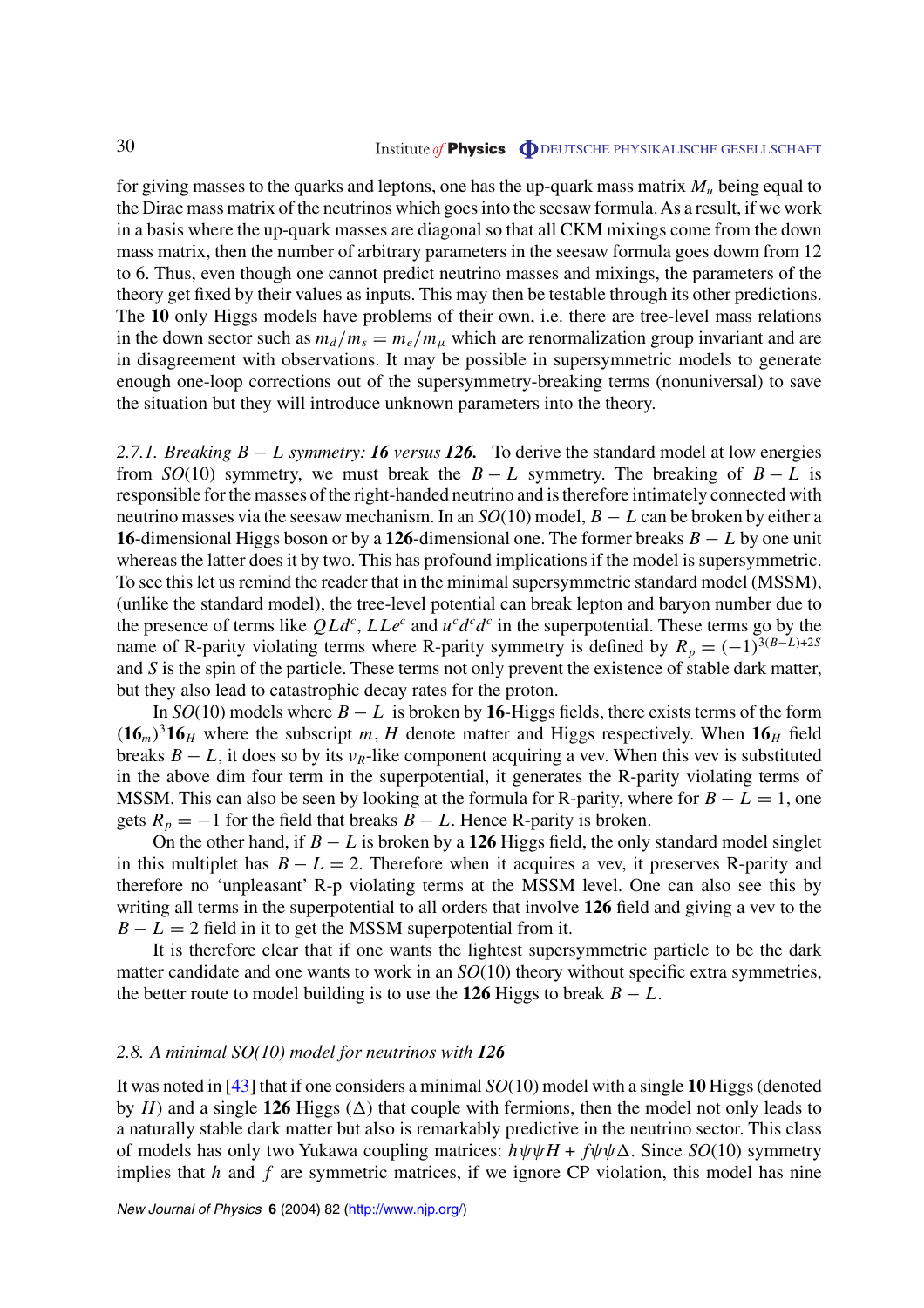Yukawa coupling parameters. Since **10** and **126** have four Higgs doublets, in principle each one could have a nonzero vev. This leads to only 13 parameters that describe all quark and lepton masses. Noting further the fact that the Higgs standard model doublets in **126** transform as  $(2, 2, 15)$  of  $SU(2)_L \times SU(2)_R \times SU(4)_c$ , one gets the quark and lepton mass matrices to have the following form:

$$
M_{\ell} = h\kappa_d - 3fv_d,
$$
  
\n
$$
M_{\nu_D} = h\kappa_u - 3fv_u,
$$
\n(60)

where  $\kappa_{u,d}$  are the vev's of the up and down type Higgs doublets in the 10 Higgs and  $v_{u,d}$  are the corresponding vevs for the standard model doublets in the **126** Higgs multiplet. Note that there are 13 parameters in the above equations and there are 13 inputs (six quark masses, three lepton masses and three quark mixing angles, mass of the Z-boson).

The next important observation on this model is that the same **126** responsible for the fermion masses also has a vev along the  $v_R v_R$  directions so that it generates the right-handed neutrino mass matrix which are proportional to the *f* matrix. Thus, using the seesaw formula (type I), there are no free parameters in the light neutrino sector.

This model was extensively analysed in [\[43\]](#page-51-0) before the emergence of all the neutrino oscillation data in late 1990s. It is now known that this minimal *SO*(10) model without any CP phase cannot fit both the solar and the atmospheric neutrino data simultaneously and is therefore ruled out. It has however been recently noted that once the CP phases are properly included in the discussion, this model can yield a near-bimaximal mixing pattern for neutrinos [[44\]](#page-51-0). However, this version has also now been ruled out.

It was noted in [[45\]](#page-51-0) for the case of two generations that if one assumes that the direct triplet term in type II seesaw dominates the seesaw formula, then it provides a very natural understanding of the large atmospheric mixing angle. The simple way to see it is to note that when the triplet term dominates the seesaw formula, then we have the neutrino mass matrix  $\mathcal{M}_{\nu} \propto f$ , where f matrix is the 126 coupling with fermions discussed earlier. Using the above equations, one can derive the following sum rule [\[46](#page-51-0)]:

$$
\mathcal{M}_{\nu} = c(M_d - M_{\ell}).\tag{61}
$$

Now quark lepton symmetry implies that for the second and third generations, the  $M_{d,\ell}$  have the following general form:

$$
M_d = \begin{pmatrix} \epsilon_1 & \epsilon_2 \\ \epsilon_2 & m_b \end{pmatrix} \tag{62}
$$

and

$$
M_{\ell} = \begin{pmatrix} \epsilon_1' & \epsilon_2' \\ \epsilon_2' & m_{\tau} \end{pmatrix},\tag{63}
$$

where  $\epsilon_i \ll m_{b,\tau}$  as is required by low-energy observations. It is well known that in supersymmetric theories, when low-energy quark and lepton masses are extrapolated to the GUT scale, one gets approximately that  $m_b \simeq m_\tau$ . One then sees from the above sum rule for neutrino masses that all entries for the neutrino mass matrix are of the same order leading very naturally to the atmospheric mixing angle to be large.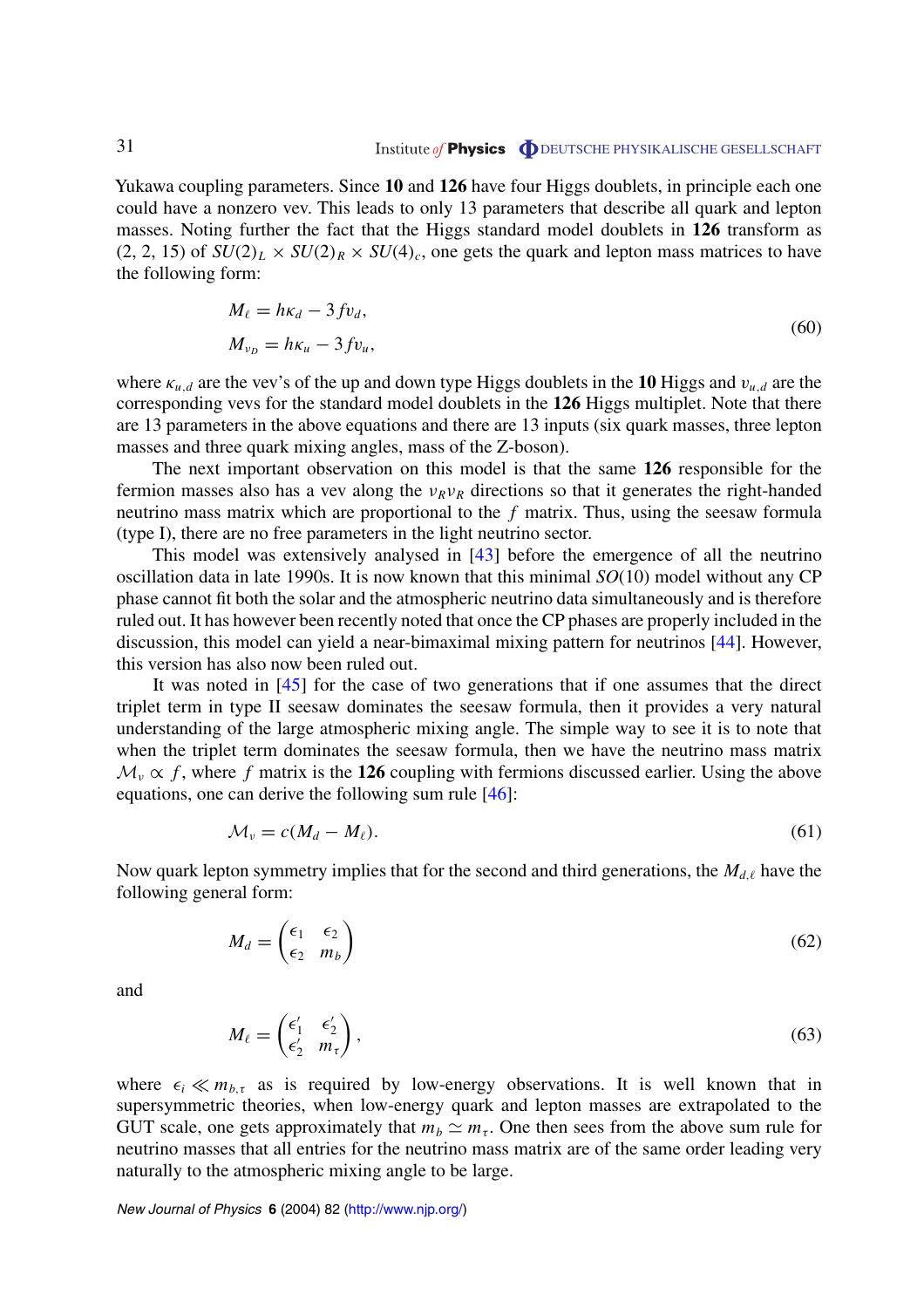

**Figure 1.** The range of predictions for  $\sin^2 2\theta_{\odot}$  and  $\sin^2 2\theta_A$  for the range of quark masses in table [2](#page-20-0) that fit the charged lepton spectrum and where all CP phases are set to zero. It was required that the ratio  $\Delta m_{\odot}^2 / \Delta m_A^2 \leq 0.05$ . Note that  $\sin^2 2\theta_{\odot} \geqslant 0.9$  and  $\sin^2 2\theta_A \leqslant 0.9$ .

Since in this model there are no free parameters, it was not clear from the work of Bajc *et al* [[45\]](#page-51-0) that the solar mixing angle will fit observations. This question was addressed in [[47\]](#page-51-0), where it was shown that the same model can also lead to a large solar mixing angle. A simple way to see this is as follows.

Note that in the basis where the down-quark mass matrix is diagonal, all the quark mixing effects can be put in the down-quark mass matrix, i.e.  $M_d = U_{CKM} M_d^d U_{CKM}^T$ . Using the Wolfenstein parametrization for quark mixings, we can conclude that we have

$$
M_d \approx m_b \begin{pmatrix} \lambda^4 & \lambda^5 & \lambda^3 \\ \lambda^5 & \lambda^2 & \lambda^2 \\ \lambda^3 & \lambda^2 & 1 \end{pmatrix} . \tag{64}
$$

In this model, there is a sum rule of the form  $M_{\ell} = c_u M_u + c_d M_d$  which implies that  $M_{\ell}$  and  $M_d$  have roughly similar pattern. In the above equation, the matrix elements are supposed to give only the approximate order of magnitude. As we extrapolate the quark masses to the GUT scale, due to the fact that  $m_b - m_\tau \approx m_\tau \lambda^2$  for some value of tan  $\beta$ , the neutrino mass matrix  $M_v = c(M_d - M_\ell)$  takes roughly the form [\[21](#page-50-0)]

$$
M_{\nu} = c(M_d - M_{\ell}) \approx m_0 \begin{pmatrix} \lambda^4 & \lambda^5 & \lambda^3 \\ \lambda^5 & \lambda^2 & \lambda^2 \\ \lambda^3 & \lambda^2 & \lambda^2 \end{pmatrix} . \tag{65}
$$

It is then easy to see from this mass matrix that both the  $\theta_{12}$  (solar angle) and  $\theta_{23}$  (the atmospheric angle) are large. It also turns out that the ratio of masses  $m_2/m_3 \approx \lambda$ , which explains the milder hierarchy among neutrinos compared with that among quarks. Mixing angle should be predicted and one has to see whether it is large. In fact, one such attempt before did give a small mixing angle, although there might be other domains of parameters where one may get a large solar mixing angle. Detailed calculations for this have shown that the model is quite consistent with present neutrino mixing data (see figures 1 and [2\)](#page-32-0). Furthermore, it predicts the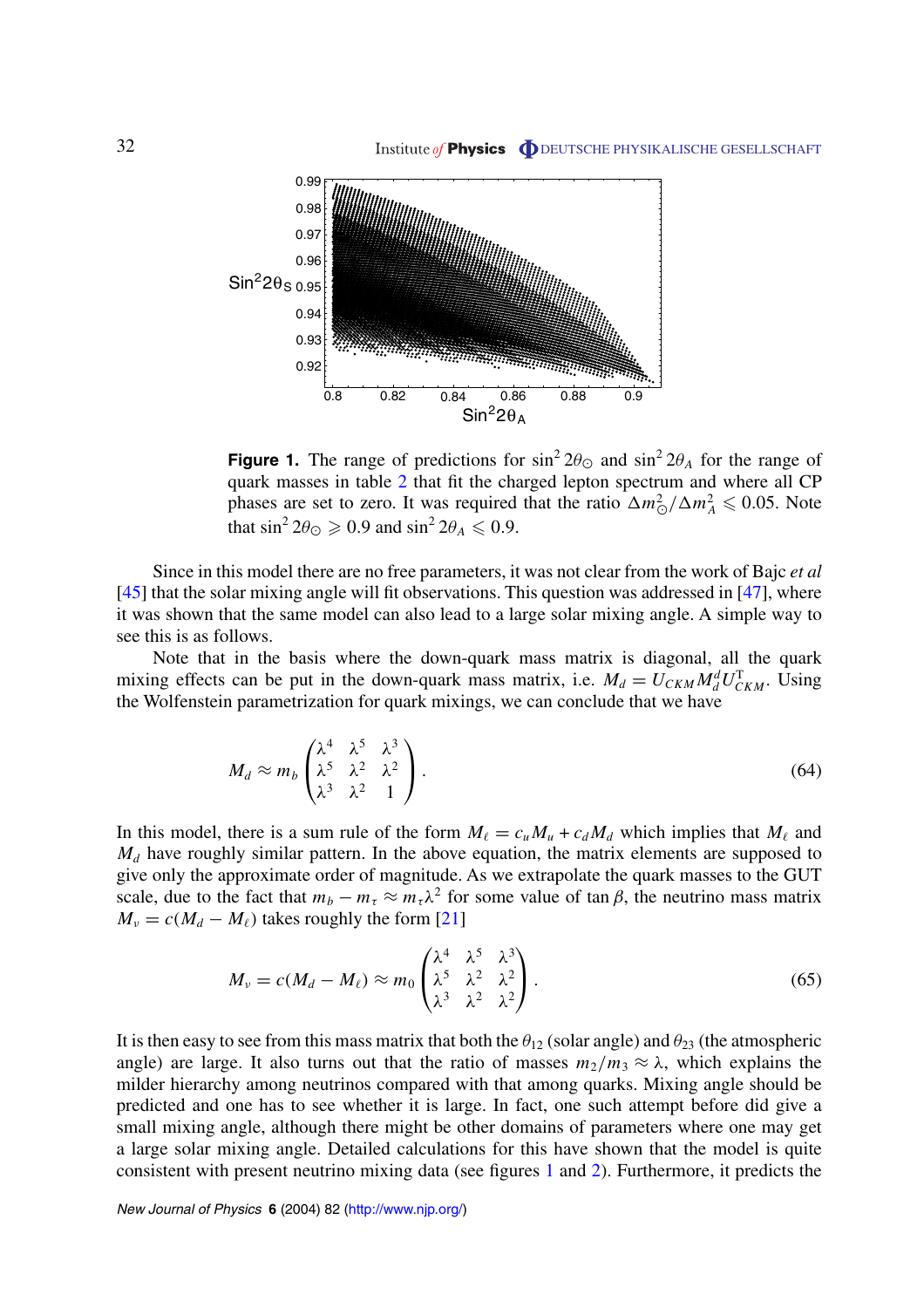<span id="page-32-0"></span>



**Figure 2.** The predictions for  $\sin^2 2\theta_A$  and  $\Delta m^2 \Delta / \Delta m^2_A$  for the range of quark masses and mixings that fit charged lepton masses and where all CP phases in the fermion masses are set to zero.

 $\theta_{13} = 0.16$  which can be tested in the MINOS as well as other planned long base line neutrino experiments.

Recently, other *SO*(10) models have been considered where, under different assumptions, the atmospheric and solar neutrino data can be explained together [[48](#page-51-0)].

#### *2.9. Type II seesaw and quasi-degenerate neutrinos*

In this subsection we will discuss some issues related to the degenerate neutrino hypothesis, which will be necessary if there is evidence for neutrinoless double beta decay at a significant level (see, for example, the recent results from the Heidelberg–Moscow group [\[13](#page-49-0)]) and assuming that no other physics such as R-parity breaking or doubly charged Higgs, etc are not the source of this effect). Thus, it is appropriate to discuss how such models can arise in theoretical schemes and how stable they are under radiative corrections.

There are two aspects to this question: one is whether the degeneracy arises within a gauge theory framework without arbitrary adjustment of parameters and the second aspect is that, given such a degeneracy arises at some scale naturally in a field theory, whether this mass degeneracy is stable under renormalization group extrapolation to the weak scale where we need the degeneracy to be present. In this section we comment on the former aspect.

It has already been alluded to before and first mentioned in [[18\]](#page-49-0) that degenerate neutrinos arise naturally in models that employ the type II seesaw since the first term in the mass formula is not connected to the charged fermion masses. One way that has been discussed is to consider schemes where one uses symmetries such as *SO*(3) or *SU*(2) or permutation symmetry *S*<sup>4</sup> [\[56](#page-52-0)] so that the Majorana Yukawa couplings  $f_i$  are all equal. This then leads to the dominant contribution to all neutrinos being equal. This symmetry however must be broken in the charged fermion sector to explain the observed quark and lepton masses. Such models consistent with known data have been constructed based on *SO*(10) as well as other groups. The interesting point about the *SO*(10) realization is that the dominant contributions to the  $\Delta m^2$ s in this model comes from the second term in the type II seesaw formula which in simple models is hierarchical. It is of course known that if the MSW solution to the solar neutrino puzzle is the right solution (or an energy-independent solution), then we have  $\Delta m_{solar}^2 \ll \Delta m_{ATMOS}^2$ . In fact, if we use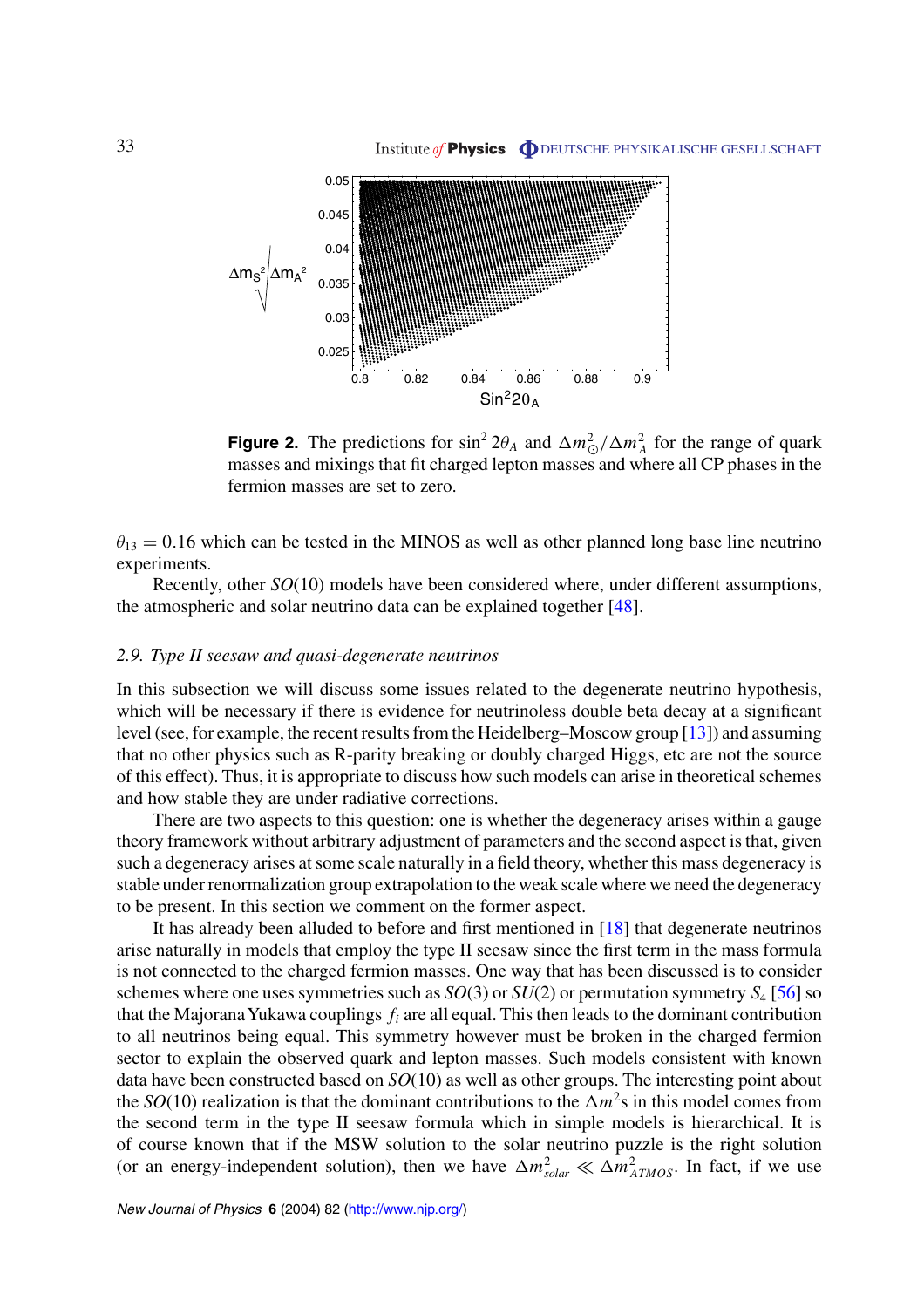<span id="page-33-0"></span>the fact that  $M_u = M_D$  holds in *SO*(10) models then we have  $\Delta m_{ATMOS}^2 \simeq m_0 m_t^2 / f v_R$  and  $\Delta m_{SOLAR}^2 \simeq m_0 m_c^2/fv_R$ , where  $m_0$  is the common mass for the three neutrinos. It is interesting that for  $m_0 \sim$  few eV and  $f v_R \approx 10^{15}$  GeV, both the  $\Delta m^2$ s are close to the required values.

Outside the seesaw framework, there could also be electroweak symmetries that guarantee the mass degeneracy; see  $[20]$  $[20]$  for a recent model of this type.

The second question of stability under RGE of such a pattern is discussed in a subsequent section.

#### **Section 3**

#### *3.1. Lepton flavour violation and neutrino masses*

In the standard model, the masslessness of the neutrino implies that that there is no lepton flavour changing effects unlike in the quark sector. Once one includes the right-handed neutrinos  $N_R$ , one for each family, there is lepton mixing and therefore lepton flavour changing effects such as  $\mu \to e + \gamma$ ,  $\tau \to e$ ,  $\mu + \gamma$ , etc. However, a simple estimate of the one-loop contribution to such effects shows that the amplitude is of the order

$$
A(\ell_j \to \ell_i + \gamma) \simeq \frac{eG_F m_{\ell_j} m_e m_{\nu}^2}{\pi^2 m_W^2} \mu_B.
$$
\n(66)

This leads to an unobservable branching ratio (of the order  $\sim 10^{-40}$ ) for the rare radiative decay modes for the leptons.

The situation however changes drastically as soon as the seesaw mechanism for neutrino masses is embedded into the supersymmetric models. It has been noted in many papers already that in supersymmetric theories, the lepton flavour changing effects get significantly enhanced. They arise from the the mixings among sleptons (superpartners of leptons) of different flavour caused by the renormalization group extrapolations which via loop diagrams lead to lepton flavour-violating (LFV) effects at low energies [[58](#page-52-0)].

The way this happens is as follows. In the simplest  $N = 1$  supergravity models [\[57\]](#page-52-0), the supersymmetry-breaking terms at the Planck scale are taken to have only few parameters: a universal scalar mass  $m_0$ , universal A terms and one gaugino mass  $m_{1/2}$  for all three types of gauginos. Clearly, a universal scalar mass implies that at the Planck scale, there is no flavour violation anywhere except in the Yukawa couplings (or when the Yukawa terms are diagonalized in the CKM angles). However, as we extrapolate this theory to the weak scale, the flavour mixings in the Yukawa interactions induce nonuniversal flavour-violating scalar mass terms (i.e. flavourviolating slepton and squark mass terms). In the absence of neutrino masses, theYukawa matrices for leptons can be diagonalized so that there is no flavour violation in the lepton sector even after extrapolation down to the weak scale. On the other hand, when neutrino mixings are present, there is no basis where all leptonic flavour mixings can be made to disappear. In fact, in the most general case, of the three matrices  $Y_{\ell}$ , the charged lepton coupling matrix,  $Y_{\nu}$ , RH neutrino Yukawa coupling and  $M_{N_R}$ , the matrix characterizing the heavy RH neutrino mixing, only one can be diagonalizd by an appropriate choice of basis and the flavour mixing in the other two remain. In a somewhat restricted case where the right-handed neutrinos do not have any interaction other than the Yukawa interaction and an interaction that generates the Majorana mass for the righthanded neutrino, one can only diagonalize two out of the three matrices (i.e.  $Y_v$ ,  $Y_\ell$  and  $M_R$ ). Thus, there will always be lepton flavour-violating terms in the basic Lagrangian, no matter what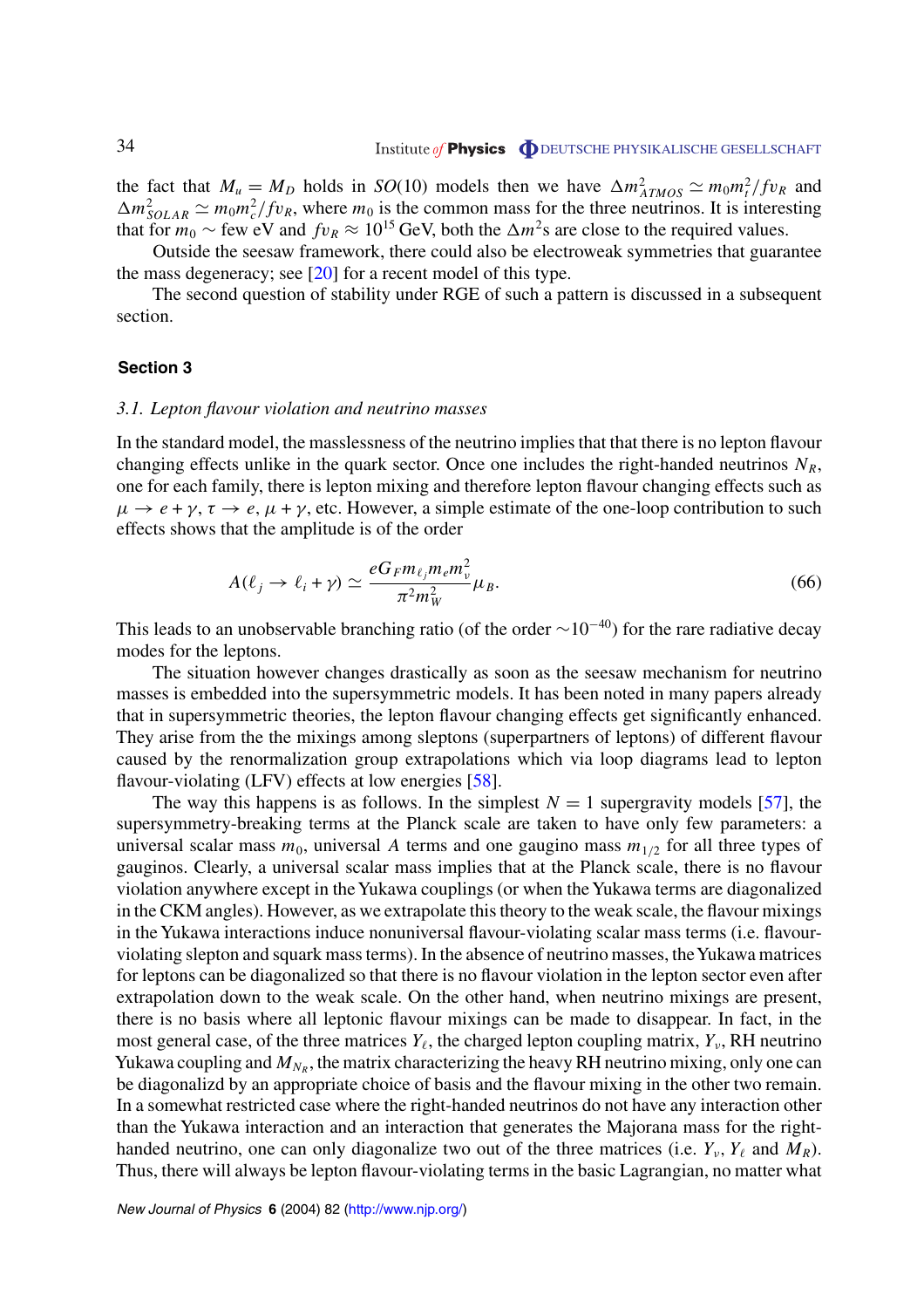basis one chooses. These LFV terms can then induce mixings between the sleptons of different flavour and lead to LFV processes. If we keep the  $M_{\ell}$  diagonal by choice of basis, searches for LFV processes such as  $\tau \to \mu + \gamma$  and/or  $\mu \to e + \gamma$  can throw light on the RH neutrino mixings/or family mixings in  $M<sub>D</sub>$ , as has already been observed.

Since in the absence of CP violation, there are at least six mixing angles (nine if  $M_D$  is not symmetric) in the seesaw formula and only three are observable in neutrino oscillation, to get useful information on the fundamental high scale theory from LFV processes, it is assumed that  $M_{N_R}$  is diagonal so that one has a direct correlation between the observed neutrino mixings and the fundamental high scale parameters of the theory. The important point is that the flavour mixings in  $Y_\nu$  then reflect themselves in the slepton mixings that lead to the LFV processes via the RGEs.

From the point of view of the LFV analysis, there are essentially two classes of neutrino mass models that need to be considered: (i) the first class is where it is assumed that the RH neutrino mass  $M_{N_R}$  is either a mass term in the basic Lagrangian or arises from nonrenormalizable terms such as  $v^c \chi^{c^2} / M_{P\ell}$ , as in a class of *SO*(10) models; and (ii) a second class where the Majorana mass of the right-handed neutrino itself arises from a renormalizable Yukawa coupling, e.g.  $f v^c v^c \Delta$ . In the first class of models, in principle, one could decide to have all the flavour mixing effects in the right-handed neutrino mass matrix and keep the  $Y_\nu$  diagonal. In that case, RGEs would not induce any LFV effects. However, we will bar this possibility and consider the case where all flavour mixings are in the  $Y_{\nu}$  so that RGEs can induce LFV effects and estimate them in what follows. In class two models on the other hand, there will always be an LFV effect, although its magnitude will depend on the choice of the seesaw scale  $(v_{BL})$ .

Examples of class two models are models for neutrino mixings such as *SO*(10) with a **126** Higgs field [[43\]](#page-51-0) or left–right model with a triplet Higgs, whose vev is the seesaw scale.

In both these examples, the key equations that determine the extent of lepton flavour violation are:

*Case* (i):

$$
\frac{dm_L^2}{dt} = \frac{1}{4\pi^2} [(m_L^2 + 2m_{H_d}^2)Y_\ell^\dagger Y_\ell + (m_L^2 + 2H_u^2)Y_\nu^\dagger Y_\nu + 2Y_\ell^\dagger m_{e^c}^2 Y_\ell + Y_\ell^\dagger Y_\ell m_\ell^2 \n+ 2Y_\nu^\dagger m_{\nu^c}^2 Y_\nu + Y_\nu^\dagger Y_\nu m_\ell^2 + 2A_\ell^\dagger A_\ell + 2A_\nu^\dagger A_\nu - f(g^2)],
$$
\n
$$
\frac{dA_\ell}{dt} = \frac{1}{16\pi^2} A_\ell [Tr(3Y_d^\dagger Y_d + Y_\ell^\dagger Y_\ell) + 5Y_\ell^\dagger Y_\ell + Y_\nu^\dagger Y_\nu - 3g_2^2 - ag_R^2 - bg_{B-L}^2] \n+ Y_\ell [Tr(6A_dY_d^\dagger + A_\ell Y_\ell^\dagger) + 4Y_\ell^\dagger A_\ell + 2Y_\nu^\dagger A_\nu + 6g_2^2 M_2 + \cdots]. \tag{67}
$$

*Case* (ii): In addition to the above two equations, two more equations are necessary:

$$
\frac{dY_{\nu}}{dt} = \frac{Y_{\nu}}{16\pi^2} [\text{Tr}(3Y_{u}Y_{u}^{\dagger} + Y_{\nu}Y_{\nu}^{\dagger}) + 3Y_{\nu}^{\dagger}Y_{\nu} + Y_{\ell}^{\dagger}Y_{\ell} + 4f^{\dagger}f - 3g_{2}^{2} - c_{R}g_{R}^{2} - c_{B-L}g_{B-L}^{2}],
$$
\n
$$
\frac{dA_{\nu}}{dt} = \frac{1}{16\pi^2} A_{\nu} [\text{Tr}(3Y_{u}^{\dagger}Y_{u} + Y_{\nu}^{\dagger}Y_{\nu}) + 5Y_{\nu}^{\dagger}Y_{\nu} + Y_{\ell}^{\dagger}Y_{\ell} + 4f^{\dagger}f - 3g_{2}^{2} - ag_{R}^{2} - bg_{B-L}^{2}]
$$
\n
$$
+ Y_{\ell} [\text{Tr}(6A_{d}Y_{d}^{\dagger} + A_{\ell}Y_{\ell}^{\dagger}) + 4Y_{\ell}^{\dagger}A_{\ell} + 6g_{2}^{2}M_{2} + \cdots].
$$
\n(68)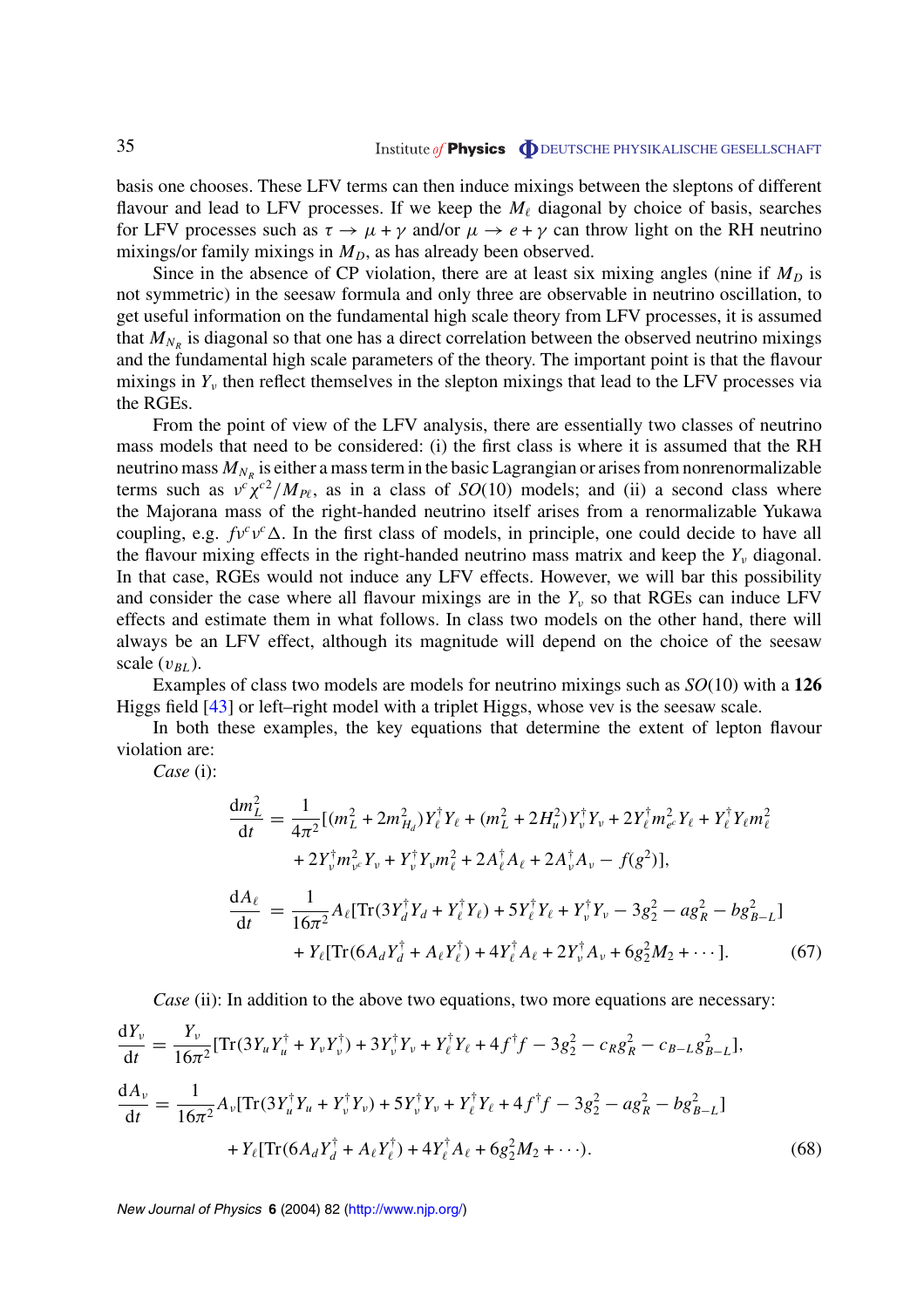To apply these equations, we note that in the basis where the charged lepton masses are diagonal, the seesaw formula involves the right-handed neutrino mass matrix  $M_R$  and the neutrino Dirac mass matrix  $M_D$ . Assuming the Dirac mass matrix is symmetric, there are 12 parameters (for the case with CP conservation). Since neutrino masses and mixings only provide six observables, there are several different ways that can lead to the observed neutrino mixings. Two distinct extreme ways are as follows: (i) the first case is where the neutrino mixings arise primarily from the off-diagonal elements of the  $M<sub>D</sub>$  assuming the  $M<sub>R</sub>$  is diagonal or even an extremely simplified case where it is a unit matrix and (ii) a second case where we can keep the  $M<sub>D</sub>$  diagonal and all mixings arise from  $M_R$  having mixings. In the first case, the RGEs always lead to lepton flavour violation, whereas in the second case, flavour violations arise only if the  $M_R$  arises from a Majorana Yukawa coupling of the form  $v^c v^c \Delta$  after  $\langle \Delta \rangle \neq 0$  as already explained. We will call this the Majorana case and case (i) as the Dirac case.

In the Dirac case, starting with the simplest supersymmetry breaking assumption of universal scalar masses and proportional *A* terms, the scalar sleptons develop off-diagonal terms due to the flavour violation in  $Y_{\nu}$  and these mass terms have the form

$$
m_{\tilde{L},ij}^2 \propto \frac{3 + a^2}{16\pi^2} \ln \frac{M_{P\ell}}{M_{B-L}} Y_{\nu}^{\dagger} Y_{\nu} + \cdots, \qquad (69)
$$

where  $\cdots$  denote the diagonal terms that cannot cause flavour mixing. If the  $M_R$  is diagonal, the  $Y^{\dagger}_v Y_v$  is nothing but the neutrino mass matrix upto a constant =  $M_R$ . Using this we can get the Dirac mass dependence of the  $B(\ell_j \to e + \gamma)$  (for  $\ell_j = \tau, \mu$ ) to be

$$
B(\ell_j \to e + \gamma) \sim \frac{(m_2 c s + m_3 \epsilon)^2 v_{B-L}^2}{G_F^2 v_{wk}^4 m_0^4} c_{\ell_j},\tag{70}
$$

where  $c_{\tau} = 1/6$  and  $c_{\mu} = 1$ , whereas for  $B(\tau \to \mu + \gamma) \propto 6m_3^2 v_{B-L}^2/4G_F^2 v_{wk}^4 m_0^4$ .

Now coming to the second case with Majorana–Yukawa couplings, starting with universal scalar masses at the Planck scale and in the Majorana–Yukawa case all couplings flavour diagonal except the *f* coupling, it is easy to see that the above equations will induce flavour changing effects in  $m_{\tilde{L}}^2$  and  $A_{\ell}$ . The strength of the slepton flavour mixings depends sensitively on the neutrino mass texture and the resulting texture in the coupling matrix *f*. Below we give the branching ratio expressions for one extreme case where we assume that the lightest neutrino mass dominates the *f* matrix elements. We caution the reader that this is by no means the most typical case and results differ significantly as different mass textures are considered [[26\]](#page-50-0).

The slepton flavour mixings, via a one-loop diagram involving the winos ( $\tilde{W}^+$  and  $\tilde{W}^3$ ) lead to the lepton flavour changing radiative amplitudes. Keeping only the contribution of the  $m_{\tilde{t}}^2$ term which dominates for larger tan *β*, we find that roughly speaking the three branching ratios are given by

$$
B(\mu \to e + \gamma) \propto \frac{1}{G_F^2 m_0^4 v_{B-L}^4} \frac{m_{D3}^4 m_{D2}^6 m_{D1}^2 \tan^2 \beta}{m_1^4 v_{wk}^4},\tag{71}
$$

$$
B(\tau \to e + \gamma) \propto \frac{1}{G_F^2 m_0^4 v_{B-L}^4} \frac{m_{D3}^{10} m_{D1}^2 \tan^2 \beta}{m_1^4 v_{wk}^4},\tag{72}
$$

$$
B(\tau \to \mu + \gamma) \propto \frac{1}{G_F^2 m_0^4 v_{B-L}^4} \frac{m_{D3}^{10} m_{D2}^2 \tan^2 \beta}{m_1^4 v_{wk}^4}.
$$
 (73)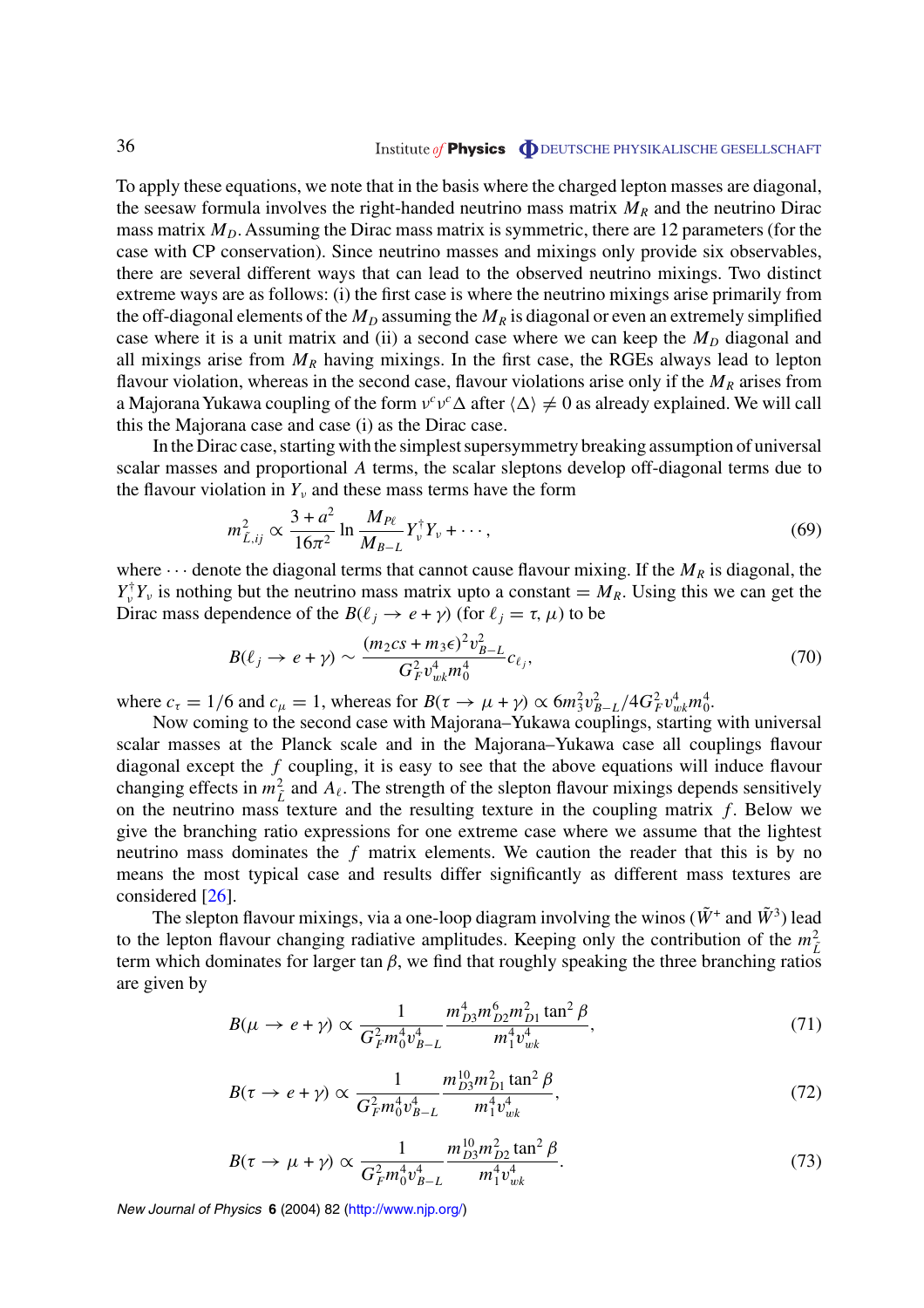<span id="page-36-0"></span>Note an important difference between the predictions for the Dirac case and the Majorana one. Both  $\tau \to e + \gamma$  and  $\mu \to e + \gamma$  are of the same order of magnitude for the Dirac case, whereas they are very different for the Majorana case where  $B(\mu \to e + \gamma)/B(\tau \to e + \gamma) \simeq$  $(m_{D2}/m_{D3})^6$ . Therefore, even a mild hierarchy in the Dirac mass sector can make the  $\tau \to e + \gamma$ branching ratio much larger than the  $\mu \to e + \gamma$  branching ratio. This kind of discrepancy could, in principle, be used to test the origin of the seesaw mechanism.

It must be pointed out that the predictions for the Majorana case are extremely texturesensitive. In a recent paper [[26\]](#page-50-0), calculations have been carried out for a different but consistent texture where  $B(\mu \to e + \gamma)$ , although much lower than the  $\tau$  rare decay branching ratios is still found to be within the range of currently planned experiments at PSI.

For completeness, we give the formula for calculating the radiative decay of the leptons. If we express the amplitude for the decay as

$$
\mathcal{L} = i e m_j (\bar{\ell}_{jL} \sigma_{\mu\nu} \ell_{iR} C_L + \bar{\ell}_{jR} \sigma_{\mu\nu} \ell_{iL} C_R) F^{\mu\nu} + \text{h.c.},\tag{74}
$$

then the branching ratio for the decay  $\ell_i \rightarrow \ell_i + \gamma$  is given by the formula

$$
B(\ell_j \to \ell_i + \gamma) = \frac{48\pi^3 \alpha_{em}}{G_F^2} (|C_L|^2 + |C_R|^2) B(\ell_j \to \ell_i + 2\nu). \tag{75}
$$

#### *3.2. Renormalization group evolution of the neutrino mass matrix*

In the seesaw models for neutrino masses, the neutrino mass arises from the effective operator

$$
\mathcal{O}_{\nu} = -\frac{1}{4} \kappa_{\alpha\beta} \frac{L_{\alpha} HL_{\beta} H}{M} \tag{76}
$$

after symmetry breaking  $\langle H^0 \rangle \neq 0$ ; here *L* and *H* are the leptonic and weak doublets, respectively. *α* and *β* denote the weak flavour index. The matrix *κ* becomes the neutrino mass matrix after symmetry breaking, i.e.  $\langle H^0 \rangle \neq 0$ . This operator is defined at the scale *M* since it arises after the heavy field  $N_R$  is integrated out. On the other hand, in conventional oscillation experiments, the neutrino masses and mixings being probed are at the weak scale. One must therefore extrapolate the operator down from the seesaw scale *M* to the weak scale  $M<sub>Z</sub>$  [[59\]](#page-52-0). The form of the renormalization group extrapolation of course depends on the details of the theory. For simplicity, we will consider only the supersymmetric theories, where the only contributions come from the wave function renormalization and is therefore easy to calculate. The equation governing the extrapolation of the  $\kappa_{\alpha\beta}$  matrix is given in the case of MSSM by

$$
\frac{d\kappa}{dt} = [-3g_2^2 + 6\text{Tr}(Y_u^{\dagger}Y_u)]\kappa + \frac{1}{2}[\kappa(Y_e^{\dagger}Y_e) + (Y_e^{\dagger}Y_e)\kappa].
$$
\n(77)

We note two kinds of effects on the neutrino mass matrix from the above formula: (i) one that is flavour-independent and (ii) a part that is flavour-specific. If we work in a basis where the charged leptons are diagonal, then the resulting correction to the neutrino mass matrix is given by

$$
\mathcal{M}_{\nu}(M_Z) = (1+\delta)\mathcal{M}(M_{B-L})(1+\delta),\tag{78}
$$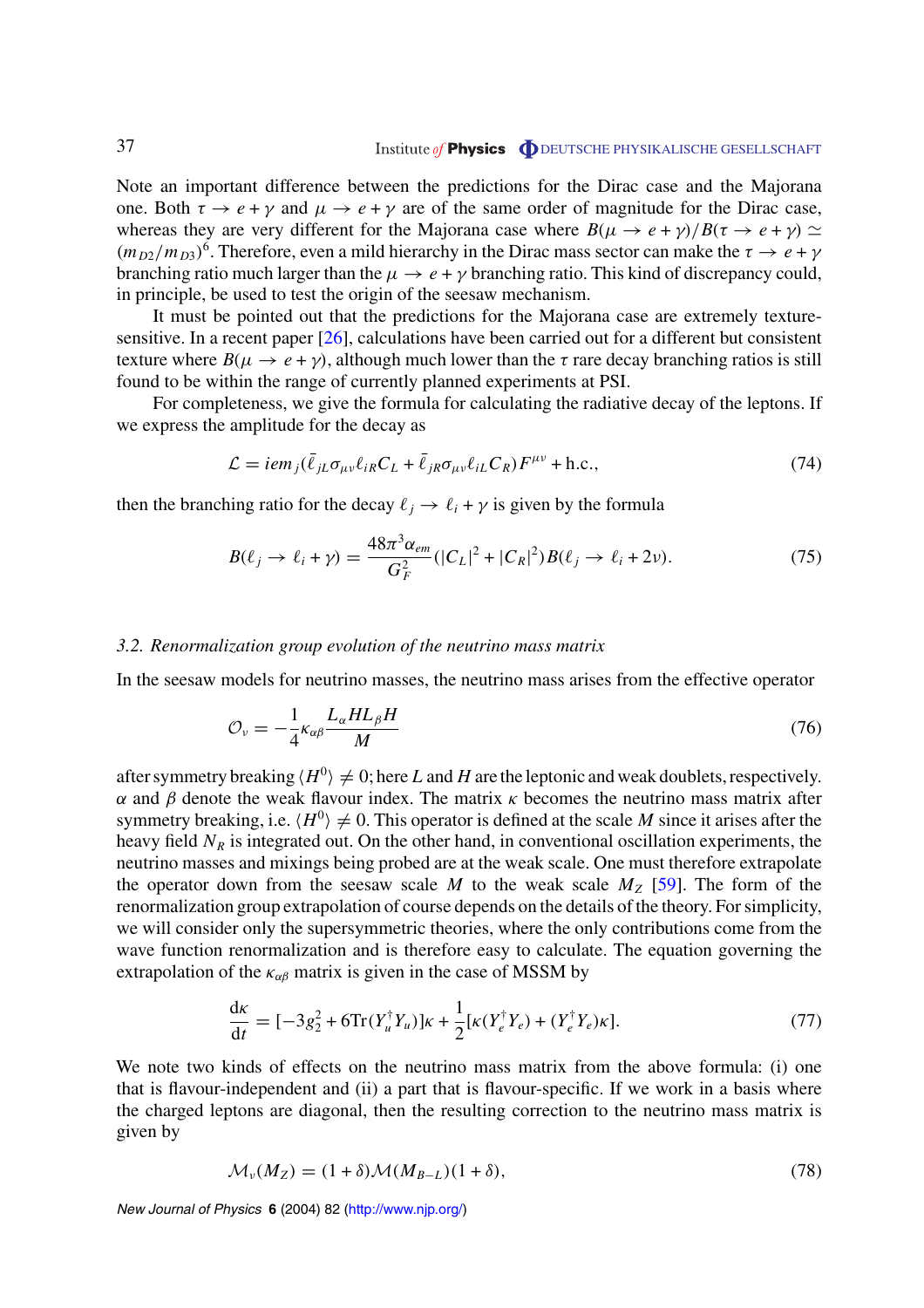<span id="page-37-0"></span>where  $\delta$  is a diagonal matrix with matrix elements  $\delta_{\alpha\alpha} \simeq -m_{\alpha}^2 \tan^2 \beta / 16\pi^2 v^2$ . In more complicated theories, the corrections will be different. Let us now study some implications of these corrections. For this first note that in the MSSM, this effect can be sizeable if tan  $\beta$  is large (of the order 10 or greater).

#### *3.3. Radiative magnification of neutrino mixing angles*

A major puzzle of quark lepton physics is the diverse nature of the mixing angles. Whereas in the quark sector the mixing angles are small, for the neutrinos they are large. One possible suggestion in this connection is that perhaps the mixing angles in both quark and lepton sectors at similar at some high scale; however, due to renormalization effects, they may become magnified at low scales. It was shown in [\[60](#page-52-0)] that this indeed happens if the neutrino spectrum is degenerate. This can be seen in a simple way for the  $v_{\mu} - v_{\tau}$  sector [[60\]](#page-52-0).

Let us start with the mass matrix in the flavour basis:

$$
\mathcal{M}_{\mathcal{F}} = \mathcal{U}^* \mathcal{M}_{\mathcal{D}} \mathcal{U}^{\dagger} = \begin{pmatrix} C_{\theta} & S_{\theta} \\ -S_{\theta} & C_{\theta} \end{pmatrix} \begin{pmatrix} m_1 & 0 \\ 0 & m_2 e^{-i\phi} \end{pmatrix} \begin{pmatrix} C_{\theta} & -S_{\theta} \\ S_{\theta} & C_{\theta} \end{pmatrix}.
$$
 (79)

Let us examine the situation when  $\phi = 0$  (i.e. CP is conserved), which corresponds to the case when the neutrinos  $v_1$  and  $v_2$  are in the same *CP* eigenstate. Due to the presence of radiative corrections to  $m_1$  and  $m_2$ , the matrix  $\mathcal{M}_{\mathcal{F}}$  gets modified to

$$
\mathcal{M}_{\mathcal{F}} \to \begin{pmatrix} 1 + \delta_{\alpha} & 0 \\ 0 & 1 + \delta_{\beta} \end{pmatrix} \mathcal{M}_{\mathcal{F}} \begin{pmatrix} 1 + \delta_{\alpha} & 0 \\ 0 & 1 + \delta_{\beta} \end{pmatrix}.
$$
 (80)

The mixing angle  $\bar{\theta}$  that now diagonalizes the matrix  $\mathcal{M}_{\mathcal{F}}$  at the low scale  $\mu$  (after radiative corrections) can be related to the old mixing angle *θ* by the following expression:

$$
\tan 2\bar{\theta} = \tan 2\theta (1 + \delta_{\alpha} + \delta_{\beta}) \frac{1}{\lambda},\tag{81}
$$

where

$$
\lambda = \frac{(m_2 - m_1)C_{2\theta} + 2\delta_{\beta}(m_1 S_{\theta}^2 + m_2 C_{\theta}^2) - 2\delta_{\alpha}(m_1 C_{\theta}^2 + m_2 S_{\theta}^2)}{(m_2 - m_1)C_{2\theta}}.
$$
\n(82)

If

$$
(m_1 - m_2)C_{2\theta} = 2\delta_\beta (m_1 S_\theta^2 + m_2 C_\theta^2) - 2\delta_\alpha (m_1 C_\theta^2 + m_2 S_\theta^2),\tag{83}
$$

then  $\lambda = 0$  or equivalently  $\bar{\theta} = \pi/4$ , i.e. maximal mixing. Given the mass heirarchy of the charged leptons,  $m_{l_{\alpha}} \ll m_{l_{\beta}}$ , we expect  $|\delta_{\alpha}| \ll |\delta_{\beta}|$ , which reduces (83) to a simpler form:

$$
\epsilon = \frac{\delta m C_{2\theta}}{(m_1 S_\theta^2 + m_2 C_\theta^2)}.\tag{84}
$$

For MSSM, the radiative magnification condition can be satisfied provided

$$
h_{\tau}(\text{MSSM}) \approx \sqrt{\frac{8\pi^2 |\Delta m^2(\Lambda)| C_{2\theta}}{\ln(\Lambda/\mu) m^2}}.
$$
\n(85)

For  $\Delta m^2 \simeq \Delta m_A^2$ , this condition can be satisfied for a very wide range of tan  $\beta$ .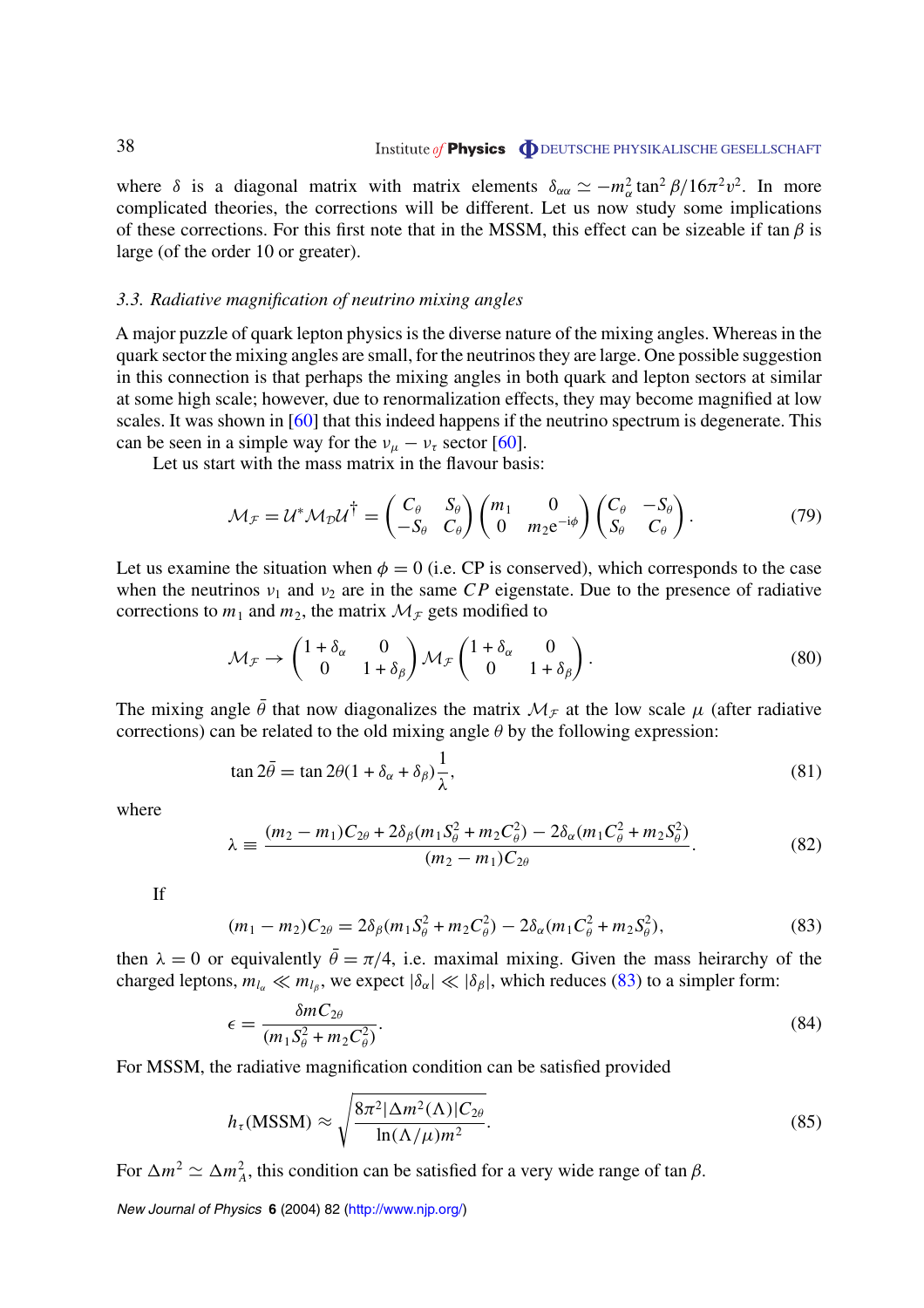<span id="page-38-0"></span>

**Figure 3.** Evolution of small quark-like mixings at the seesaw scale to bi-large neutrino mixings at low energies for the seesaw scale  $M_R = 10^{13}$  GeV with  $\tan \beta = 55$ ,  $M_{SUSY} = 1$  TeV and mass eigenvalues and mixing angles as given in the first column of table [1.](#page-13-0) The solid, long-dashed and short-dashed lines represent  $\sin \theta_{23}$ ,  $\sin \theta_{13}$  and  $\sin \theta_{12}$ , respectively, as defined in the text. The evolution of sines of quark mixing angles,  $\sin \theta_{qij}$  (*i*, *j* = 1, 2, 3), are presented by almost horizontal lines.

A particularly intriguing result was recently found in [[61\]](#page-52-0), where it was shown that if one sets the neutrino and quark masses to be equal at the seesaw scale and if the quark masses are quasi-degenerate, then as the mixing angles are extrapolated to the weak scale, they get 'magnified' in such a way that the solar and the atmospheric angles become large and the  $\theta_{13}$ remains within the present experimental limit. The detailed predictions are given in figure 3.

An important criterion for this to happen is that the common mass for all neutrinos must be above 0.1 eV, a value which can be detected in the planned double beta decay experiments.

It is important to emphasize that this magnification occurs only if at the seesaw scale the neutrino masses are nearly degenerate. A similar mechanism using the right-handed neutrino Yukawa couplings instead of the charged leptons has been carried out recently [\[62](#page-52-0)]. Here two conditions must be satisfied: (i) the neutrino spectrum must be nearly degenerate (i.e.  $m_1 \simeq m_2$ as in  $[60]$  $[60]$  and (ii) there must be a hierarchy between the right-handed neutrinos.

#### *3.4. Generation of solar mass difference square in the case of Le–Lµ–Lτ symmetric models*

In this section, we give another example where the renormalization group evolution (RGE) of the neutrino mass matrix plays an important role. Consider the following neutrino mass matrix defined at a (unification) scale much above the weak scale as in equation ([6\)](#page-5-0):

$$
\mathcal{M}_{\nu}^{0} = \begin{pmatrix} 0 & 1 & 1 \\ 1 & 0 & 0 \\ 1 & 0 & 0 \end{pmatrix} m \tag{86}
$$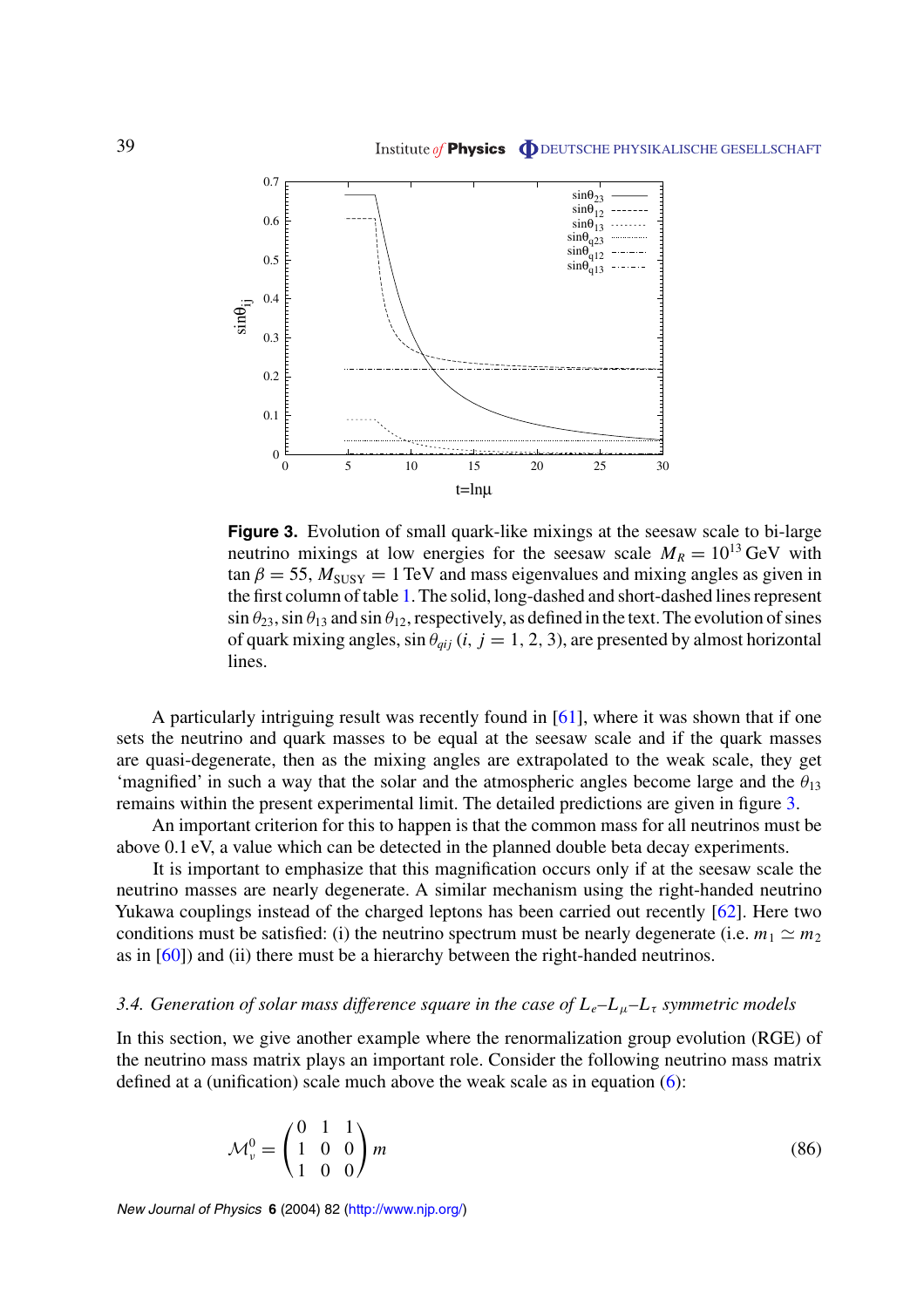<span id="page-39-0"></span>Note that as already emphasized earlier, this matrix has several deficits as far as accomodating neutrino data is concerned. To remind the reader, the problems are twofold: (i) it leads to  $\Delta m_{\odot}^2 = 0$  and (ii) solar neutrino mixing angle is maximal. As we show below, RGEs can help to overcome both these defects.

The important point to note is that the RGE depends on the charged lepton mass matrix. Let us assume that the charged lepton mass matrix has the form

$$
\mathcal{M}_{\ell^+} = \begin{pmatrix} 0 & 0 & x \\ 0 & y & 0 \\ x' & 0 & 1 \end{pmatrix} m_{\tau}.
$$
\n
$$
(87)
$$

For the most part we will take  $x' = x$  so that  $|x| \simeq \sqrt{m_e/m_{\tau}}$  and  $y \simeq m_{\mu}/m_{\tau}$ . We will also consider the possibility that  $x \gg x'$  (the right-handed singlet leptons multiply the matrix in this equation on the right). In the case  $x = x'$ ; note that there is only a parameter in the leptonic sector (both the charged leptons and neutrinos). We will show that this model can lead to a realistic description of the neutrino oscillations.

At scales below the unification scale, through the renormalization of the effective  $d = 5$ neutrino mass operator the form of  $M_{\nu}^0$  [\[30](#page-50-0)] will be modified. (Analogous corrections in  $M_{\ell^+}$  is negligible.) The modified neutrino mass matrix at the weak scale is given by

$$
\mathcal{M}_{\nu} \simeq \mathcal{M}_{\nu}^0 + \frac{c}{16\pi^2} \ln(M_U/M_Z) (Y_{\ell} Y_{\ell}^{\dagger} M_{\nu}^0 + M_{\nu}^0 (Y_{\ell} Y_{\ell}^{\dagger})^{\mathrm{T}}). \tag{88}
$$

Here  $c = -3/2$  for SM while  $c = 1$  for SUSY, and  $Y_{\ell}$  is the charged lepton Yukawa coupling matrix. We have absorbed the flavour-independent renormalization factor into the definition of *m* in the above equation. Explicitly,

$$
\mathcal{M}_{\nu} \simeq \begin{pmatrix} 2rx & 1 + r(x^2 + y^2) & 1 + r(1 + 2x^2) \\ 1 + r(x^2 + y^2) & 0 & rx \\ 1 + r(1 + 2x^2) & rx & 2rx \end{pmatrix} m.
$$
 (89)

This mass matrix has both an acceptable  $\Delta m^2_{\odot}$  as well as large (but not maximal) solar neutrino mixing angle. This is another example where the renormalization group equations do make a difference in our understanding of the neutrino oscillations.

#### *3.5. A horizontal symmetry approach to near bimaximal mixing*

In this section, I present a model  $[24]$  $[24]$  which motivates the existence of an  $SU(2)_H$  horizontal symmetry acting on leptons to understand the near bimaximal mixing pattern and yields the softly broken  $L_e - L_\mu - L_\tau$  model discussed earlier.

Suppose there is an  $SU(2)_H$  horizontal symmetry that acts only on leptons. As already discussed, freedom from global Witten anomaly requires that there must be two right-handed neutrinos that transform as a doublet of  $SU(2)_H$ . The local  $SU(2)_H$  symmetry then implies that the masses of these two right-handed neutrinos are protected and must be at the scale of  $SU(2)_H$  breaking. If there is a third right-handed neutrino for reasons of quark lepton symmetry, then it will acquire a mass of the order of the Planck or string scale and decouple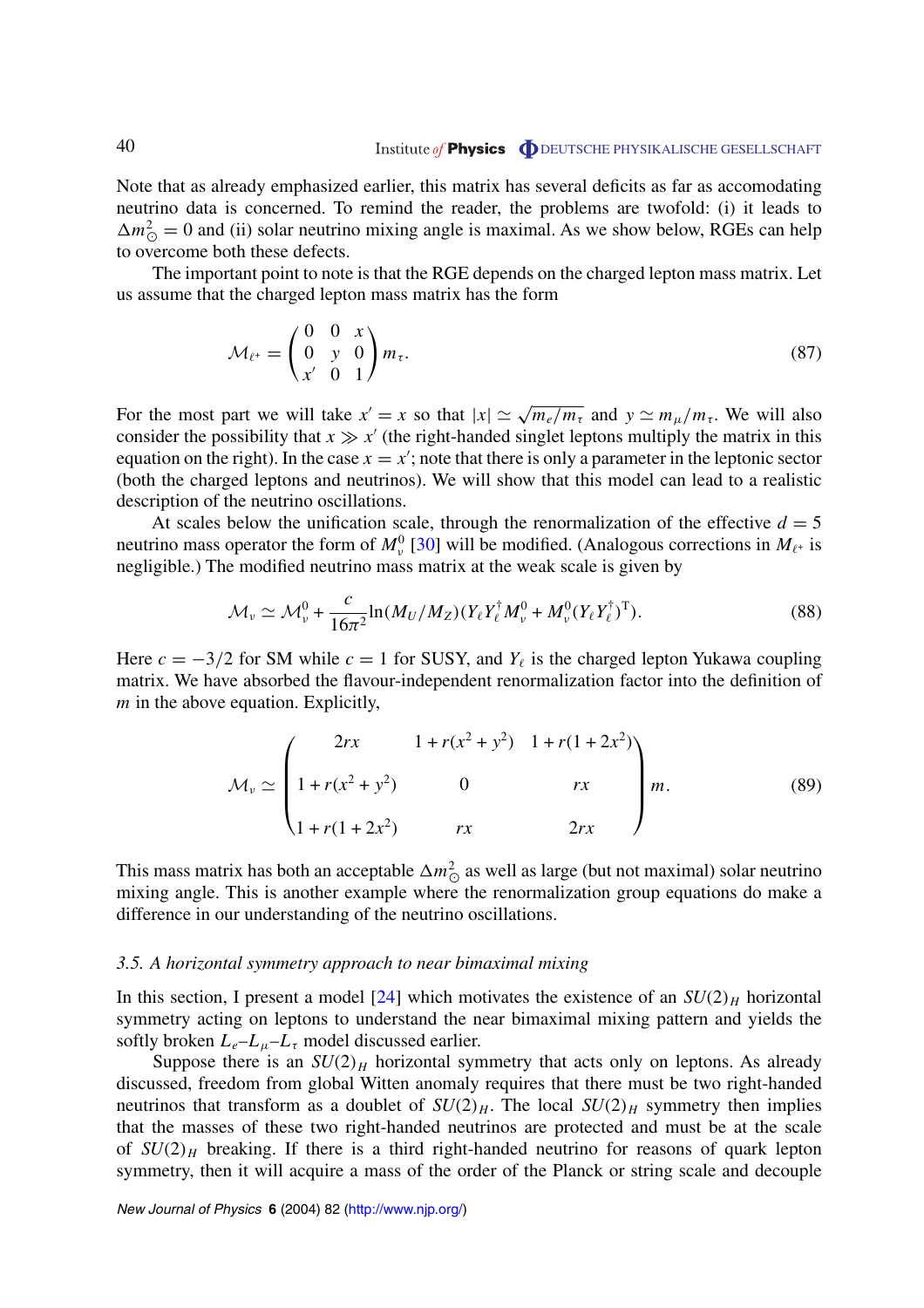from neutrino physics at lower energies. This therefore provides a physically distinct way of implementing the seesaw mechanism. One has a  $3 \times 2$  seesaw rather than the usual  $3 \times 3$  one.

Furthermore, the *SU(*2*)* horizontal symmetry restricts both the Dirac mass of the neutrino as well as the right-handed neutrino mass matrix to the forms [[24\]](#page-50-0)

$$
M_{\nu_L,\nu_R} = \begin{pmatrix} 0 & 0 & 0 & h_0 \kappa_0 & 0 \\ 0 & 0 & 0 & 0 & h_0 \kappa_0 \\ 0 & 0 & 0 & h_1 \kappa_1 & h_1 \kappa_2 \\ h_0 \kappa_0 & 0 & h_1 \kappa_1 & 0 & f \nu'_H \\ 0 & h_0 \kappa_0 & h_1 \kappa_2 & f \nu'_H & 0 \end{pmatrix} . \tag{90}
$$

After seesaw diagonalization, it leads to the light neutrino mass matrix of the form

$$
\mathcal{M}_{\nu} = -M_D M_R^{-1} M_D^{\mathrm{T}},\tag{91}
$$

where

$$
M_D = \begin{pmatrix} h_0 \kappa_0 & 0 \\ 0 & h_0 \kappa_0 \\ h_1 \kappa_1 & h_1 \kappa_2 \end{pmatrix}, \qquad M_R^{-1} = \frac{1}{f v'_H} \begin{pmatrix} 0 & 1 \\ 1 & 0 \end{pmatrix}.
$$

The resulting light Majorana neutrino mass matrix  $\mathcal{M}_{\nu}$  is given by

$$
\mathcal{M}_{\nu} = -\frac{1}{f v_H'} \begin{pmatrix} 0 & (h_0 \kappa_0)^2 & h_0 h_1 \kappa_0 \kappa_2 \\ (h_0 \kappa_0)^2 & 0 & h_0 h_1 \kappa_0 \kappa_1 \\ h_0 h_1 \kappa_0 \kappa_2 & h_0 h_1 \kappa_0 \kappa_1 & 2 h_1^2 \kappa_1 \kappa_2 \end{pmatrix} . \tag{92}
$$

To get the physical neutrino mixings, we also need the charged lepton mass matrix defined by  $\bar{\psi}_L \mathcal{M}_\ell \psi_R$ . This is given in our model by

$$
\mathcal{M}_{\ell} = \begin{pmatrix} h'_2 \kappa_0 & 0 & -h'_1 \kappa_2 \\ 0 & h'_2 \kappa_0 & h'_1 \kappa_1 \\ h'_4 \kappa_1 & h'_4 \kappa_2 & h'_3 \kappa_0 \end{pmatrix} . \tag{93}
$$

Note that in the limit of  $\kappa_1 = 0$ , the neutrino mass matrix has exact  $(L_e - L_\mu - L_\tau)$  symmetry, whereas the charged lepton mass matrix breaks this symmetry. This is precisely the class of inverted hierarchy models that was discussed earlier which provides a realistic as well as a testable model for neutrino oscillations. In particular, this model leads to a relation between the neutrino parameters *Ue*<sup>3</sup> and the ratio of solar and atmospheric mass difference squared, i.e.

$$
U_{e3}^2 \cos 2\theta_{\odot} = \frac{\Delta m_{\odot}^2}{2\Delta m_A^2} + \mathcal{O}(U_{e3}^4, m_e/m_\mu),\tag{94}
$$

which is testable in proposed long baseline experiments such as NUMI off-axis plan at Fermilab or JHF in Japan.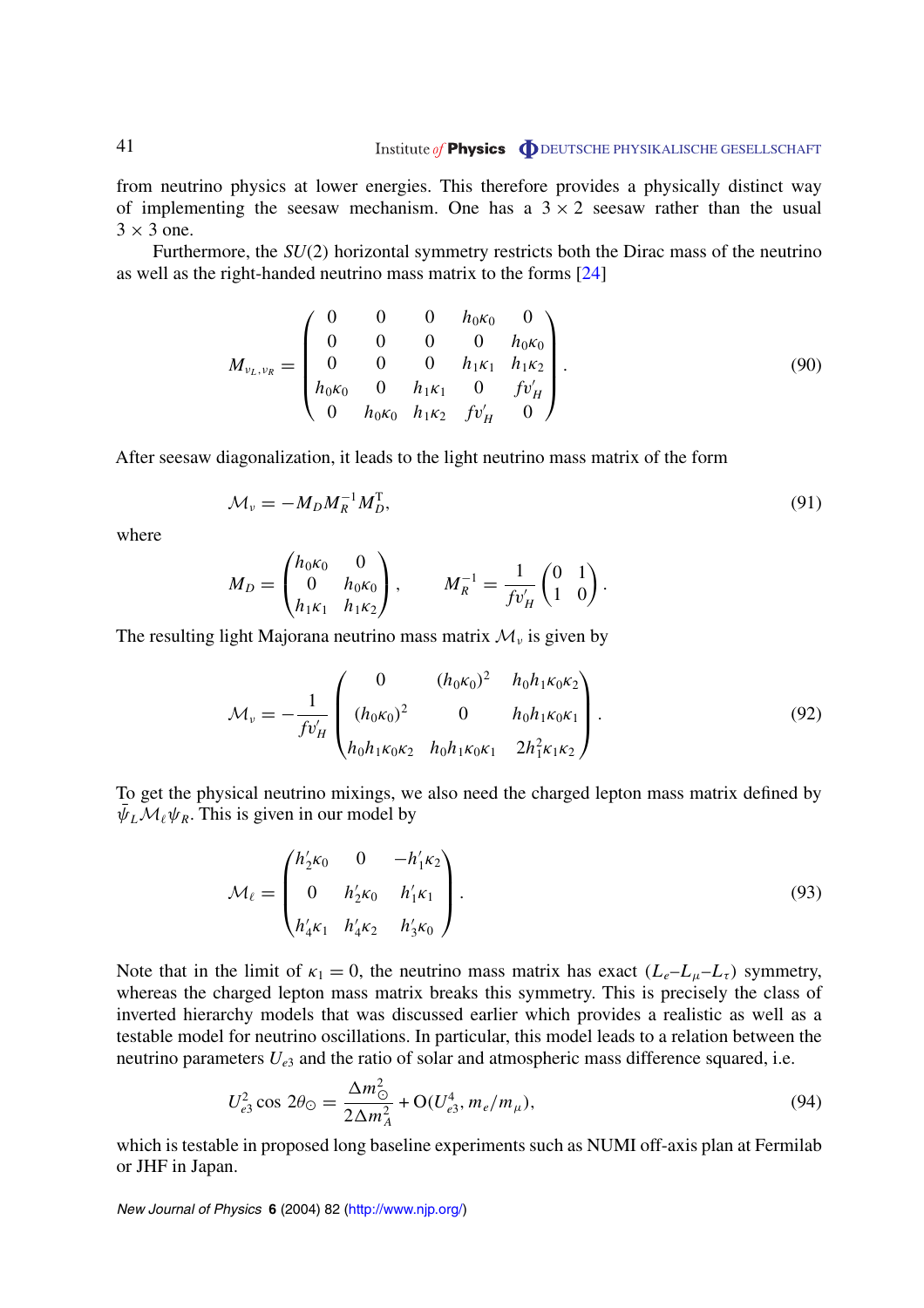#### <span id="page-41-0"></span>**Section 4**

#### *4.1. Neutrino masses in models with large extra dimensions*

One of the important predictions of string theories is the existence of more than three space dimensions. For a long time, it was believed that these extra dimensions are small and are therefore practically inconsequential as far as low-energy physics is concerned. However, recent progress in the understanding of the nonperturbative aspects of string theories has opened up the possibility that some of these extra dimensions could be large [[66,](#page-52-0) [67](#page-52-0)] without contradicting observations. In particular, models where some of the extra dimensions have sizes as large as a millimetre and where the string scale is in the few TeV range have attracted a great deal of phenomenological attention in the past two years [[66\]](#page-52-0). The basic assumption of these models, inspired by the D-branes in string theories, is that the space–time has a brane-bulk structure, where the brane is the familiar  $(3 + 1)$ -dimensional space–time, with the standard model particles and forces residing in it, and the bulk consists of all space dimensions where gravity and other possible gauge singlet particles live. One could of course envision  $(3 + d + 1)$ -dimensional Dbranes where *d*-space dimensions have miniscule ( $\leq T$ eV<sup>-1</sup>) size. The main interest in these models has been due to the fact that the low string scale provides an opportunity to test them using existing collider facilities.

A major challenge to these theories comes from the neutrino sector, the first problem being how one understands the small neutrino masses in a natural manner. The conventional seesaw [\[5](#page-49-0)] explanation which is believed to provide the most satisfactory way to understand this requires that the new physics scale (or the scale of  $SU(2)_R \times U(1)_{B-L}$  symmetry) be around  $10^9-10^{12}$  GeV or higher, depending on the Dirac masses of the neutrinos whose magnitudes are not known. If the highest scale of the theory is a TeV, clearly the seesaw mechanism does not work, so one must look for alternatives. The second problem is that if one considers only the standard model group in the brane, operators such as *LHLH/M*<sup>∗</sup> could be induced by string theory in the low-energyeffective Lagrangian. For TeV scale strings this would obviously lead to unacceptable neutrino masses.

One mechanism suggested in [[68](#page-52-0)] is to postulate the existence of one or more gauge singlet neutrinos,  $v_B$ , in the bulk which couple with the lepton doublets in the brane. After electroweak symmetry breaking, this coupling can lead to neutrino Dirac masses, which are suppressed by the ratio  $M_*/M_{P\ell}$ , where  $M_{P\ell}$  is the Planck mass and  $M_*$  is the string scale. This is sufficient to explain small neutrino masses and owes its origin to the large bulk volume that suppresses the effectiveYukawa couplings of the Kaluza–Klein (KK) modes of the bulk neutrino to the brane fields. In this class of models, naturalness of small neutrino mass requires that one must assume the existence of a global  $B - L$  symmetry in the theory, since that will exclude the undesirable higher-dimensional operators from the theory.

To discuss the mechanisms in a concrete setting, let us first focus on TeV scale models. Here, one postulates a bulk neutrino, which is a singlet under the electroweak gauge group. Let us denote the bulk neutrino by  $v_B(x^\mu, y)$ . The bulk neutrino is represented by a four-component spinor and can be split into two chiral Weyl two-component spinors as  $v_B^T = (\chi^T, -i\phi^\dagger \sigma_2)$ . The two-component spinors *χ* and *φ* can be decomposed in terms of four-dimensional Fourier components as follows:

$$
\chi(x, y) = \frac{1}{\sqrt{2R}} \chi_{+,0} + \frac{1}{\sqrt{R}} \sum_{n=1}^{\infty} \left( \chi_{+,n} \cos \frac{n\pi y}{R} + i \chi_{-,n} \sin \frac{n\pi y}{R} \right).
$$
(95)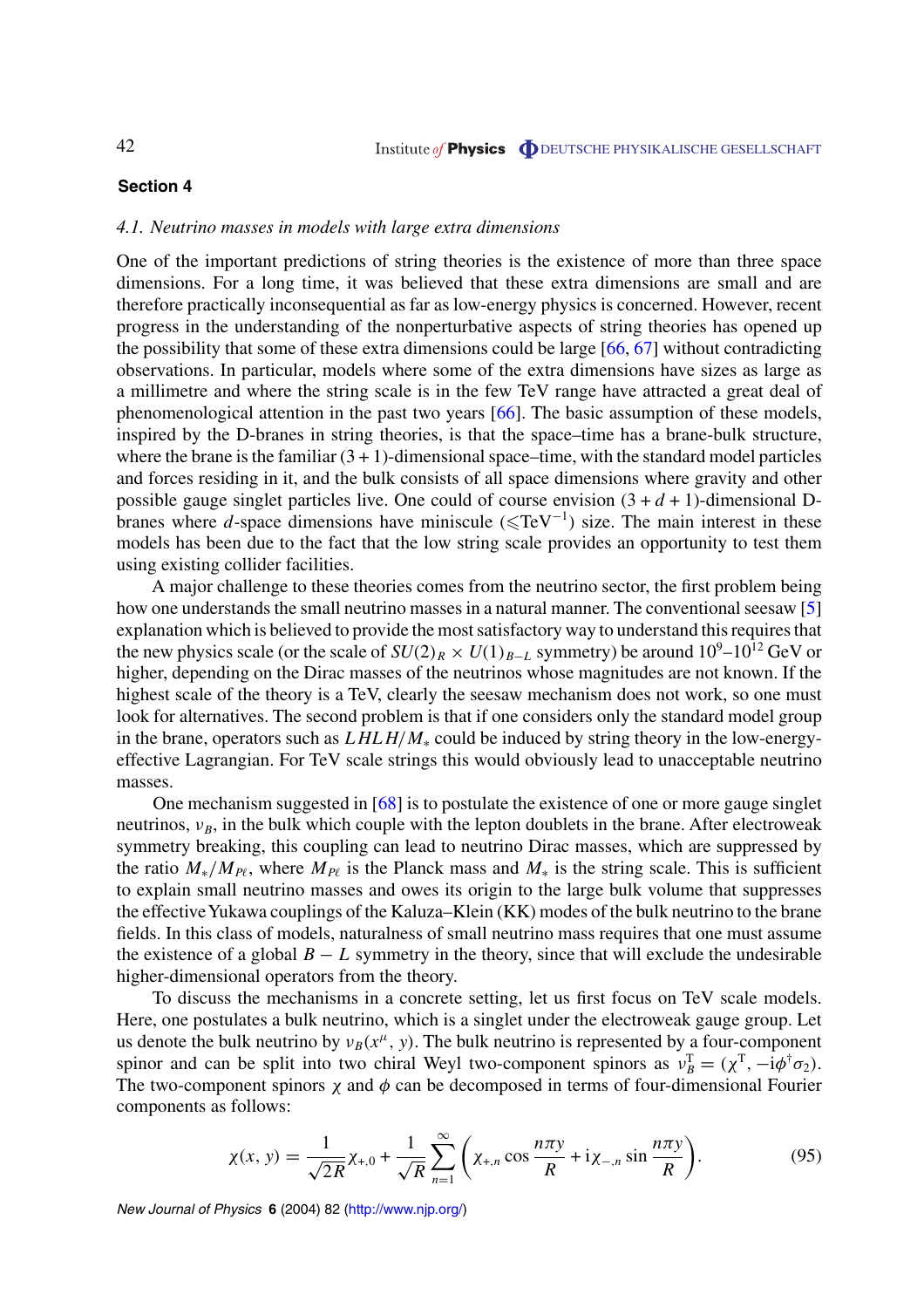There is a similar expression for  $\phi$ . It has a five-dimensional kinetic energy term and a coupling with the brane field  $L(x^{\mu})$ . The full Lagrangian involving the  $v_B$  is

$$
\mathcal{L} = i\bar{\nu}_B \gamma_\mu \partial^\mu \nu_B + \kappa \bar{L} H \nu_{BR}(x, y = 0) + i \int dy \, \bar{\nu}_{BL}(x, y) \partial_5 \nu_{BR}(x, y) + \text{h.c.,} \tag{96}
$$

where *H* denotes the Higgs doublet, and  $\kappa = h M_*/M_{Pl}$  is the suppressed Yukawa coupling. This leads to a Dirac mass for the neutrino [[68\]](#page-52-0) given by

$$
m = \frac{hv_{wk}M_*}{M_{P\ell}},\tag{97}
$$

where  $v_{wk}$  is the scale of  $SU(2)_L$  breaking. In terms of the two-component fields, the mass term coming from the fifth component of the kinetic energy connects the fields  $\chi$ <sub>+</sub> with  $\phi$ <sub>−</sub> and *χ*− with  $\phi$ <sub>+</sub>, whereas it is only the  $\phi$ <sub>+</sub> (or *v<sub>B,R,+</sub>*) which couples with the brane neutrino *v<sub>e,L</sub>*. Thus, as far as the standard model particles and forces go, the fields  $\phi$ <sup>−</sup> and  $\chi$ <sup>+</sup> are totally decoupled, and we will not consider them here. The mass matrix that we will write below therefore connects only  $ν_{eL}$ ,  $φ_{+,n}$  and  $χ_{-,n}$ .

From equation (96), we conclude that for  $M_* \sim 10$  TeV, this leads to  $m \simeq 10^{-4}h$  eV. It is encouraging that this number is in the right range to be of interest in the discussion of solar neutrino oscillation if the Yukawa coupling *h* is appropriately chosen. Furthermore, this neutrino is mixed with all the KK modes of the bulk neutrino, with a mixing mass ∼ <sup>√</sup>2*m*; since the *n*th KK mode has a mass  $nR^{-1} \equiv n\mu$ , the mixing angle is given by  $\sqrt{2mR/n}$ . Note that for *R* ∼ 0.1 mm, this mixing angle is of the right order to be important in MSW transitions of solar neutrinos.

It is worth pointing out that this suppression of *m* is independent of the number and radius hierarchy of the extra dimensions, provided that our bulk neutrino propagates in the whole bulk. For simplicity, we will assume that there is only one extra dimension with radius of the order of a millimetre.

Secondly, the above discussion can be extended in a very straightforward manner to the case of three generations. The simplest thing to do is to add three bulk neutrinos and consider the Lagrangian to be

$$
\mathcal{L} = i\bar{\nu}_{B,\alpha}\gamma_{\mu}\partial^{\mu}\nu_{B,\alpha} + \kappa_{\alpha\beta}\bar{L}_{\alpha}H\nu_{B\beta R}(x, y = 0) + i\int dy \,\bar{\nu}_{B\alpha L}(x, y)\partial_5\nu_{B\alpha R}(x, y) + \text{h.c.}
$$
\n(98)

One can now diagonalize  $\kappa_{\alpha\beta}$  by rotating both the bulk and the active neutrinos. The mixing matrix then becomes the neutrino mixing matrix **U** discussed in the text. In this basis (the mass eigenstate basis), one can diagonalize the mass matrix involving the  $v_i$ s and the bulk neutrinos to get the mixings between the active and the bulk tower. There are now three mixing parameters, one for each mass eigenstate denoted by  $\xi_i = \sqrt{2m_{i,i}R}$  and mixing angle for each mass eigenstate to the *n*th KK mode of the corresponding bulk neutrinos is given by *ξ/n*. The obseved oscillation data can then be used to put limits on  $\xi_i$ ; we discuss this in a subsequent section.

It is also worth noting that due to the presence of the infinite tower mixed with the active neutrino, the oscillation probabilities are distorted in a way which is very different from the case of oscillation to a single neutrino level. This has the implication that if at some point the complete oscillation of a neutrino (as opposed to just the overall suppression as is the case now) is observed, it will be possible to put stronger limits on the parameter  $\xi$ <sup>*i*</sup> from data.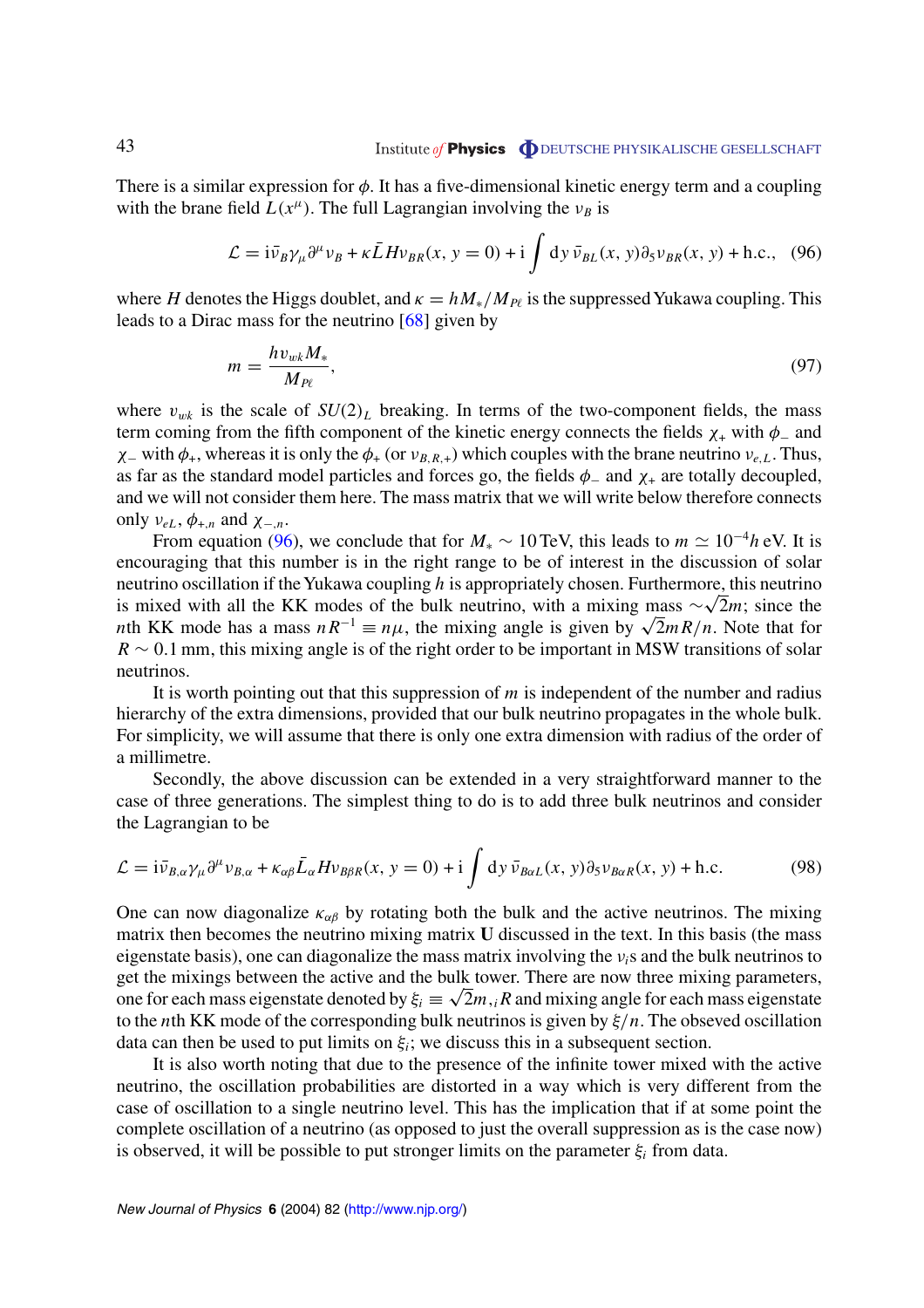<span id="page-43-0"></span>*4.1.1. Neutrino propagation in matter with a bulk neutrino tower.* Let us discuss the propagation of a neutrino in matter in the bulk tower neutrino models. For this purpose we have to consider the neutrino mass matrix in the flavour basis in the presence of matter effect, to be denoted by  $\delta_{ee}$ . This looks as follows in the basis:  $(v_e, v_{BR,+}^{(0)}, v_{BL,-}^{(1)}, v_{BR,+}^{(1)}, v_{BL,-}^{(2)}, v_{BR,+}^{(2)}, \ldots)$  is given by

$$
\mathcal{M} = \mathcal{M}_{\text{TeV}} = \begin{pmatrix}\n\delta_{ee} & m & 0 & \sqrt{2}m & 0 & \sqrt{2}m & \cdots \\
m & 0 & 0 & 0 & 0 & 0 & \cdots \\
0 & 0 & 0 & \mu & 0 & 0 & \cdots \\
\sqrt{2}m & 0 & \mu & 0 & 0 & 0 & \cdots \\
0 & 0 & 0 & 0 & 0 & 2\mu & \cdots \\
\sqrt{2}m & 0 & 0 & 0 & 2\mu & 0 & \cdots \\
\vdots & \vdots & \vdots & \vdots & \vdots & \vdots & \ddots & \vdots & \ddots\n\end{pmatrix},
$$
\n(99)

where *δee* is a possible matter effect. One can evaluate the eigenvalues and the eigenstates of this matrix. The former are the solutions of the transcendental equation

$$
m_n = \delta_{ee} + \frac{\pi m^2}{\mu} \cot\left(\frac{\pi m_n}{\mu}\right). \tag{100}
$$

The equation for the eigenstates is

$$
\tilde{\nu}_n = \frac{1}{N_n} \left[ \nu_e + \frac{m}{m_n} \nu_{B,+}^{(0)} + \sum_k \sqrt{2} m \left( \frac{m_n}{m_n^2 - k^2 \mu^2} \nu_{B,-}^{(k)} + \frac{k \mu}{m_n^2 - k^2 \mu^2} \nu_{B,+}^{(k)} \right) \right],\tag{101}
$$

where we have used the notation  $\pm$  for the left- and right-handed parts of the KK modes of the bulk neutrino in the two-component notation and dropped the *L, R* subscripts, the sum over *k* runs through the KK modes, and  $N_n$  is the normalization factor given by

$$
N_n^2 = 1 + m^2 \pi^2 R^2 + \frac{(m_n - \delta_{ee})^2}{m^2}.
$$
 (102)

One of the very striking effects of the KK tower of bulk neutrinos is the presence of multiple MSW resonances each time the neutrino energy is such that one satisfies the resonance condition in a medium. As in the two-neutrino matter resonance, each time there is a level crossing by the *νe* due to its matter effect, there will be a dip in the survival probability of the electron neutrino.

To understand the origin of the dips, note that the MSW resonance condition is given by

$$
m_{res}^2 \simeq \frac{4G_F \rho}{\sqrt{2}m_p} E_{res}.\tag{103}
$$

As a result, as the neutrino energy *E* increases the resonance condition is satisfied for higher and higher KK modes of the bulk neutrino. The survival probability at and after the resonance is given by

$$
P_{ee} \simeq \exp\left(-\frac{\pi m_n^2 \sin^2 2\theta}{2E} R_{eff}\right) \tag{104}
$$

for  $E \ge E_{res}$  and  $P_{ee} \sim 1$  for  $E < E_{res}$ . The cumulative survival probability is given by  $P =$  $P^{(1)}P^{(2)} \cdots P^{(n)}$ . Note that due to the exponent being larger than one at the resonance (which can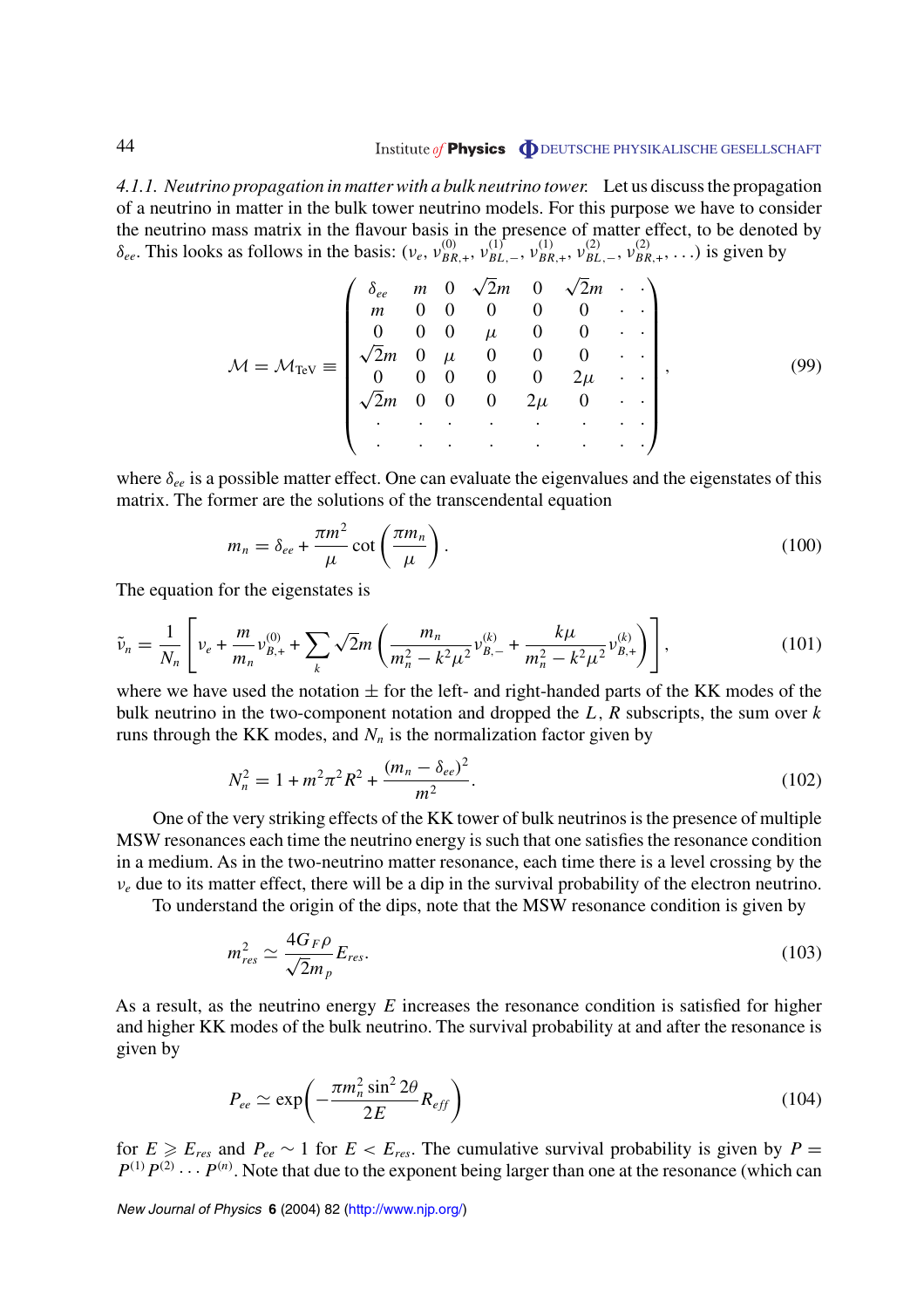<span id="page-44-0"></span>be checked by putting numbers), as soon as a new KK level is crossed, the  $P_{ee}$  dips to a value much less than one and then starts to rise as *E* increases giving rise to the dip structure. The net effect of the combined dip structure is to flatten the spectrum.

The typical values of the survival probability within the <sup>8</sup>*B* region ( $\sim$ 6 to  $\sim$ 14 MeV) are quite sensitive to the value of  $mR$ . As can be seen from equation ([102\)](#page-43-0), higher  $mR$  increases  $1/N_n \approx m/m_n \approx mR/n$  for various *n*, and thereby increases  $v_e$  coupling with higher mass eigenstates, strengthens MSW resonances and lowers *νe* survival probability. Thus, searching for dips in solar neutrino spectrum is one way to probe the size of extra dimensions. The same dip phenomena could also appear in higher-energy atmospheric spectra. Since the resonance condition given by the above formula implies that the higher the energy the higher the mass difference squared (or lower the extra dimension radius) probed, search for dips in higher-energy neutrinos can, in principle, reveal the existence of extra dimensions of smaller sizes that cannot be probed by solar neutrinos.

#### *4.2. Phenomenological and cosmological constraints on bulk neutrino models*

A generic feature of understanding neutrino mass via bulk neutrinos in models with large flat extra dimension is the presence of an infinite tower of closely spaced sterile neutrinos mixed with active neutrino (say *ν<sub>e</sub>*). Information about the nature of extra dimensions can therefore be obtained by looking at the phenomenological as well as cosmological effects of this mixing with the infinite tower.

*4.2.1. Neutrino oscillation constraints.* To see the kind of constraints one can derive, let us take a simple model where there are three bulk neutrinos (i.e. three infinite towers), each giving mass to one family of neutrinos. In this minimal model, a simple rotation of the active neutrinos takes the neutrinos to the mass basis and separates three towers. It has been shown in recent papers through detailed analysis [\[70](#page-53-0)], that while this minimal model can adequately explain both the solar and atmospheric neutrino oscillation phenomena essentially by arranging the active bulk neutrino mixing, it is not possible to accomodate the LSND results. Furthermore, since generic mixing of the various mass eigenstate neutrinos to the *n*th KK mode of the corresponding bulk neutrino goes like  $m_i R/n$ , if R is sizeable, the observable effect simulating a multitude of sterile neutrinos should be present. Since both present atmospheric as well as solar neutral current data from SNO severely constrain the oscillation of the active neutrinos to the sterile ones, this puts a constraint on *R*. For instance, considering the muon neutrino oscillation to bulk neutrinos in the atmospheric neutrino data, we can take  $m_3 R \le 10\%$ . This implies that  $R \le 2 eV^{-1}$  or R less than  $40 \mu$ m. This constraint is more stringent than the one derived from direct searches for deviations from the inverse square law [[71\]](#page-53-0).

*4.2.2. Big Bang nucleosynthesis constraints.* On the cosmological front, since Big Bang nucleosynthesis is a very sensitive measure of the number of extra neutrino species mixed with the active neutrinos, one should be able to get information about this class of models from these data. The basic idea here is that at the epoch of nucleosynthesis, neutrino oscillation to the bulk modes can bring in the modes into thermodynamic equilibrium with all other relativistic species. If that happens each mode will contribute an amount  $\rho_{\nu}$  to the energy density of the universe and speed up the expansion. The faster the expansion of the universe, the earlier the weak interactions go out of equilibrium (to be called freeze-out). Since the neutron to proton ratio depends very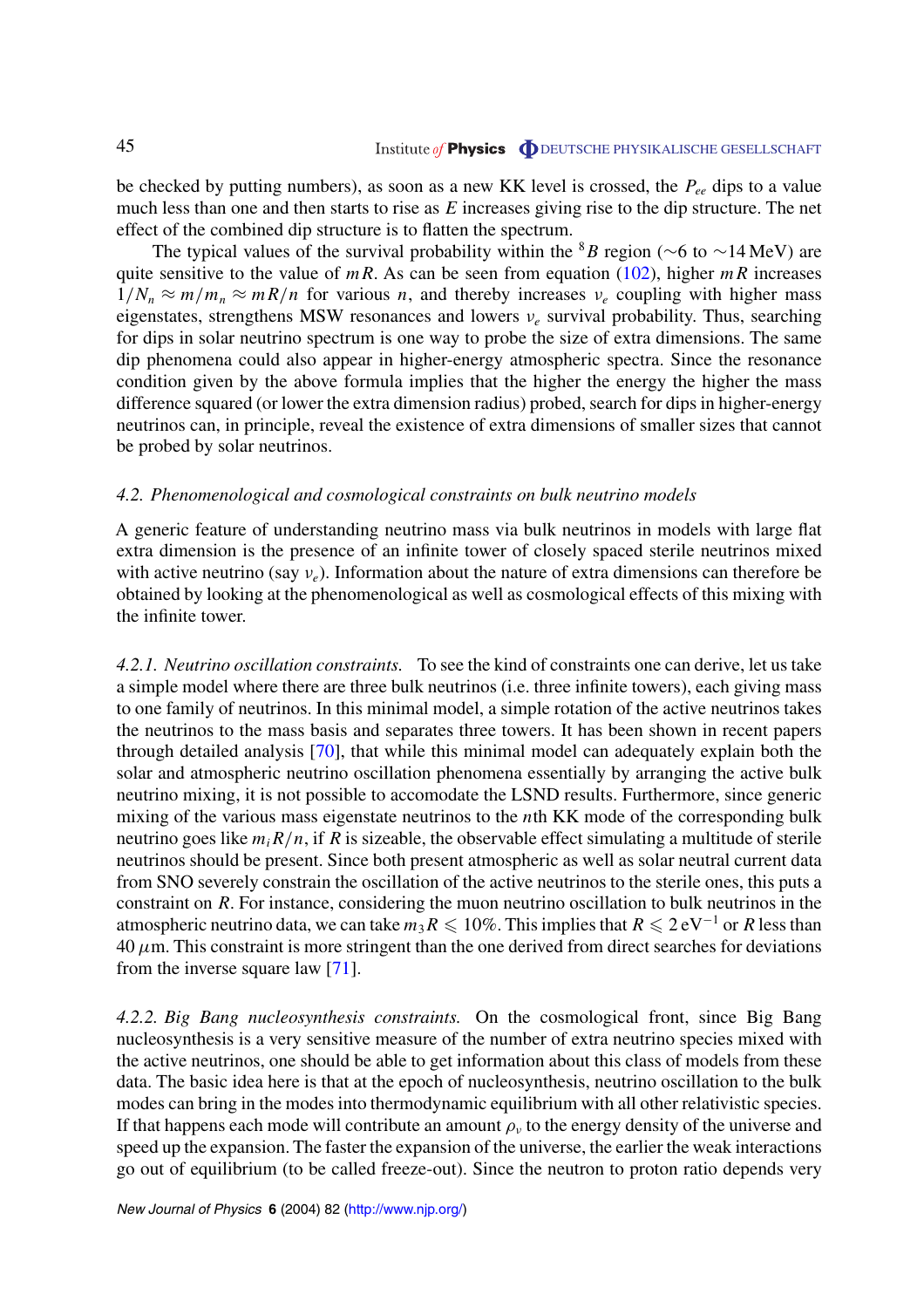<span id="page-45-0"></span>sensitively on the temperature of freeze-out, i.e.  $n/p \sim e^{-(m_n-m_p)/T_*}$ , the higher the freeze out temperature *T*∗, the higher the neutron fraction and hence the helium fraction of the universe.

Higher the mixing strength of the active modes with the bulk modes, the more modes from the bulk that get into thermal equilibrium with the electron. Therefore, to be consistent with observed Helium abundance, one must have a restriction on the mixing parameter  $\sqrt{2mR}$ .

Very careful analysis of this has been done in two papers [[72\]](#page-53-0) by solving the Boltzman equation for the generation of sterile neutrinos from active neutrinos at the BBN epoch. For the case of one space dimension, it was concluded in [\[72](#page-53-0)] that the active-bulk mixing and the inverse radius of the extra dimension  $\mu$  satisfy the constraint

$$
\left(\frac{\mu}{\rm eV}\right)^{0.92} \sin^2 2\theta \leq 7.06 \times 10^{-4}.\tag{105}
$$

Applying this to the tau neutrino, we find an even more stringent limit on the size of the extra dimensions *R* than the one just listed, i.e.  $R \leq 1.5 \,\mu\text{m}$ .

*4.2.3. Enhancement of magnetic moments.* Another interesting consequence of the presence of the bulk tower is in its effect on the magnetic moment of the active neutrinos. As is well known [[73\]](#page-53-0), if one adds a singlet right-handed neutrino to the standard model to give a Dirac mass to the neutrino, this induces a magnetic moment  $\mu_{\nu} = 10^{-19} (m_n u/eV) \mu_B$ , where  $\mu_B$  is the Bohr magneton  $(\mu_B = e/2m_e c)$ . Since in the bulk neutrino models, there is an infinite tower of neutrinos mixed with the active neutrinos, there is a  $\mu_{\nu_e \nu_{B,p}} = 10^{-19} (\sqrt{2}m/eV) \mu_B$  connecting the active neutrino with each KK mode of the bulk neutrino. In a neutrino scattering process  $v_e + e$  with neutrino energy  $E_v$ , all bulk neutrino modes upto  $E_v$  will be excited [[74\]](#page-53-0). Thus, the effective neutrino magnetic moment will appear to be  $\mu_{eff} \simeq 10^{-19} (m/eV)(ER)^{1/2}$  where *R* is the radius of the extra dimension. For  $R \sim$  mm, this enhances the magnetic moment by almost a factor of a million. Thus, this could provide an interesting way to probe the existence of extra dimensions. For example, it has recently been shown that for the case of two extra dimensions, this effect can significantly distort the spectral shape of  $d\sigma/dT$  versus *T* (where *T* is the recoil energy) in  $v_e - e$  scattering for very low *T* (in the 1–100 keV range) [[75](#page-53-0)].

A note of caution is that this apparent enhancement is effective only when the KK modes of the bulk neutrino can be excited. For instance, when neutrino spin precesses in a magnetic field, the most of the KK modes do not get excited due to energy momentum conservation and therefore, the magnetic moment enhancement does not take place.

*4.2.4. Other implications.* Another interesting implication of the bulk neutrino tower appears if the brane model is not the standard model with one Higgs doublet but with two. In this case, the physical charged Higgs can decay into charged lepton and the bulk tower but with the difference that unlike in the normal two Higgs extension, the final state charged lepton emitted in this process will have left-handed helicity, whereas in models without any bulk neutrino, the final state charged lepton will have right-handed helicity [\[76\]](#page-53-0).

The presence of the bulk neutrino tower also leads to new contributions to flavour changing leptonic rare decays such as  $\mu \to e + \gamma$  etc. They in turn lead to constraints on the fundamental scale of nature.<sup>6</sup>

 $6$  For laboratory constraints on bulk neutrino models, see e.g. [\[77](#page-53-0)].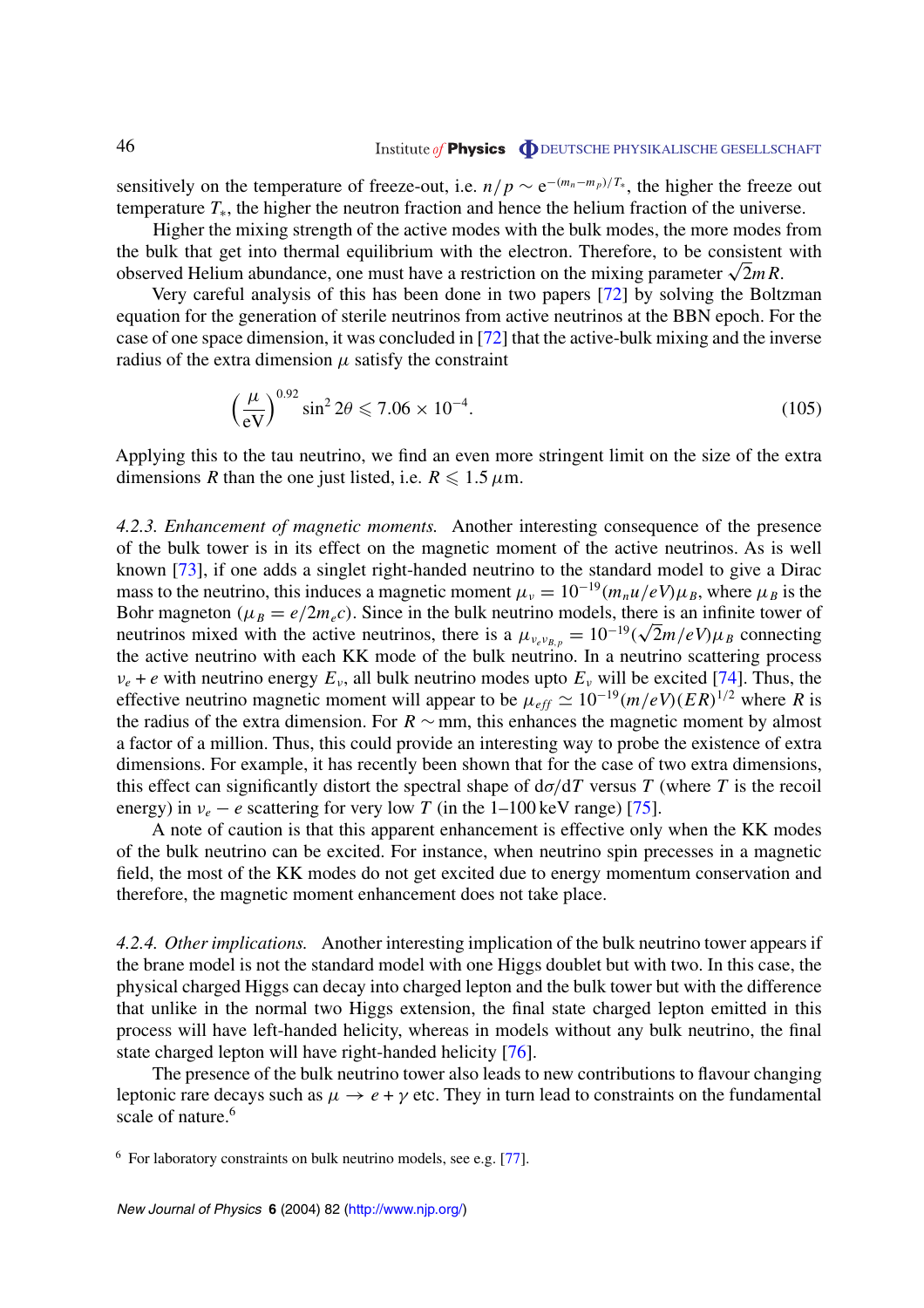#### <span id="page-46-0"></span>*4.3. Neutrino mass in low-scale gravity models without bulk neutrinos*

Since the presence of light tower of bulk neutrinos is so constraining and *ad hoc* forbidding of fully allowed operators is theoretically unappealing for the brane bulk picture with the standard model in the brane, it is important to search for alternative ways to solve the neutrino mass problem. In these kinds of scenario, the strategy is to search for higher-dimensional models that will lead to the standard model after compactification of the extra dimensions and yet allow for the possibility of a low fundamental scale. One such alternative has recently been proposed by having the left–right symmetric model or an extension of the standard model with only a local *B* − *L* symmetry in the bulk and looking for the standard model in the zero mode part of the spectrum [\[78](#page-53-0)]. It is assumed that all fermions are in the bulk. The number of extra space dimensions can either be one or two. The model with two extra space dimensions has additional symmetry which also helps to solve the proton decay problem. So we first give the example of the six-dimensional model with the gauge group  $SU(2)_L \times U(1)_{I_{3R}} \times U(1)_{B-L}$ . Such models have been called universal extra dimension models [[80\]](#page-53-0).

The minimal fermion content of this model is dictated by gravitational anomaly cancellation to be [[80](#page-53-0)]

$$
Q_{+}(2, 0, 1/3),
$$
  $\psi_{+}(2, 0, -1),$   $U_{-}(1, 1/2, 1/3),$   $D_{-}(1, -1/2, 1/3),$   
 $E_{-}(1, -1/2, -1),$   $N_{-}(1, +1/2, -1),$ 

where  $Q = (u, d)$  and  $\psi = (v, e)$  and  $\pm$  denote the six-dimensional chirality; the numbers in the parentheses are the gauge quantum numbers. Note that each fermion field is a four-component field with two four-dimensional two-component spinors with opposite chirality, e.g. *Q* has a left chiral  $Q_L$  and a right chiral field  $Q_R$ . As such the theory is vector like at this stage and we will need orbifold projections to obtain a chiral theory. We choose one Higgs doublet  $\phi(2, -1/2, 0)$  and a singlet *B* − *L* carrying Higgs boson  $\chi(1, 1/2, -1)$ . We compactify the theory on a  $T_2/Z_2$  orbifold, where  $T_2$  is defined by the extra coordinates  $y_{1,2}$  satisfying the following conditions:  $y_{1,2} = y_{1,2} + 2\pi R$  and  $Z_2$  operates on the two extra coordinates as follows:  $(y_1, y_2) \rightarrow (-y_1, -y_2)$ . We now impose the orbifold conditions on the fields as follows. We choose the following fields to be even under the  $Z_2$  symmetry:  $Q_L$ ,  $\psi_L$ ,  $U_R$ ,  $D_R$ ,  $E_R$ ,  $N_L$ ; the kinetic energy terms then force the opposite chirality states to be odd under  $Z_2$ . Note specifically that, in contrast with the *U*, *D*, *E* fields, it is the  $N_L$  which is chosen even under  $Z_2$ . This is crucial to our understanding of neutrino masses. As is well known, the even fields when Fourier expanded involve only the cos  $ny/R$  and the odd fields only  $\sin ny/R$ . As a result only the  $Z_2$  even fields have zero modes. Thus, with the above compactification, below the mass scale *R*−1, the only fermionic modes are those of the standard model plus the  $N_L^0$ . When we give vev to the field  $\langle \chi \rangle = v_{BL}$ , it breaks the group down to the standard model. We will choose  $v_{B-L} \sim 800$  GeV to a TeV.

Before discussing the implications of the model for neutrino masses and proton decay, let us study the extra symmetries of the four-dimensional theory implied by the fact that it derives from a six-dimensional one.

First, the discrete translational symmetry ensures the conservation of the fifth and sixth momentum components,  $p_a$ , which are quantized in integer factors of  $1/R$ .

Secondly, in the full uncompactified six-dimensional theory, there is an extra  $U(1)_{45}$ symmetrry associated with the rotations in the  $y_1$ ,  $y_2$  plane. After compactification, the  $U(1)_{45}$ invariance reduces to a  $Z_4$  symmetry. Therefore invariance under the  $SO(1, 3) \times Z_4$  space–time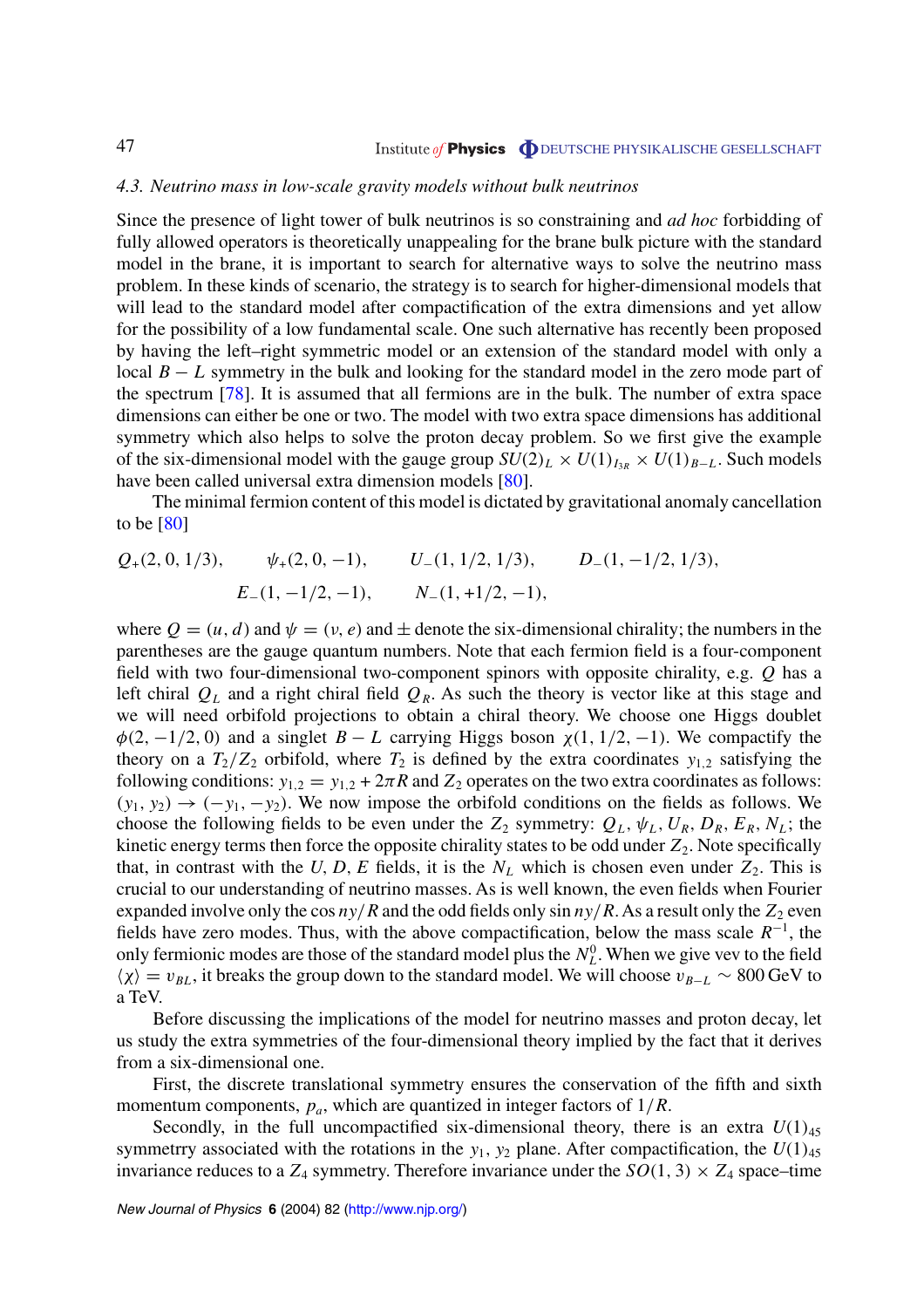**Table 4.**  $U(1)_{45}$  charges of the various fermions in the  $SU(2)_L \times U(1)_{I_{3R}} \times$  $U(1)_{B-L}$  model.

| $Q_L, \psi_L$        | $+1/2$ |
|----------------------|--------|
| $U_R, D_R, E_R, N_R$ | $+1/2$ |
| $Q_R, \psi_R, U_L$   | $-1/2$ |
| $E_L, D_L, N_L$      | $-1/2$ |
|                      |        |

Lorentz transformations must be imposed on all possible operators allowed in the effective fourdimensional theory, i.e. the allowed operators will be those that are invariant under the whole  $SO(1, 5)$  symmetry, plus probably those for which the sum of fermion  $U(1)_{45}$  charges is equal to zero modulus 8. The reasoning is as follows: the  $Z_4$  spatial symmetry, actually translates into a  $Z_8$ symmetry group for the spinorial representation. In fact, under a  $\pi/2$  rotation of the  $x_4-x_5$  plane a fermion transforms as  $\Psi(x') = U\Psi(x)$  with  $U = \exp[i(\pi/2)\Sigma_{45}/2]$ , where  $\Sigma_{45} = i[\Gamma^4, \Gamma^5]/2$ is the generator of the  $U(1)_{45}$  group.

To see which operators are allowed, we need to know the  $U(1)_{45}$  quantum numbers of the theory which can be easily read of from the six-dimensional theory and are given in table 4.

We will use these quantum numbers below.

Let us now turn to understanding the small neutrino mass in this model. Note that in this model due to our orbifold assignments and choice of the gauge group coupled with the residual *Z*<sup>8</sup> symmetry discussed above, we only have one term that to leading order can contribute to neutrino masses and the term is  $\lambda \psi_L^T C^{-1} N_L \phi(\chi^*)^2 / M_s^5$ .

The following potentially dangerous terms are forbidden for various reasons in this sixdimensional theory:

- $(\psi_L \phi)^2 / M_*$  is forbidden by *B* − *L* symmetry.
- Terms like  $\bar{\psi}_L \phi N_R$ , although allowed are also not problematic due to  $Z_2$  quantum numbers which imply that the  $N_R$  has no zero modes.
- $(\psi_L \phi)^2 (\chi^*)^2 / M_*^7$  and  $N_L N_L (\chi^*)^2$  are forbidden by the residual  $Z_8$  symmetry.

These operators are written in the six-dimensional field theory. Upon compactification to the four-dimensional theory on our orbifold, the operator that leads to neutrino mass has the form  $\lambda \psi_L^{(0)T} C^{-1} N_L^{(0)} \phi^{(0)} (\chi^{(0)*})^2 / M_*^5 R^3$ . Using  $M_* \simeq 100 \,\text{TeV}$  and  $R^{-1} \sim \text{TeV}$  and using  $\lambda \sim 0.1$ , we find for that it leads to  $m_v \sim eV$ , which is in the right range without any fine tuning. Furthermore, the neutrinos in this model are Dirac particles since all Majorana terms are forbidden to leading order by the  $Z_8$  symmetry.

It is straightforward to have a left–right symmetric embedding of the local *B* − *L* symmetry and show in a five-dimensional example how it can lead to small neutrino masses despite the fact that the fundamental scale of the model is in the TeV range. These considerations are easily extended to the six space–time dimensions.

This model does not have a tower of bulk neutrinos with mass gap of meV type; secondly, there is no need to invoke global  $B - L$  symmetry to prevent undesirable terms. This argument also carries over to the 6-D extension of this model, which one may want for the purpose of suppressing proton decay.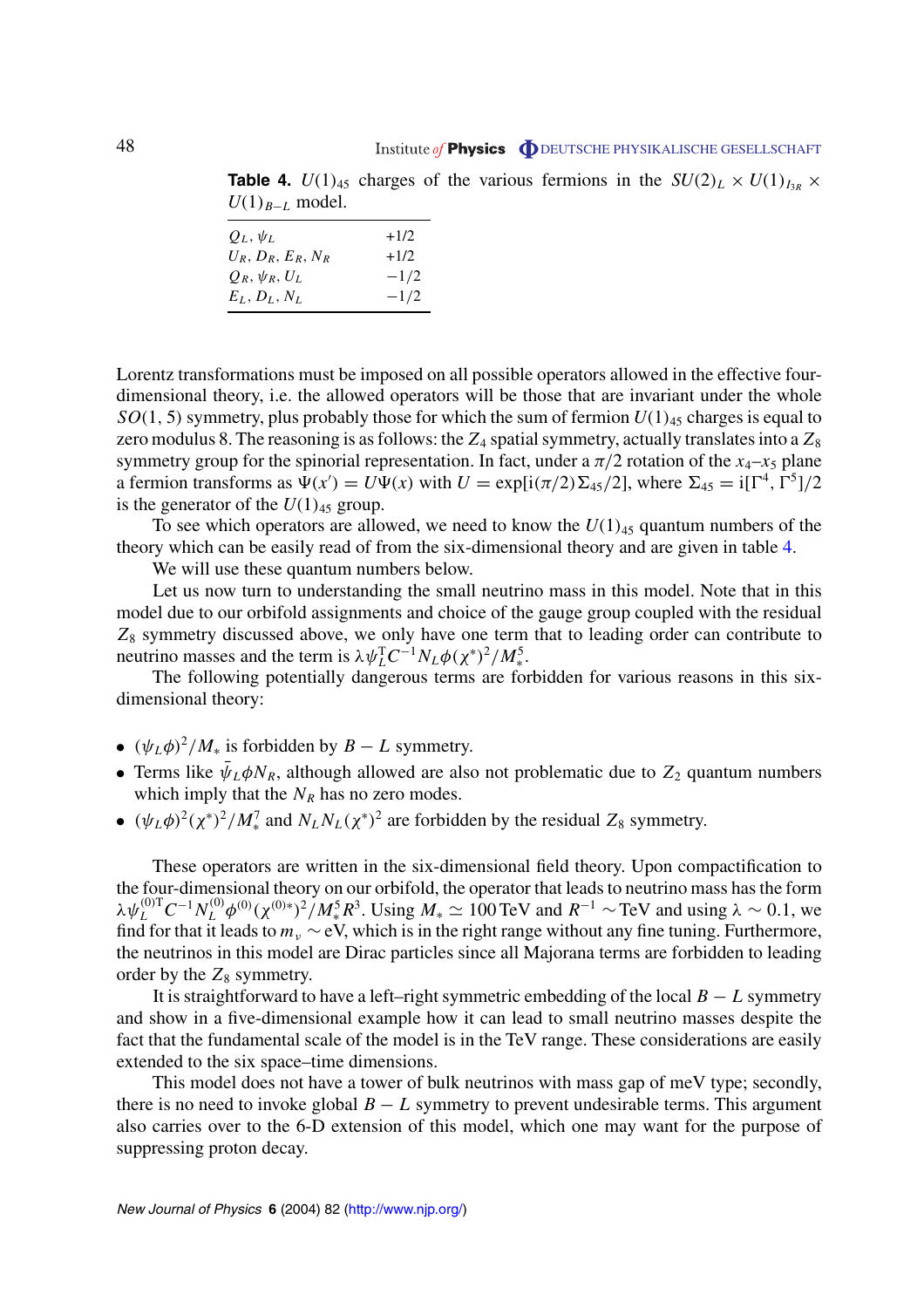#### <span id="page-48-0"></span>**Conclusions and outlook**

At the moment, neutrino oscillation experiments have provided the first evidence for new physics beyond the standard model. The field of neutrino physics therefore has become central to the study of new physics at the TeV scale and beyond. The other area which most theorists believe will be the next one to emerge from experiments is supersymmetry. We have therefore assumed supersymmetry in most of our discussions, although in the last section, we consider low-scale extra dimensional models without supersymmetry.

What have we learned so far? One point that seems very clear is that there is probably a set of three right-handed neutrinos which restore quark lepton symmetry to physics; secondly there must be a local  $B - L$  symmetry at some high scale beyond the standard model that is responsible for the RH neutrinos being so far below the Planck scale. While there are very appealling arguments that the scale of  $B - L$  symmetry is close to  $10^{14} - 10^{16}$  GeVs, in models with extra dimensions, one cannot rule out the possibility that it is around a few TeV. The third point that one may suspect is that the right-handed neutrino spectrum may be split into a heavier one and two others which are nearby. If this suspicion is confirmed, that would point towards an  $SU(2)_H$  horizontal symmetry or perhaps even an  $SU(3)_H$  symmetry which breaks into an  $SU(2)_H$  symmetry (although simple anomaly considerations prefer the first alternative).

The correct theory should explain:

- (i) Why are both the solar and atmospheric mixing angles nearly maximal? In particular, is there any significance to the observation that  $\theta_{12}^{\nu} + \theta_{12}^{\bar{q}} = \theta_{23}^{\nu} + \theta_{23}^{\bar{q}} \simeq \pi/4$  [[81\]](#page-53-0)?
- (ii) Why is  $\Delta m_{\odot}^2 \ll \Delta m_A^2$  but  $\Delta m_{\odot}^2 / \Delta m_A^2 \gg m_{\mu}^2 / m_{\tau}^2$  as would be expected in a hierarchical scenario?
- (iii) What is responsible for the smallness of  $U_{e3}$ ?
- (iv) What is the nature of CP phases in the lepton sector and what is their relation to the CP phases possibly responsible for baryogenesis via leptogenesis?
- (v) What is the complete mass spectrum for neutrinos?

As we move into the era of precision neutrino measurement science (PNMS), these and other questions will provide an exciting venue for research in neutrino physics.

#### **Acknowledgments**

This work is supported by the National Science Foundation grant number PHY-0099544. Parts of the work were presented at an ICTP summer school on neutrinos. I thank Alexei Smirnov for the invitation and kind hospitality at ICTP during the school, and K S Babu, B Dutta, A Smirnov, G Senjanović, A Perez-Lorenzana, B Kayser, G Fuller and E Akhmedov for discussions.

#### **References**

- [1] Caldwell D (ed) 2001 *Current Perspectives in Neutrino Physics* (New York: Springer) Bilenky S M 2001 *Preprint* hep-ph/0103091
- [2] Pontecorvo B 1958 *Sov. Phys. JETP* **6** 429 Maki Z, Nakagawa M and Sakata S 1962 *Prog. Theor. Phys.* **28** 870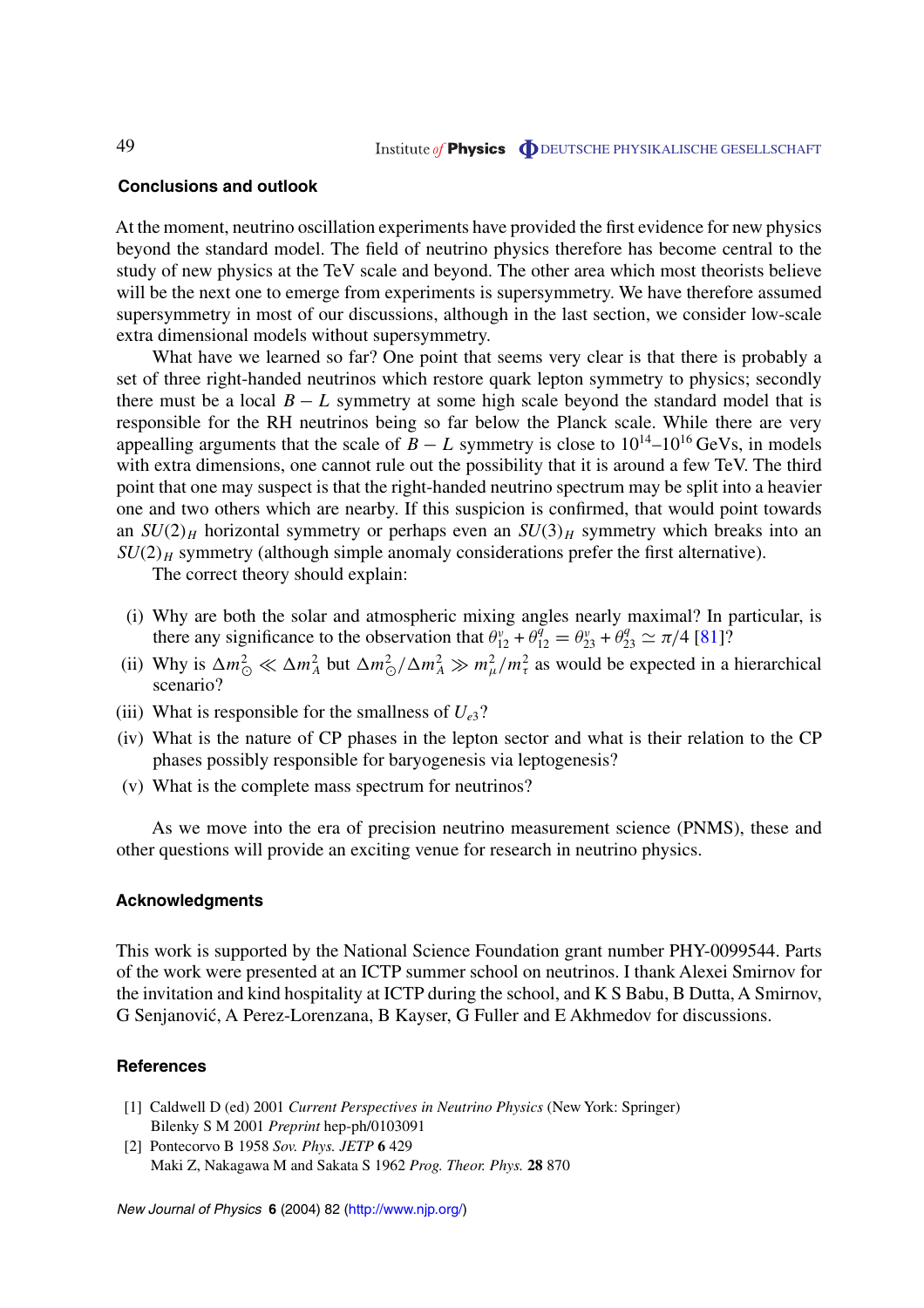- [3] Mohapatra R N and Pal P B 2004 *Massive Neutrinos in Physics and Astrophysics* 3rd edition (Singapore: World Scientific)
- [4] Kayser B and Mohapatra R N 2001 *Current Aspects of Neutrino Physics* ed D Caldwell (Berlin: Springer) p 17
- [5] Gell-Mann M, Ramond P and Slansky R 1979 *Supergravity* ed P van Niewenhuizen and D Z Freedman (Amsterdam: North-Holland)
	- Yanagida T 1979 *Proc. Workshop on Unified Theory and Baryon number in the Universe* ed O Sawada and A Sugamoto (KEK)
	- Mohapatra R N and Senjanović G 1980 Phys. Rev. Lett. 44 912 Glashow S L 1979 Erice Lectures
- [6] Barger V, Whisnant K, Marfatia D and Wood B P 2002 *Preprint* hep-ph/0204253 Bahcall J, Gonzalez-Garcia C and Pena-Garay C 2002 *Preprint* hep-ph/0204314 Bandopadhyay A, Choubey S, Goswami S and Roy D P 2002 *Preprint* hep-ph/0204286 de Holanda P and Smirnov A 2002 *Preprint* hep-ph/0205241 Maltoni M, Schwetz W, Tortola M A and Valle J W F 2002 *Preprint* hep-ph/0207227 Barger V, Whisnant K and Marfatia D 2003 *Int. J. Mod. Phys.* E **12** 569
- [7] Cleveland B T *et al* 1998 *Astrophys. J.* **496** 505 Davis R 1994 *Prog. Part. Nucl. Phys.* **32** 13 SuperKamiokande Collaboration, Fukuda Y *et al* 1998 *Phys. Rev. Lett.* **81** 1158 SuperKamiokande Collaboration, Fukuda Y *et al* 1998 *Phys. Rev. Lett.* **81** 4279 (erratum) SuperKamiokande Collaboration, Fukuda Y *et al* 1999 **82** 1810 Suzuki Y 1999 *Nucl. Phys. Proc. Suppl.* B **77** 35 Fukuda Y *et al* 2001 *Preprint* hep-ex/0103032 SAGE Collaboration, Abdurashitov J N *et al* 1991 *Phys. Rev.* C **60** 055801 GALLEX Collaboration, Hampel W *et al* 1999 *Phys. Lett.* B **447** 127 SNO Collaboration, Ahmed Q R *et al* 2001 *Phys. Rev. Lett.* **87** 071301
- [8] Wolfenstein L 1978 *Phys. Rev.* D **17** 2369 Mikheyev S P and Smirnov A Y 1986 *Nuovo Cimento* C **9** 17
- [9] Barger V, Whisnant K, Pakvasa S and PhillipsRJN 1980 *Phys. Rev.* D **22** 2718
- [10] SuperKamiokande Collaboration, Fukuda Y *et al* 1999 *Phys. Rev. Lett.* **82** 2644 IMB Collaboration, Becker-Szendy R *et al* 1995 *Nucl. Phys.* B **38** (*Proc. Suppl.*) 331 Soudan Collaboration, Allison W W M *et al* 1997 *Phys. Lett.* B **391** 491 Macro Collaboration, Ambrosio M *et al* 1998 *Phys. Lett.* B **434** 451
- [11] Klapdor-Kleingrothaus H 1999 *Sixty Years of Double Beta Decay* (Singapore: World Scientific) [12] Baudis L *et al* 1999 *Phys. Rev. Lett.* **83** 41
- IGEX Collaboration, Aalseth C *et al* 2002 *Preprint* hep-ex/0202026
- [13] Klapdor-Kleingrothaus H *et al* 2001 *Mod. Phys. Lett.* A **16** 2409
- [14] CHOOZ Collaboration, Apollonio M *et al* 1999 *Phys. Lett.* B **466** 415 Palo-verde Collaboration, Boehm F *et al* 2000 *Phys. Rev. Lett.* **84** 3764
- [15] Athanassopoulos C *et al* 1996 *Phys. Rev.* C **54** 2685 Athanassopoulos C *et al* 1998 *Phys. Rev.* C **58** 2489 Aguilar A *et al* 2001 *Preprint* hep-ex/0104049
- [16] KARMEN Collaboration, Eitel K *et al* 2000 *Preprint* hep-ex/0008002
- [17] Louis W 2002 Invited talk at the *INT Miniworkshop, Seattle* Louis W 2002 NeSS2002 workshop, Washington, DC
- [18] Caldwell D and Mohapatra R N 1993 *Phys. Rev.* D **48** 3259 Joshipura A 1995 *Phys. Rev.* D **51** 1321
- [19] Zee A 1980 *Phys. Lett.* B **93** 389 Wolfenstein L 1980 *Nucl. Phys.* B **175** 93 Koide Y 2001 *Phys. Rev.* D **64** 077301

<span id="page-49-0"></span>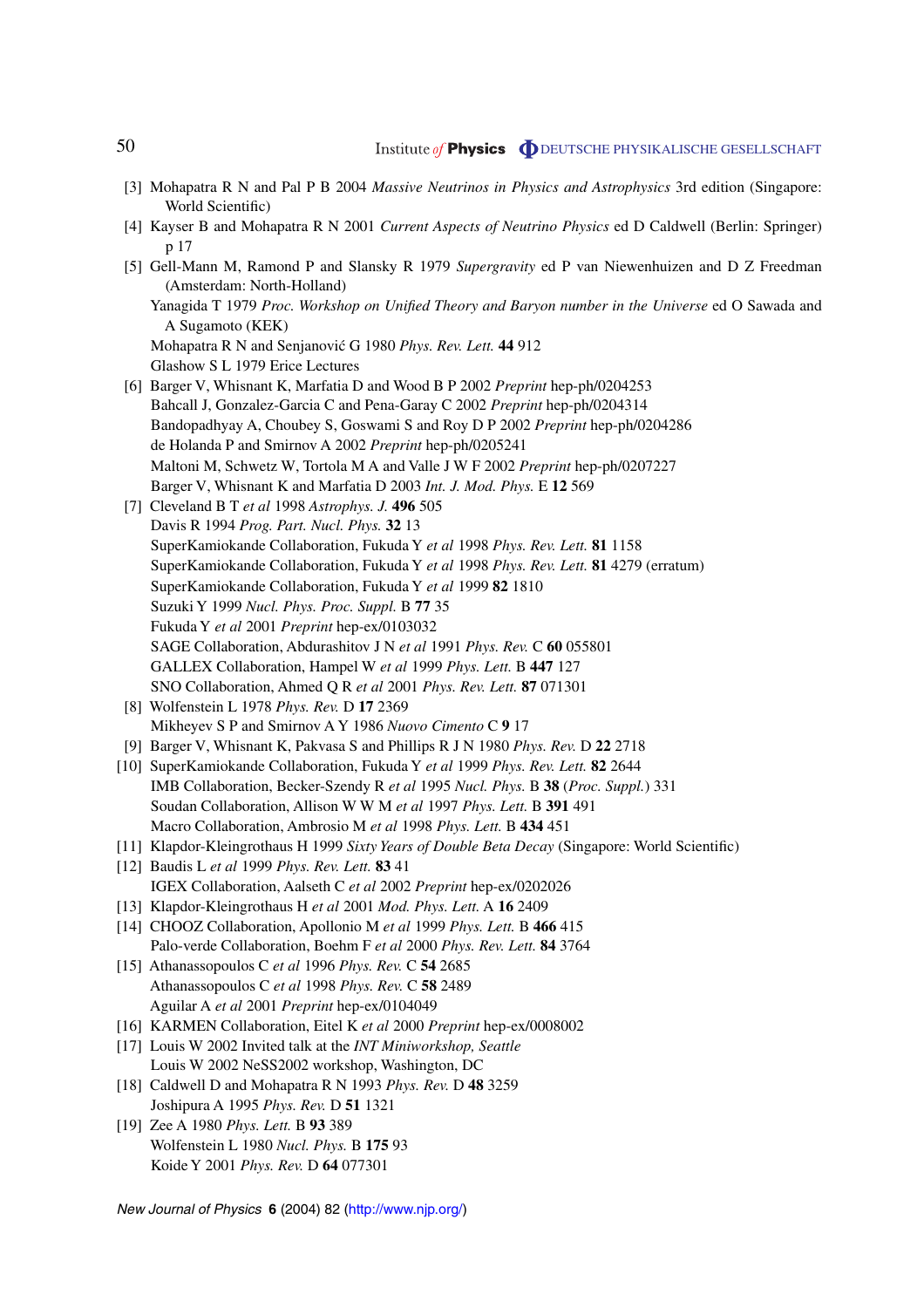### <span id="page-50-0"></span>51 Institute of **Physics DEUTSCHE PHYSIKALISCHE GESELLSCHAFT**

- [20] Babu K S, Ma E and Valle J W F 2002 *Preprint* hep-ph/0206292
- [21] Mohapatra R N and Nussinov S 1998 *Preprint* hep-ph/9809415 Mohapatra R N and Nussinov S 1999 *Phys. Rev.* D **60** 013002 Altarelli G and Feruglio F 1998 *Phys. Lett.* B **439** 112 Altarelli G and Feruglio F 1998 *J. High Energy Phys.* JHEP11 (1998) 021
- [22] Barger V, Pakvasa S, Weiler T J and Whisnant K 1998 *Phys. Lett.* B **437** 107 Baltz A J, Goldhaber A S and Goldhaber M 1998 *Phys. Rev. Lett.* **81** 5730 Vissani F 1999 *J. High Energy Phys.* JHEP06 (1999) 022 Jezabek M and Sumino Y 1999 *Phys. Lett.* B **457** 139
- [23] Joshipura A and Rindani S 2000 *Eur. Phys. J.* C **14** 85 Mohapatra R N, Perez-Lorenzana A and de S Pires C A 2000 *Phys. Lett.* B **474** 355 Kitabayashi T and Yasue M 2001 *Phys. Rev.* D **63** 095002 Kitabayashi T and Yasue M 2001 *Phys. Lett.* B **508** 85 Kitabayashi T and Yasue M 2001 *Preprint* hep-ph/0110303 Lavoura L 2000 *Phys. Rev.* D **62** 093011 Mohapatra R N 2001 *Preprint* hep-ph/0107274 Mohapatra R N 2001 *Phys. Rev.* D **64** 091301 Babu K S and Mohapatra R N 2002 *Phys. Lett.* B **532** 77 Dicus D A, He H-J and Ng J N 2002 *Phys. Lett.* B **536** 83 Shafi Q and Tavartkiladze Z 2000 *Phys. Lett.* B **482** 1451
- [24] Kuchimanchi R and Mohapatra R N 2001 *Preprint* hep-ph/0107110 Kuchimanchi R and Mohapatra R N 2002 *Phys. Rev.* D **66** 051301 Kuchimanchi R and Mohapatra R N 2001 *Preprint* hep-ph/0107373
- [25] Frampton P, Glashow S L and Marfatia D 2002 *Preprint* hep-ph/0201008 Kageyama A, Kaneko S, Shimoyama N and Tanimoto M 2002 *Phys. Lett.* B **538** 96 Desai B, Roy D P and Vaucher A 2002 *Preprint* hep-ph/0209035
- [26] Babu K S, Dutta B and Mohapatra R N 2002 *Preprint* hep-ph/0211068
- [27] Fritzsch H and Xing Z Z 1998 *Preprint* hep-ph/9808272 Koide Y 1989 *Phys. Rev.* D **39** 1391
- [28] Mohapatra R N and Nussinov S 1998 *Preprint* hep-ph/9808301 Mohapatra R N and Nussinov S 1998 *Phys. Lett.* B **441** 299
- [29] Barr S and Dorsner I 2000 *Nucl. Phys.* B **585** 79 Barr S and Dorsner I 2001 *Nucl. Phys.* B **617** 493
- [30] Babu K S and Mohapatra R N 2002 *Phys. Lett.* B **532** 77
- [31] Goh H S, Mohapatra R N and Ng S-P 2002 *Preprint* hep-ph/0205131 Goh H S, Mohapatra R N and Ng S-P 2002 *Phys. Lett.* B **542** 116
- [32] GENIUS Collaboration, Klapdor-Kleingrothaus H *et al* 1998 *J. Phys. G: Nucl. Part. Phys.* **24** 483 CUORE Collaboration, Fiorini E 1998 *Phys. Rep.* **307** 309 MAJORANA Collaboration, Aalseth C E *et al* 2002 *Preprint* hep-ex/0201021 EXO Collaboration, Gratta G *et al* 2002 Invited talk at the *Neutrino Miniworkshop at INT, Seattle* April MOON Collaboration, Ejiri H *et al* 2000 *Phys. Rev. Lett.* **85** 2917 Cremonesi O 2002 *Proc. of Neutrino* (Munich) [33] Kayser B 1988 *CP Violation* ed C Jarlskog (Singapore: World Scientific) p 334
- Barroso A and Maalampi J 1983 *Phys. Lett.* B **132** 355
- [34] Pas H, Klapdor-Kleingrothaus H and Smirnov A 2000 *Preprint* hep-ph/0003219 Farzan Y and Smirnov A Y 2002 *Phys. Rev.* D **65** 113001 Petcov S, Pascoli S and Wolfenstein L 2001 *Preprint* hep-ph/0110287 Frigerio M and Smirnov A Y 2002 *Preprint* hep-ph/0207366 Barger V, Glashow S, Langacker P and Marfatia D 2002 *Preprint* hep-ph/0205290 Petcov S, Pascoli S and Rodejohann W 2002 *Preprint* hep-ph/0209059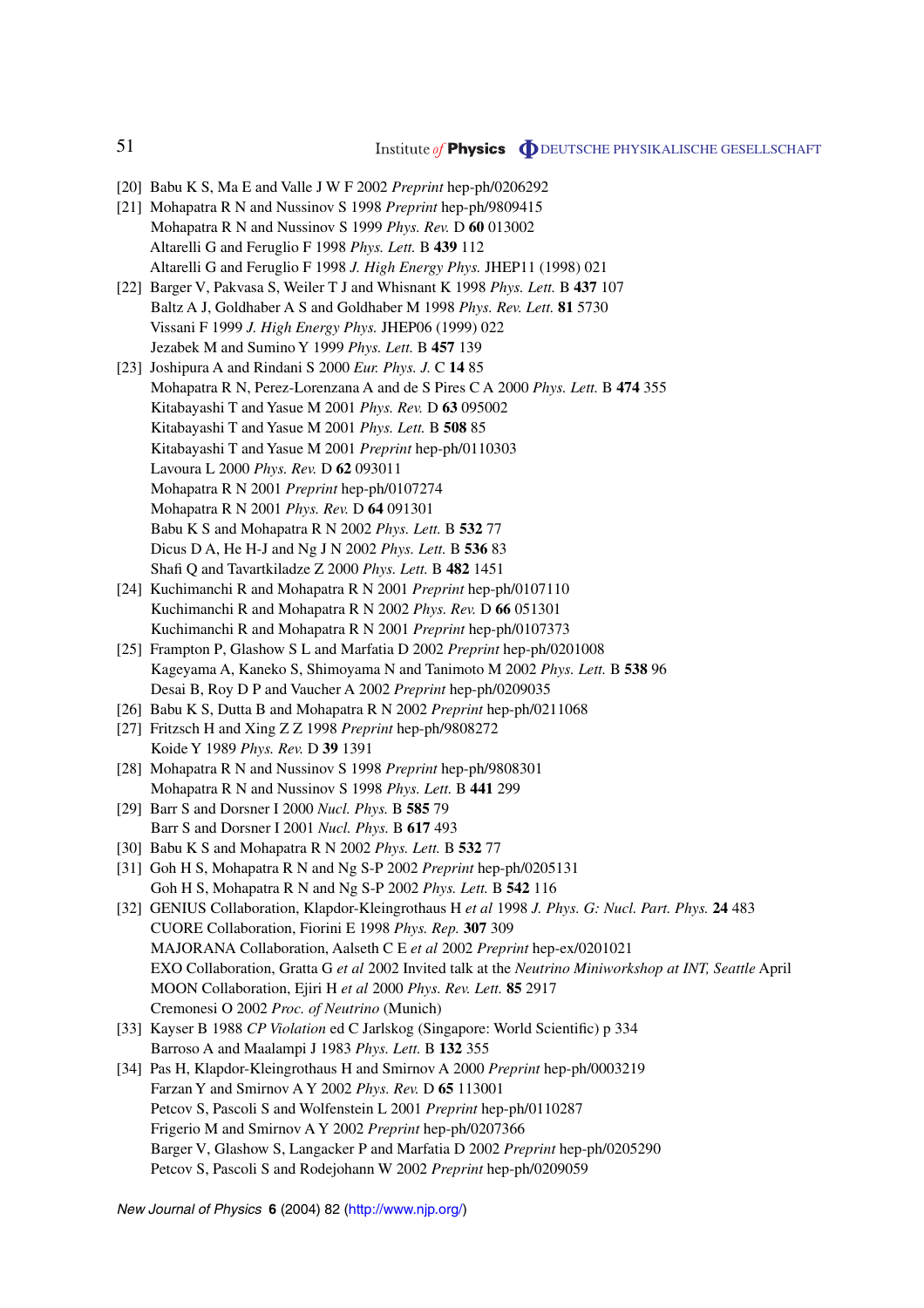Bilenky S, Pascoli S and Petcov S 2001 *Phys. Rev.* D **64** 113003 Rodejohann W 2002 *J. Phys. G: Nucl. Part. Phys.* **28** 1477 Bahcall J N, Murayama H and Pena-Garay C 2004 *Preprint* hep-ph/0403167

- [35] de Gouvea A, Kayser B and Mohapatra R N 2003 *Phys. Rev.* D **67** 053004
- [36] Barbieri R, Ellis J and Gaillard M K 1980 *Phys. Lett.* B **90** 249 Akhmedov E, Berezhiani Z and Senjanović G 1992 Phys. Rev. Lett. 69 3013
- [37] Cvetic M, Langacker P and Shiu G 2002 *Preprint* hep-th/0206115 Langacker P 2002 Invited talk at the Stony Brook Conf. on *Neutrinos and Physics Beyond the Standard Model* October
- [38] Mohapatra R N and Valle J W F 1986 *Phys. Rev.* D **34** 1642
- [39] Barr S 2003 *Preprint* hep-ph/0309152 Albright C and Barr S 2004 *Phys. Rev.* D **69** 073010
- [40] Pati J C and Salam A 1974 *Phys. Rev.* D **10** 275 Mohapatra R N and Pati J C 1975 *Phys. Rev.* D **11** 566 and 2558 Senjanović G and Mohapatra R N 1975 *Phys. Rev.* D 12 1502
- [41] Mohapatra R N and Marshak R E 1980 *Phys. Lett.* B **91** 222 Davidson A 1979 *Phys. Rev.* D **20** 776
- [42] Lazarides G, Shafi Q and Wetterich C 1981 *Nucl. Phys.* B **181** 287 Mohapatra R N and Senjanović G 1981 *Phys. Rev.* D 23 165
- [43] Babu K S and Mohapatra R N 1993 *Phys. Rev. Lett.* **70** 2845 Lee D G and Mohapatra R N 1995 *Phys. Rev.* D **51** 1353
- [44] Fukuyama T and Okada N 2002 *Preprint* hep-ph/0206118 Fukuyama T, Koide Y, Matsuda K and Nishiura H 2002 *Phys. Rev.* D **65** 033008
- [45] Bajc B, Senjanović G and Vissani F 2002 *Preprint* hep-ph/0210207
- [46] Brahmachari B and Mohapatra R N 1998 *Phys. Rev.* D **58** 015001
- [47] Goh H S, Mohapatra R N and Ng S P 2003 *Phys. Lett.* B **570** 215 (*Preprint* hep-ph/0303055) Goh H S, Mohapatra R N and Ng S P 2003 *Phys. Rev.* D **68** 115008 Goh H S, Mohapatra R N and Ng S P 2003 *Preprint* hep-ph/0308197
- [48] Bludman S, Hata N, Kennedy D and Langacker P 1993 *Nucl. Phys. Proc. Suppl.* **31** 156 Albright C, Babu K S and Barr S 1998 *Phys. Rev. Lett.* **81** 1167 Babu K S, Pati J C and Wilczek F 1998 *Preprint* hep-ph/9812538 Achiman Y 1998 *Preprint* hep-ph/9812389 Bando M, Kugo T and Yoshioka K 1998 *Phys. Rev. Lett.* **80** 3004 Oda K, Takasugi E, Tanaka M and Yoshimura M 1999 *Phys. Rev.* D **59** 055001
- [49] Mohapatra R N 1997 TASI Lectures also in Mohapatra R N 1998 *Supersymmetry, Supergravity, Supercolliders* ed J Bagger (Singapore: World Scientific)
- [50] Babu K S, Dutta B and Mohapatra R N 1999 *Phys. Lett.* B **458** 93
- [51] CLEO Collaboration, Anastassov A *et al* 1999 *Preprint* hep-ex/9908025
- [52] Fukugita M and Yanagida T 1986 *Phys. Lett.* B **74** 45 Langacker P, Peccei R D and Yanagida T 1986 *Mod. Phys. Lett.* A **1** 541 Luty M 1999 *Phys. Rev.* D **45** 455 Mohapatra R N and Zhang X M 1992 *Phys. Rev.* **46** 5331 Flanz M, Paschos E and Sarkar U 1995 *Phys. Lett.* B **345** 248 Covi L, Roulet E and Vissani F 1996 *Phys. Lett.* B **384** 169 Buchmuller W and Plumacher M 2000 *Int. J. Mod. Phys.* A **15** 5047 Ma E, Sarkar S and Sarkar U 1998 *Preprint* hep-ph/9812276 Pilaftsis A 1999 *Int. J. Mod. Phys.* A **14** 1811
- [53] Kuzmin V, Rubakov V and Shaposnikov M 1985 *Phys. Lett.* B **185** 36
- [54] Akhmedov E, Branco G and Rebelo M 2000 *Phys. Rev. Lett.* **84** 3535 Falcone D 2002 *Preprint* hep-ph/0204335

<span id="page-51-0"></span>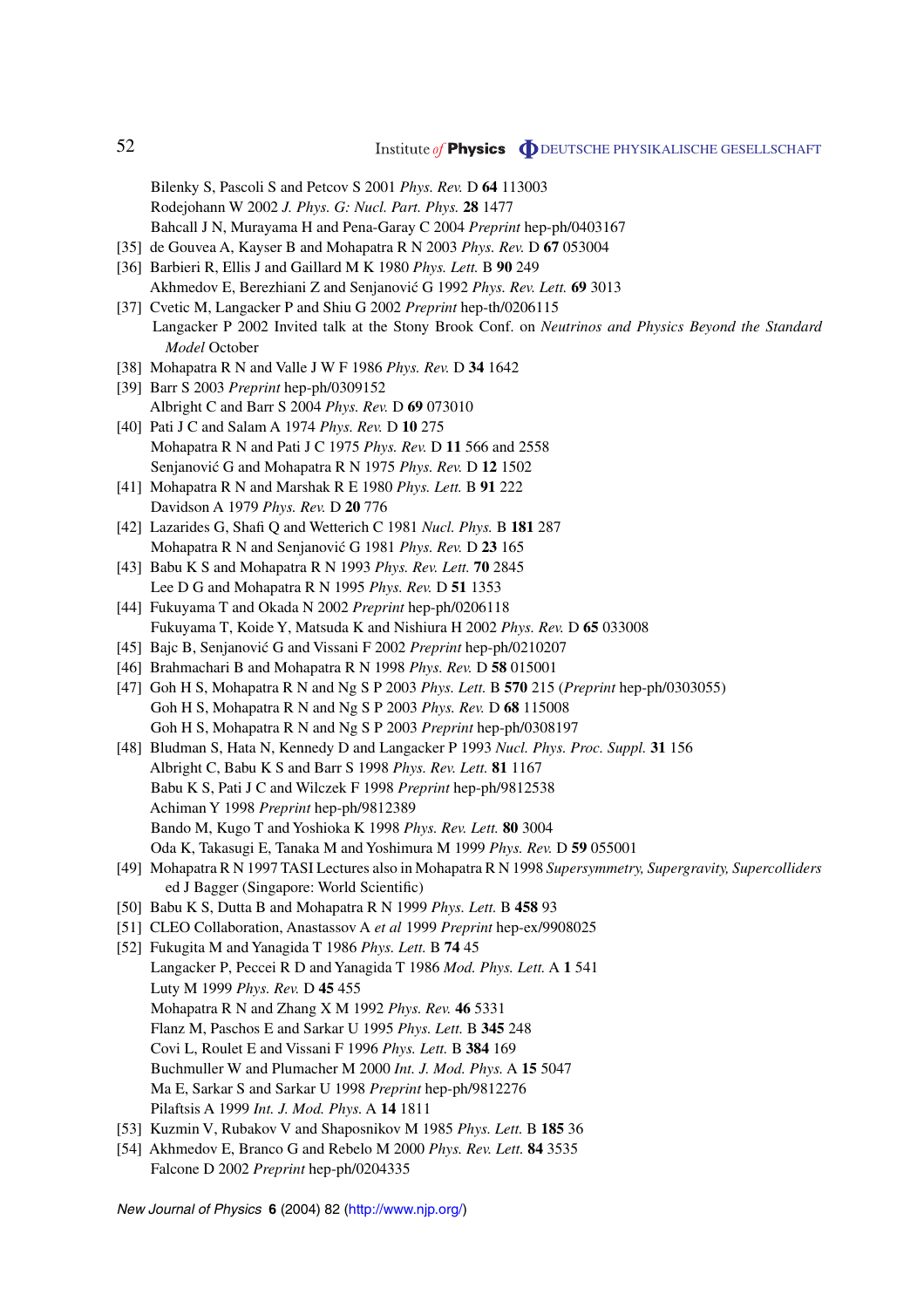Jezabek M and Urban P 2002 *Preprint* hep-ph/0206080

- [55] Grimus W and Lavoura L 2000 *Phys. Rev.* D **62** 093012 Grimus W and Lavoura L 2000 *J. High Energy Phys.* JHEP09 (2000) 007 Grimus W and Lavoura L 2001 *J. High Energy Phys.* JHEP07 (2001) 045 Goh H S, Mohapatra R N and Ng S P 2002 *Phys. Lett.* B **542** 116
- [56] Lee D G and Mohapatra R N 1994 *Phys. Lett.* B **329** 463 Bamert P and Burgess C 1994 *Phys. Lett.* B **329** 109 Ionissian A and Valle J W F 1994 *Phys. Lett.* B **332** 93 Joshipura A 1994 *Z. Phys.* C **64** 31 Wu Y L 1998 *Preprint* hep-ph/9810491 Wu Y L 1999 *Preprint* hep-ph/9901320
- [57] Arnowitt R, Chamseddine A and Nath P 1984 *Applied N* = *1 Supergravity* (Singapore: World Scientific) Barbieri R, Ferrara S and Savoy C 1982 *Phys. Lett.* B **119** 343 Polonyi J 1977 *Budapest Preprint* KFK-1977-93
- [58] Borzumati F and Masiero A 1986 *Phys. Rev. Lett.* **57** 961 Hisano J, Moroi T, Tobe K and Yamaguchi M 1996 *Phys. Rev.* D **53** 2442 Hisano J and Nomura D 1999 *Phys. Rev.* D **59** 116005 King S F and Oliviera M 1999 *Phys. Rev.* D **60** 035003 Babu K S, Dutta B and Mohapatra R N 1999 *Phys. Lett.* **458** 93 (*Preprint* hep-ph/9904366) Lavgnac S, Masina I and Savoy C 2001 *Phys. Lett.* B **520** 269 Chang D, Masiero A and Murayama H 2002 *Preprint* hep-ph/0205111 Rossi A 2002 *Preprint* hep-ph/0207006 Babu K S and Kolda C 2002 *Preprint* hep-ph/0206310 Ellis J, Hisano J, Lola S and Raidal M 2002 *Nucl. Phys.* B **621** 208 Depisch F, Pas H, Redelbach A, Ruckl R and Shimizu Y 2002 *Preprint* hep-ph/0206110 Masiero A, Vempati S and Vives O 2002 *Preprint* hep-ph/0209303 [59] Babu K S, Leung C N and Pantaleone J 1993 *Phys. Lett.* B **319** 191 Chankowski P H and Pluciennik Z 1993 *Phys. Lett.* B **316** 312 Antusch S, Drees M, Kersten J, Lindner M and Ratz M 2001 *Phys. Lett.* B **519** 238
- [60] Balaji K R S, Dighe A, Mohapatra R N and Parida M K 2000 *Phys. Rev. Lett.* **84** 5034 Balaji K R S, Dighe A, Mohapatra R N and Parida M K 2000 *Phys. Lett.* B **481** 33
- [61] Mohapatra R N, Parida M K and Rajasekaran G 2004 *Phys. Rev.* D **69** 053007 Mohapatra R N, Parida M K and Rajasekaran G 2003 *Preprint* hep-ph/0301234
- [62] Antusch S, Kersten J, Lindner M and Ratz M 2002 *Preprint* hep-ph/0206078
- [63] Casas J A, Espinosa J R, Ibarra A and Navarro I 1999 *Preprint* hep-ph/9904395 Ellis J and Lola S 1999 *Preprint* hep-ph/9904279
- [64] Georgi H and Glashow S L 1998 *Preprint* hep-ph/9808293
- [65] Ibarra A and Navarro I 1999 *Preprint* hep-ph/9912282
- [66] Antoniadis I 1990 *Phys. Lett.* B **246** 377 Antoniadis I, Benakli K and Quirós M 1994 *Phys. Lett.* B 331 313 Lykken J 1996 *Phys. Rev.* D **54** 3693 Dienes K R, Dudas E and Gherghetta T 1998 *Nucl. Phys.* B **436** 55 Arkani-Hamed N, Dimopoulos S and Dvali G 1998 *Phys. Lett.* B **429** 263 Arkani-Hamed N, Dimopoulos S and Dvali G 1999 *Phys. Rev.* D **59** 086004 Antoniadis I, Dimopoulos S and Dvali G 1998 *Nucl. Phys.* B **516** 70
- [67] Horava P and Witten E 1996 *Nucl. Phys.* B **460** 506 Horava P and Witten E 1996 *Nucl. Phys.* B **475** 94
- [68] Dienes K R, Dudas E and Gherghetta T 1999 *Nucl. Phys.* B **557** 25 Arkani-Hamed N, Dimopoulos S, Dvali G and March-Russell J 1998 *Preprint* hep-ph/9811448

<span id="page-52-0"></span>